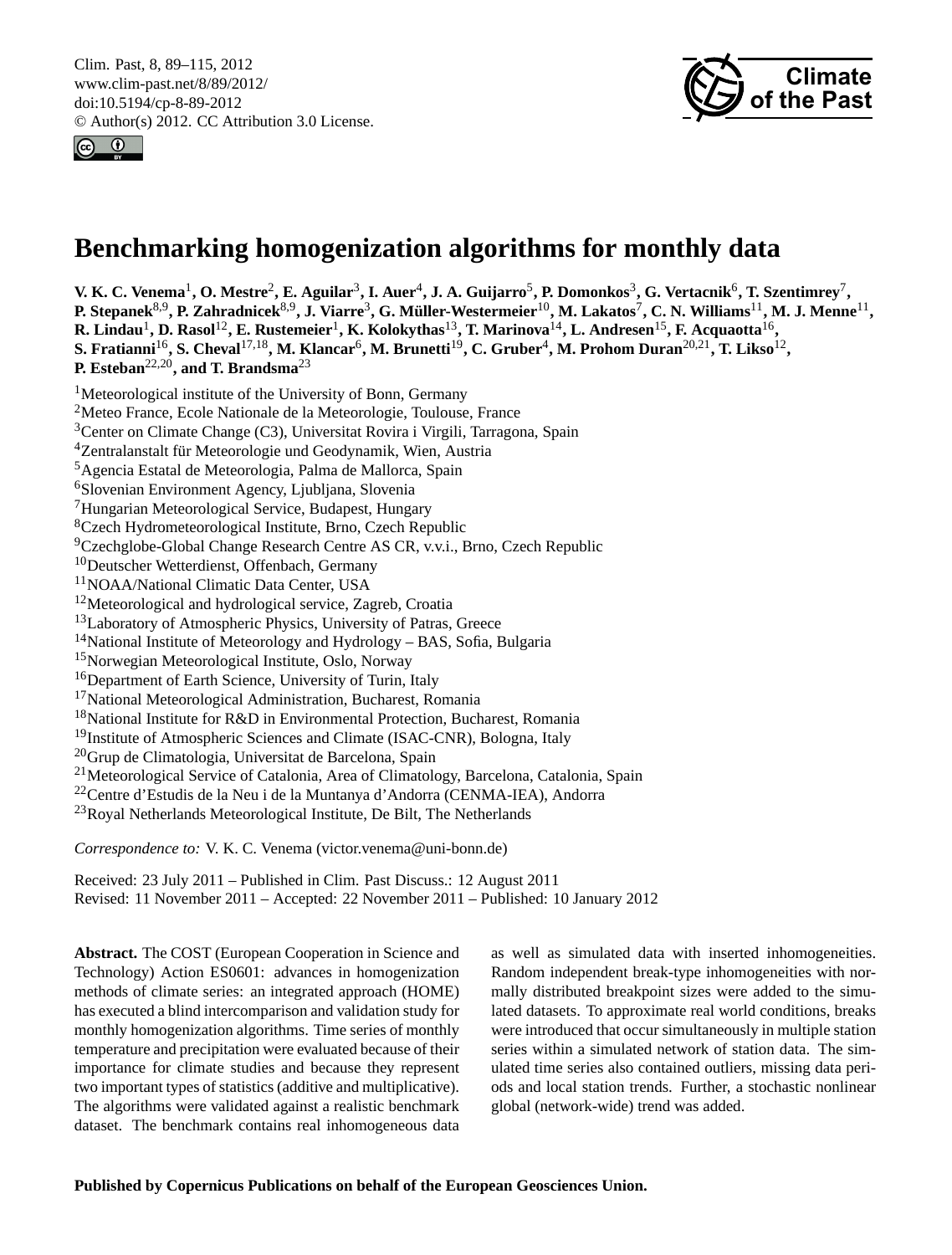Participants provided 25 separate homogenized contributions as part of the blind study. After the deadline at which details of the imposed inhomogeneities were revealed, 22 additional solutions were submitted. These homogenized datasets were assessed by a number of performance metrics including (i) the centered root mean square error relative to the true homogeneous value at various averaging scales, (ii) the error in linear trend estimates and (iii) traditional contingency skill scores. The metrics were computed both using the individual station series as well as the network average regional series. The performance of the contributions depends significantly on the error metric considered. Contingency scores by themselves are not very informative. Although relative homogenization algorithms typically improve the homogeneity of temperature data, only the best ones improve precipitation data. Training the users on homogenization software was found to be very important. Moreover, stateof-the-art relative homogenization algorithms developed to work with an inhomogeneous reference are shown to perform best. The study showed that automatic algorithms can perform as well as manual ones.

# **1 Introduction**

Monitoring and analysis of our climate has received more and more attention following assessments that most of the temperature change observed over the last fifty years can be attributed to anthropogenic forcings (IPCC, 2007). To study climate change and variability, at the surface many long instrumental climate records are available. These datasets are essential since they are the basis for assessing century-scale trends, for the validation of climate models, as well as detection and attribution of climate change at a regional scale. The value of these datasets, however, strongly depends on the homogeneity of the underlying time series.

In essence, a homogeneous climate time series is defined as one where variations are caused only by variations in weather and climate. Long instrumental records are rarely if ever homogeneous. Results from the homogenization of instrumental western climate records indicate that detected inhomogeneities in mean temperature series occur at a frequency of roughly one per 15 to 20 yr. Moreover, the typical size of the breaks is often of the same order as the climatic change signal during the 20th century (Auer et al., 2007; Menne et al., 2009; Brunetti et al., 2006; Caussinus and Mestre; 2004, Della-Marta et al., 2004). Inhomogeneities are thus a significant source of uncertainty for the estimation of secular trends and decadal-scale variability.

homogenization is important at two spatial scales. homogenization should produce station series that more consistently reflect true variations in climate to allow for more reliable assessments of local climatic variability and change. If all inhomogeneities would be purely random perturbations of the climate records, collectively their effect on the mean climate signal for a large network and, especially, global average time series would be small. However, numerous studies indicate that inhomogeneities are not always independent, but can collectively lead to artificial biases in climate trends across large regions (Menne et al., 2010; Brunetti et al., 2006; Begert et al., 2005). For example, for the Greater Alpine Region a bias in the temperature trend between 1870s and 1980s of half a degree was found, which was due to decreasing urbanization of the network and systematic changes in the time of observation (Böhm et al., 2001). The precipitation records of the early instrumental period are biased by −10 % due to the systematically higher installation of the gauges at the time (Auer et al., 2005). Other possible bias sources are new types of weather shelters (Brunet et al., 2011; Brunetti et al., 2006), the change from liquid and glass thermometers to electrical resistance thermometers (Menne et al., 2009), as well as the tendency to replace observers by automatic weather stations (Begert et al., 2005), the much discussed urban heat island effect (Hansen et al., 2001; Peterson 2003) and the transfer of many urban stations to airports (Trewin, 2010).

The most commonly used method to detect and remove the effects of artificial changes is the relative homogenization approach, which assumes that nearby stations are exposed to almost the same climate signal and that thus the differences between nearby stations can be utilized to detect inhomogeneities (Conrad and Pollak, 1950). In relative homogeneity testing, a candidate time series is compared to multiple surrounding stations either in a pairwise fashion or to a single composite reference time series computed for multiple nearby stations.

homogenization has a long tradition. In the early instrumental period, documented change-points have been removed with the help of parallel measurements. For example, biases due to changes in observing times were adjusted using multi-annual 24 h measurements (Kreil, 1854a, b). In the early 20th century Conrad (1925) made use of the Heidke criterion (Heidke, 1923) using ratios of two precipitation series. As a consequence, he recommended the use of additional criteria to test the homogeneity of series, dealing with the succession and alternation of algebraic signs, the Helmert criterion (Helmert, 1907) and the tedious Abbe criterion (Conrad, 1944). The use of Helmert's criterion for pairs of stations and Abbe's criterion still has been described as an appropriate tool in the 1940s (Conrad, 1944). Some years later the double-mass principle was popularized for break detection (Kohler, 1949).

Modern techniques were then developed using classical statistical tests (Alexandersson, 1986; Gullett et al., 1990), regression models (Easterling and Peterson, 1995; Vincent, 1998), or Bayesian approaches (Perreault et al., 2000). More recent procedures focus on methods specifically designed to detect and correct multiple change-points and work with inhomogeneous references (Szentimrey, 1999; Mestre, 1999; Caussinus and Mestre, 2004; Menne and Williams,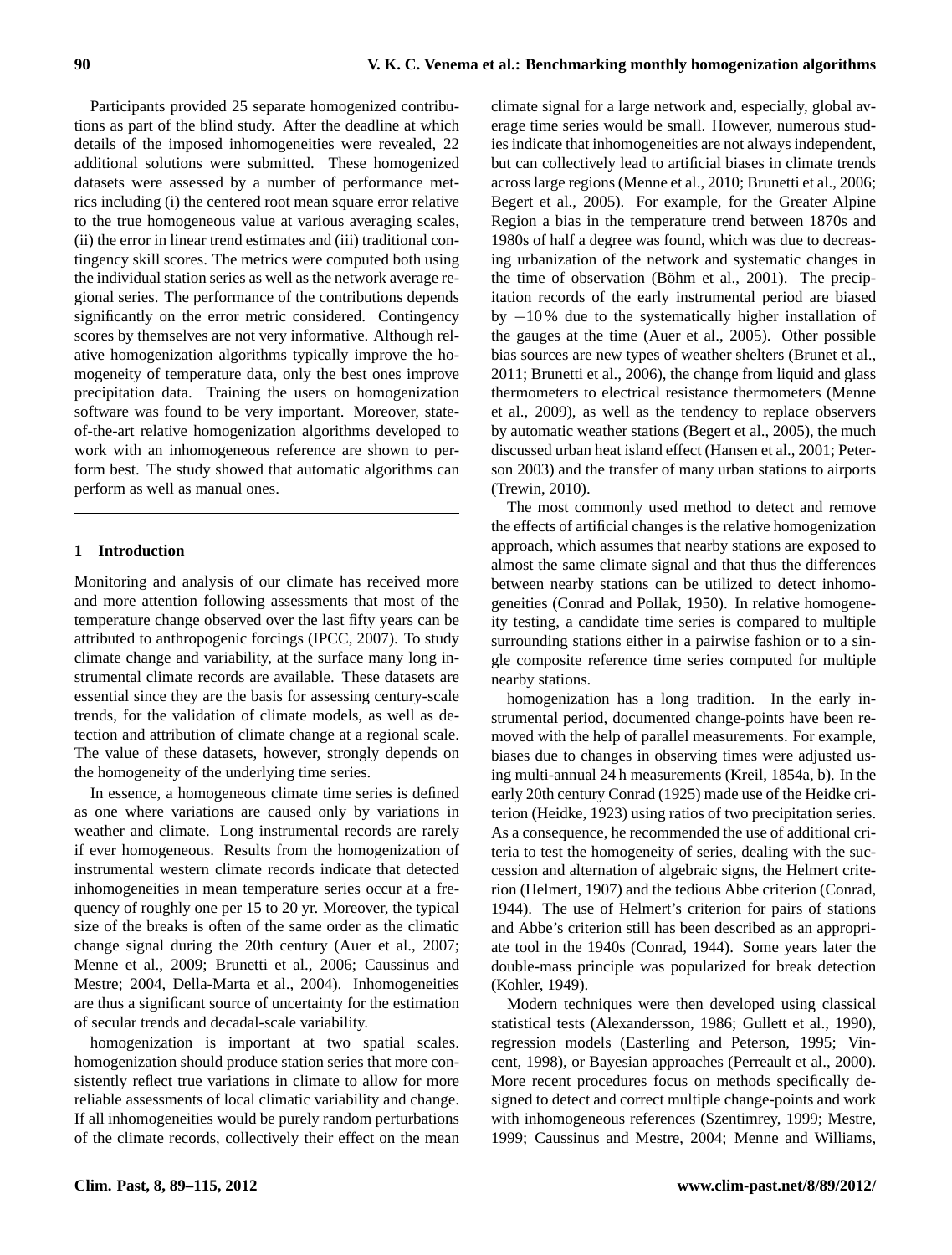2009, among others). To stimulate the development of homogenization methods, the Hungarian Meteorological Service started a series of "Seminars for homogenization" in 1996 (HMS, 1996; WMO, 1999, 2004, 2006, 2011; OMSZ, 2001). A review on existing homogenization methods and national approaches for creating homogenized data sets was given by Peterson et al. (1998), a work complemented a few years later under the auspices of WMO by Aguilar et al. (2003). A recent review by Trewin (2010) focused on the causes of inhomogeneities.

An early intercomparison study by Buishand (1982) compared several classical homogenization methods for precipitation data. Reeves et al. (2007) compared various absolute (without using neighboring stations) homogenization methods with each other. A number of intercomparison studies for relative homogenization were inspired by the work of Easterling and Peterson (1995). This may have been the first peer reviewed validation of homogenization algorithms with candidate time series containing multiple break points. Their candidate and reference series were modeled as firstorder autoregressive processes and represent one century of annual data. To the candidates breaks of 0.5 to 2.0 times the standard deviation of the candidate are added at fixed positions, which are at least 10 yr apart. This set-up, but with three homogeneous reference time series, was also combined with a multiple break-point candidate by Ducré-Robitaille et al. (2003) to examine eight different homogenization techniques. The comparison study by DeGaetano (2006) of seven homogenization methods, made this set-up more realistic by reproducing cross-correlations of real data, by varying the length of the data and decreasing the minimum break size to 0.11  $\degree$ C. In their intercomparison study of homogenization techniques for precipitation, Beaulieu et al. (2008) used the same assumptions for the homogeneous data, but inserted one to three inhomogeneities with sizes determined by a beta-distribution and also inserted trend segments in the candidate.

The annual dataset generated by Menne and Williams (2005) was more realistic than the previously mentioned studies. They also inserted breaks in the reference time series and did not enforce an artificial minimum period between breaks. Moreover, by studying the sizes of breaks known from metadata, they showed that these sizes follow a normal distribution; such breaks were thus implemented in their dataset. The consequence of such a distribution is that the dataset contains many small breaks that are hardly detectable; see also Domonkos and Štěpánek (2009). However, these small breaks are important for the detection of the climatologically more important detectable ones (Domonkos, 2011a) and likely for the correction as well (Easterling and Peterson, 1995). A recent validation study by Domonkos (2011a) directly generated artificial difference time series to compare eight different objective detection methods. The inserted inhomogeneities range from simple one-break cases to cases with a very complete and realistic description of the inhomogeneities, including platform-like inhomogeneities in which after the first break there is soon a second break in the opposite direction.

The large number of different monthly homogenization methods and the need for a realistic comparative study was the reason to start a coordinated European initiative, the COST Action HOME ES0601: advances in homogenization Methods of Climate Series: an integrated approach (HOME). Its main objective was to review and improve common homogenization methods, and to assess their impact on climate time series (HOME, 2011). As part of the Action a dataset was generated that serves as a benchmark (Sim et al., 2003) for comparing homogenization algorithms. This study analyses the results of this exercise. Based upon a survey among homogenization experts, the Action has chosen to focus on networks with monthly values for temperature and precipitation. Temperature and precipitation were selected because most participants consider these elements as most relevant. Furthermore, these elements represent two important types of statistical models (additive and multiplicative). For climate data aggregated to monthly scales, there is a large selection of possible homogenization algorithms. However, so far intercomparison studies have been based on annual data. Consequently, an intercomparison study is most needed for monthly data.

All studies before Domonkos (2008) have assessed the skill of homogenization algorithms based on the accuracy of the detection of breaks, which is a basic metric for a developer of homogenization algorithms. However, a climatologist may want to know to what degree decadal variability and trends in homogenized data may be due to remaining small inhomogeneities. To be able to answer such questions requires an evaluation of the output of full homogenization methods in terms of other statistical metrics, for instance the remaining error in linear trend estimates and the mean square error between the true time series and the homogenized ones (Domonkos, 2008; Domonkos et al., 2011). For these errors to be applicable to real datasets and to be able to perform a benchmarking of homogenization algorithms, the structure of the artificial data and its inserted inhomogeneities should be realistic.

Realistic climate data are generated with the surrogate data approach (Venema et al., 2006a), which is able to reproduce the cross-correlation structure of existing homogenized networks, as well as the auto-correlation functions of the stations and their difference time series. For comparison also Gaussian white noise is generated for the so-called synthetic data section of the benchmark dataset. In the homogeneous artificial datasets, known inhomogeneities are randomly inserted. Break inhomogeneities are modeled as an independent Poisson process and the sizes are normally distributed. Additionally, breaks are introduced that occur simultaneously in a multiple stations. Furthermore, outliers, missing data and local trends are inserted and a random global (network-wide) trend is added.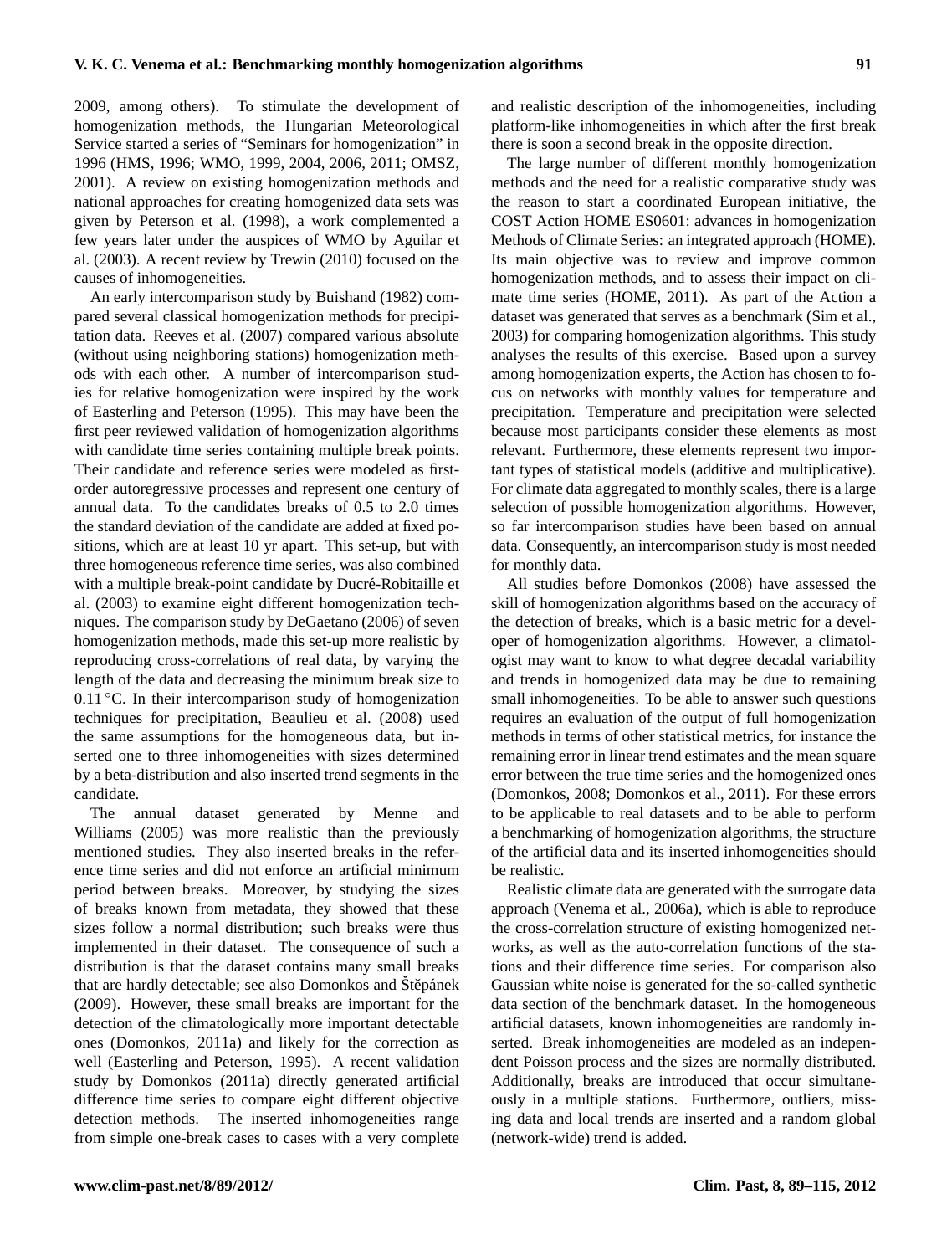To be able to study how realistic the inserted inhomogeneities are, a third section of the benchmark contains real inhomogeneous data. This allows for a comparison of the statistical properties of the detected inhomogeneities in real and artificial data.

The organization of this study is different from previous works, being the first open – the dataset was published online and everyone was invited to homogenize it – as well as the first blind test – the truth was only revealed after all homogenized datasets were returned. Among the papers studying multiple algorithms, this study can be considered the most comprehensive one with 25 contributions based on 13 algorithms being returned by the participants, including contributions based on manual methods. For well-known algorithms – MASH, PRODIGE and SNHT – multiple contributions have been returned; see Sect. 4. This allows the study of the importance of the implementation of an algorithm or of the operator of the software.

This paper will focus on the properties of the benchmark dataset and provides a first analysis of the accuracy of the algorithms. It is intended as a reference for follow-up studies analyzing the results in more detail. In Sect. 2, the data and the methods are presented that are used to generate the three data sections (real, surrogate and synthetic data) of the benchmark. The surrogate and synthetic data are treated as real homogeneous climate data, to which inhomogeneities are added. Section 3 will explain how the inhomogeneities are introduced to the artificial dataset. Further details on the datasets and the types of breaks added can be found in the report by Venema et al. (2011). Section 4 provides a discussion of the homogenization principles and algorithms employed. The metrics used in the assessment are explained in Sect. 5. A general analysis of the submitted results is provided in Sect. 6. Some discussion and conclusions are offered in Sect. 7.

# **2 Data for benchmark dataset**

The benchmark contains three data sections, one with observed, unhomogenized climate data (see Sect. 2.1) and two with artificial data. The main features of the real inhomogeneous data set and the generation of the homogeneous artificial data are summarized below.

While the general statistical properties of the artificial data and the inhomogeneities required to simulate real world observing networks were discussed and approved within the COST Action HOME management team, the dataset was generated solely by the first author. The true underlying homogeneous artificial data was therefore not known to other participants until after the deadline for submitting homogenized results. After the deadline, the truth and all homogenized contributions were made available to all contributors for analysis and are now freely available via HOME (2011).

The main type of artificial data, which most contributors homogenized, is the so-called surrogate data section; see Sect. 2.2. Surrogate data reproduce the distribution, power spectrum and cross spectra of a real homogenized dataset. The power spectrum is equivalent to the correlation function, thus the auto- and cross-correlation functions of the input data are also replicated.

For every surrogate network, a so-called synthetic network was also generated. The difference (or ratio) time series of the synthetic dataset is temporally uncorrelated Gaussian white noise. To generate pairs of surrogate and synthetic networks with a similar configuration, the cross-correlation matrix, mean and standard deviation of the synthetic networks mimic those of a corresponding surrogate network; see Sect. 2.3.

While the surrogate data is most realistic, the statistical properties of the synthetic data are those assumed by most statistical tests used for homogenization. A comparison of the results between these two types of artificial data can thus be used to study the influence of violations of these conditions. The benchmark dataset contained 20 surrogate and 20 synthetic networks for both temperature and for precipitation. During the analysis it was found that some of the input data was not homogenized well enough. Consequently, the (long-term) variability of some difference time series in these networks is artificially too strong. The algorithm used to produce the surrogate networks is able and has reproduced this (long-term) variability, which the homogenization algorithms may interpret as inhomogeneities. Consequently, these networks had to be removed and only the best 15 surrogate networks were used in the analysis. Selecting stronger did not change the validation metrics anymore. For the comparison of surrogate and synthetic data, a new dataset was generated using only well homogenized input networks; see Sect. 6.3.1.

# **2.1 Real data section**

The real data section contains inhomogeneous datasets from various European climates and aims to contain examples of normal Europe datasets. The six precipitation datasets come from The Netherlands, France (Bourgogne), Norway (two regions in Western Norway), the Catalonian region (North-East Spain, Andorra and Southern France), and Romania. The six temperature datasets originate from The Netherlands, Norway (a coastal region and a group of light houses, both in the south), Romania, France (Brittany), and the Catalonian region. Most real datasets are about one century long, except for Romania and Brittany, which span about half a century.

## **2.2 Surrogate data section**

Networks with 100 yr of data (1900 to 1999) with 5, 9 or 15 stations were generated. The statistical properties of the surrogate data are based on homogenized complete (or with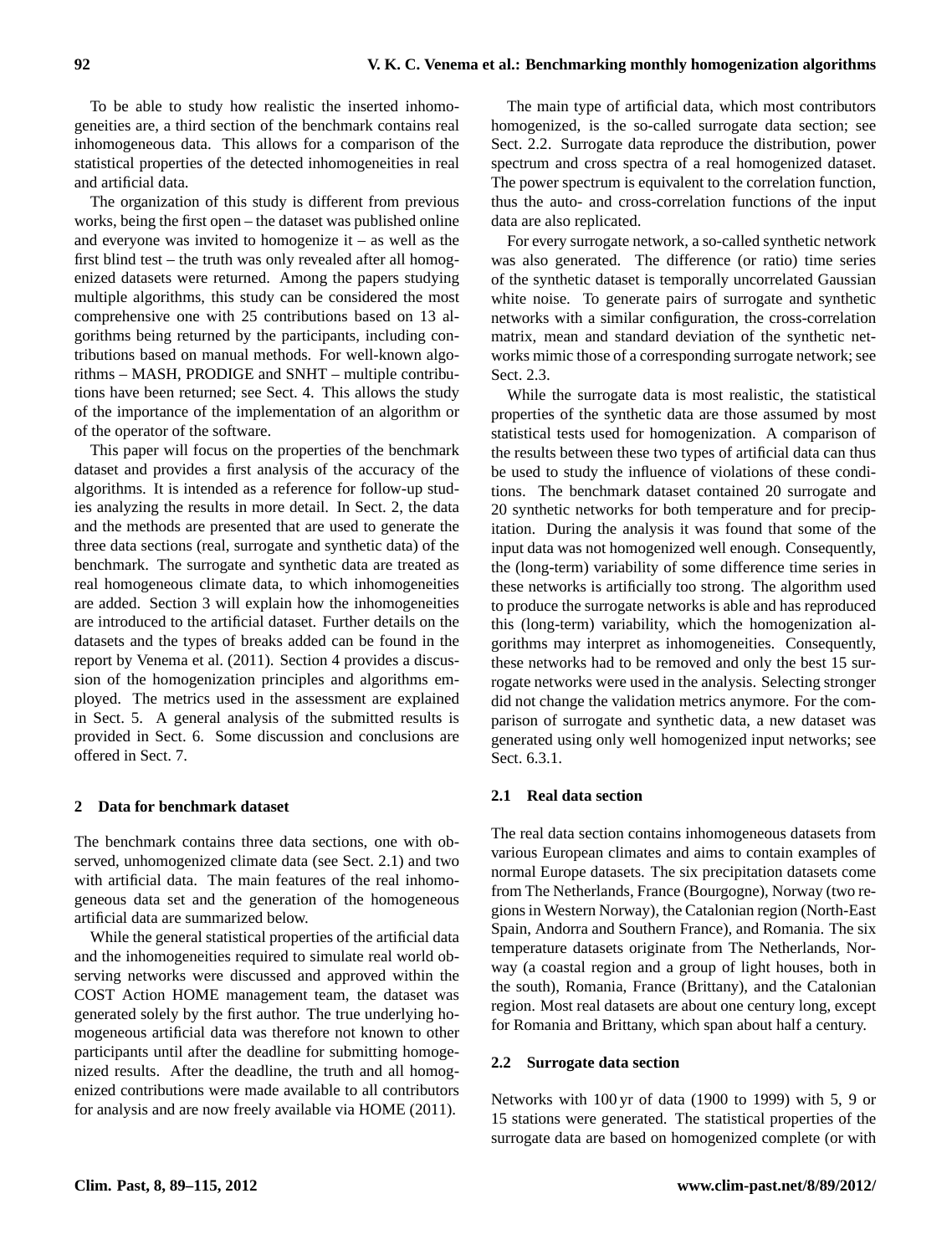estimated values for missing data) temperature datasets from Austria, France (Brittany), and the Catalonian region, as well as such precipitation datasets from Austria and France (Bourgogne). These precipitation datasets did not contain zero values and were demeaned, detrended and cropped to one century. The temperature records were deseasonalised and detrended. After generating the surrogate, these means of the precipitation stations and the seasonal cycles of the temperature stations were added again. Some temperature datasets were shorter than 100 yr and were extended by mirroring them as often as needed and then cropping the dataset to 100 yr. To generate networks with different network configurations and a range of spatial correlations a different subset of stations was selected for each surrogate network.

The surrogate data was generated using the Iterative Amplitude Adjusted Fourier Transform Algorithm (IAAFT), developed by Schreiber and Schmitz (1996), with a small modification of the second iterative step as described in Venema et al. (2006b). The IAAFT algorithm tends to generate time series that are not very intermittent in the sense of the variance of the (small-scale) variance (Venema et al., 2006a). Thus, if the input data contains inhomogeneities, its large-scale variability will be reproduced in the surrogate (difference) time series and the intense small-scale variability of the jump will be spread over the full period.

To produce a new time series each time, the iterative IAAFT algorithm starts with white noise. The first iterative step adjusts the Fourier coefficients. The second step adjusts the (temperature or precipitation sum) distribution. The latter changes the Fourier spectrum somewhat, which necessitates several iterations. These Fourier spectra and distributions stem from an example homogenized dataset

# **2.3 Synthetic data section**

Every surrogate network has a corresponding synthetic network. The generation of the synthetic data begins with computing a time series with the network mean precipitation or temperature. A difference (temperature) or ratio (precipitation) this mean is then computed to create each station series. This relative time series is converted to Gaussian white noise, which has the same mean, standard deviation and a similar spatial cross-correlation matrix, and added (or multiplied) to the network mean time series as described in Venema et al. (2011).

After the transformation to a Gaussian distribution, negative precipitation totals may occur; these values are explicitly set to zero. The cross-correlation matrix of the ratio time series of the synthetic data is close to that of the surrogate data, but after multiplying the ratio time series to network mean time series the cross-correlations are perturbed. For this reason, the cross-correlation between the precipitation stations within a network are biased by several percent points towards low correlations.

## **3 Inserted inhomogeneities**

The artificial surrogate and synthetic data represent homogeneous climate data. To create the benchmarks, known inhomogeneities and other data disturbances are added: two types of break-type inhomogeneities and local trends, as well as outliers. Furthermore, two types of missing data are simulated and a global trend is added.

The two types of step-type breaks are random and clustered. Random breakpoints are inserted to the serial data at an average rate of five per hundred years. To vary the quality of the data on a station by station basis, the average break frequency for a station is first drawn from a uniform distribution between 2 and 8 %. The actual break events themselves are drawn with this frequency and are independent of each other (Poisson process). Breaks are thus on occasion inserted in missing data periods, in close succession or near the beginning or end of the series.

The size of the break points is based on a Gaussian distribution with a standard deviation of 0.8 ◦C for temperature and 15 % for rain. These mean break sizes have a seasonal cycle with standard deviation  $0.4\degree$ C and  $7.5\%$ . The seasonal perturbations are computed by smoothing white noise and, if needed, shifting one of its extremes to the summer period. The break points are inserted by multiplying the precipitation with monthly factors or adding monthly constants to temperature.

To simulate network-wide changes, clustered breaks are also added in 30 % of the networks. In the affected networks, 30 % of the stations have a break point at the same time. The random numbers for the mean size and seasonal cycle of these breaks are drawn from the same distributions and have the properties as the random breaks. However, in this case the random numbers are not only drawn for every station, but additional once for all breaks. The random numbers are then averaged with a weight of 80 % for the random number for all breaks and a weight of 20 % for the station specific break.

In 10 % of the temperature stations a local linear trend is introduced. The station and beginning date of the trend were selected at random. The length of the trend has a uniform distribution between 30 and 60 yr. The beginning and the trend length were reselected as often as necessary to ensure that the local trend ended before the year 2000. The size of the trend at the end is randomly selected from a Gaussian distribution with a standard deviation of 0.8 ◦C. In half of these cases the perturbation due to the local trend continues at the end of the trend, e.g. to simulate urbanization, in the other half the station returns to its original value, e.g. to simulate a growing bush or tree that is cut at the end.

A small number of outliers was inserted to study the influence of imperfect quality control. The outliers are generated with a frequency of 1 per 100 yr per station. The outliers are added to the anomaly time series, i.e. without the annual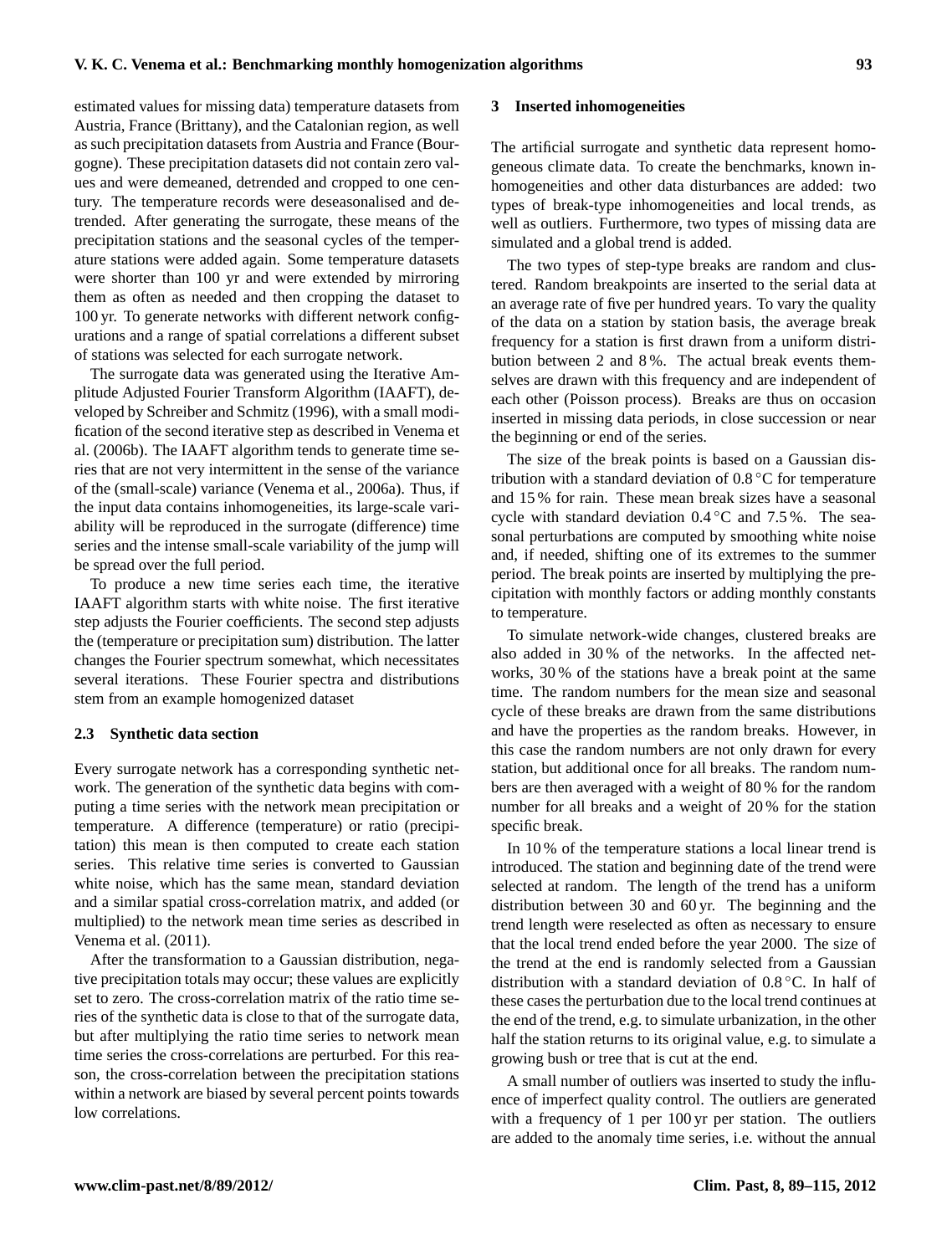cycle for temperature. The value of the outliers is determined at random by a value from the tails of the distribution.

Two types of missing data are added. The earliest data is removed to simulate a gradual increase in the availability of data, which is common in real datasets. This is done by forcing a linear increase in the number of stations from a total of three with data in 1900 to all stations having data in 1925. In addition, a large part of the network is set to missing during the years covered by World War II, which is typical for European datasets. In this case, there is a 50 % chance that the data is missing in 1945. For the years preceding backward from 1944 to 1940, the stations with missing data have a probability of 50 % that the data for the previous year is also missing.

Finally, a global trend is added to every station in a network to simulate climate change. This trend is nonlinear given that homogenization should be independent of preconceived ideas about climate change. Furthermore, a different trend is stochastically modeled for every network because a known trend would allow for an improper validation of the results. The trend is generated as very smooth fractal Fourier "noise" with a power law power spectrum with an exponent of −4; only part of the signal is used to avoid the Fourier periodicity. This noise is normalized to a minimum of zero and a maximum of unity and then multiplied by a random Gaussian number. The width of this distribution is  $1 \degree C$  or  $10 \degree$ .

## **4 homogenization algorithms**

This section describes the main characteristics of the homogenization methods. This paper will only list features used to homogenize the benchmark; many tools have additional possibilities. Most of the algorithms test for relative homogeneity, which implies that a candidate series is compared to some estimation of the regional climate ("comparison phase").

One absolute homogenization algorithm is employed, in this case only the station time series itself is used for homogenization.

Comparison may be performed using one composite reference series assumed homogeneous (e.g. SNHT), several ones, not assumed homogeneous (MASH), or via direct pairwise comparison (USHCN, PRODIGE); see Table 1. The comparison series are computed as the difference (in case of temperature) or ratio (precipitation) between the candidate and the reference. The time step of comparisons may be annual, seasonal or monthly. All four seasonal or twelve monthly time series may be analyzed independently in parallel or serially as one time series. When several comparisons are performed because multiple references are utilized or monthly data are analyzed in parallel, a synthesis phase is necessary, that may be automatic, semi-automatic, or manual.

The comparison series are tested for changes. Detection implies a statistical criterion to assess significance of changes, which may be based on a statistical test – Student's t, Fisher, Maximum Likelihood Ratio (MLR) test, etc. – or on criteria derived from information theory (penalized likelihood). Detection requires an optimization scheme, to find the most probable positions of the changes among all possibilities. Such a searching scheme may be exhaustive (MASH), based on semi-hierarchic binary splitting (HBS), stepwise, or moving windows (AnClim) or may use dynamic programming (DP).

The homogenization corrections, see Table 2, may be estimated directly from the comparison series (SNHT). When several references or pairwise estimates are available, a combination of those estimates is used, e.g. a mean or median. PRODIGE employs a decomposition of the signal into three parts: a common signal for all stations, a station dependent step function to model the inhomogeneities and random white noise. In some methods, raw monthly estimates are smoothed according to a seasonal variation.

Once a first correction has been performed, most methods perform a review; see Table 2. If inhomogeneities are still detected, corrections with additional breaks are implemented in the raw series (examination; raw data), except in MASH where the corrected series receive additional corrections, until no break is found (called "examination; cumulative" in Table 2).

The 25 submitted contributions, their operators and main purposes are listed in Table 3, where contributions denoted by "main" are the ones where the developer of the algorithm deployed them themselves with typical settings. Additional details on the contributions can be found in the report Venema et al. (2011).

## **5 Error metrics**

A true benchmark would produce one or two numbers for every contribution for a ranking and this error metric would be fixed in advance. In case of homogenization this is not possible, different users have different requirements for the homogenized data and the ranking of the contributions depends on the chosen error metric. For this study the focus is on a number of error metrics related to the expectations of the users of homogenized data.

As the main aim of homogenization is not to improve the absolute values but rather the temporal consistency, the time series are centered by subtracting their mean values before computing the RMSE. The centered root mean square error (centered RMSE, CRMSE) of the time series themselves is thus used as a basic accuracy metric of the data at the highest available resolution (Sect. 6.1.1). This metric is similar to the standard deviation of the time series of the difference between the homogenized data and the truth. It is computed on single station data directly (station CRMSE), as well as on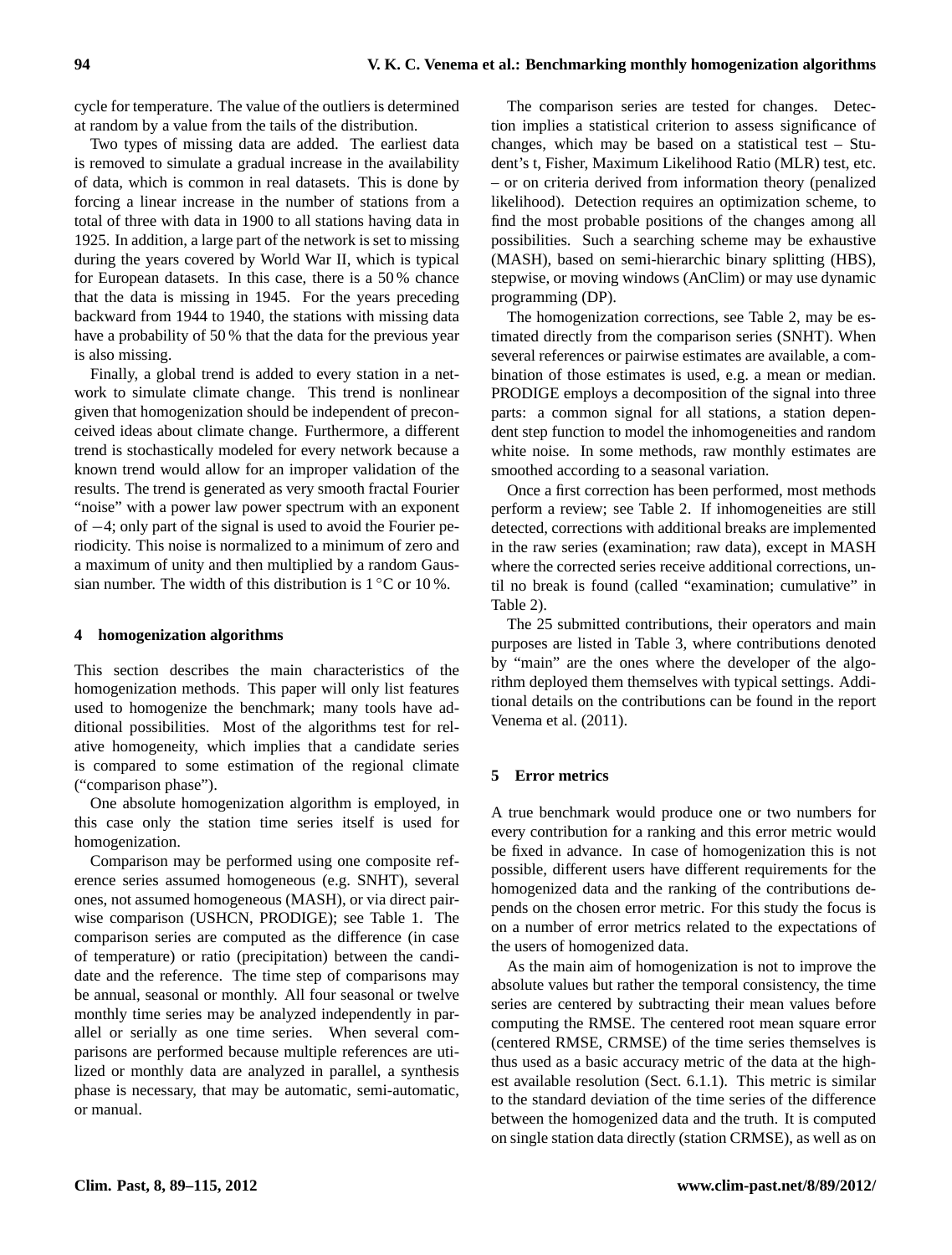| <b>Table 1.</b> Comparison and detection methods of participating homogenization algorithms. |  |  |  |
|----------------------------------------------------------------------------------------------|--|--|--|
|----------------------------------------------------------------------------------------------|--|--|--|

| Comparison           |                               |                          |                    | Detection                          | References                              |
|----------------------|-------------------------------|--------------------------|--------------------|------------------------------------|-----------------------------------------|
| Method               | Comparison                    | Time step                | Search             | Criterion                          |                                         |
| <b>MASH</b>          | Multiple references           | Annual, parallel monthly | Exhaustive         | Statistical test (MLR)             | Szentimrey (2007, 2008)                 |
| <b>PRODIGE</b>       | Pairwise, human synthesis     | Annual, parallel monthly | DP                 | Penalized Likelihood               | Caussinus and Mestre (2004)             |
| <b>USHCN</b>         | Pairwise, automatic synthesis | Serial monthly           | <b>HBS</b>         | Statistical test (MLR)             | Menne et al. $(2009)$                   |
| AnClim               | Reference series              | Annual, parallel monthly | HBS, moving window | Statistical test                   | Štepanek et al. (2009)                  |
| Craddock             | Pairwise, human synthesis     | Serial monthly           | Visual             | Visual                             | Craddock (1979); Brunetti et al. (2006) |
| Rhtest <sub>V2</sub> | Reference series or absolute  | Serial monthly           | Stepwise           | Statistical test (modified Fisher) | Wang (2008)                             |
| <b>SNHT</b>          | Reference series              | Annual                   | HBS                | Statistical test (MLR)             | Alexandersson and Moberg (1997)         |
| Climatol             | Reference series              | Parallel monthly         | HBS, moving window | Statistical test                   | Guijarro (2011)                         |
| <b>ACMANT</b>        | Reference series              | Annual, joint seasonal   | DP                 | Penalized Likelihood               | Domonkos et al. (2011)                  |

DP = Dynamic programming (optimization method); HBS = (semi-)hierarchic binairy splitting; MLR = Maximum Likelihood Ratio test.

**Table 2.** Correction methods of participating homogenization algorithms.

| Method               | Estimation                                     | Review                  | Monthly correction  |
|----------------------|------------------------------------------------|-------------------------|---------------------|
| <b>MASH</b>          | Smallest estimate from<br>multiple comparisons | Examination; cumulative | Raw                 |
| <b>PRODIGE</b>       | <b>ANOVA</b>                                   | Examination; raw data   | Raw                 |
| <b>USHCN</b>         | Median of multiple comparisons                 | No review               | Annual coefficients |
| AnClim               | Estimated from comparison                      | Examination; raw data   | Smoothed            |
| Craddock             | Mean of multiple comparisons                   | Examination; raw data   | Smoothed            |
| Rhtest <sub>V2</sub> | Estimated on comparison                        | No review               | Annual coefficients |
| <b>SNHT</b>          | Estimated on comparison                        | Examination; raw data   | Raw                 |
| <b>ACMANT</b>        | Estimated from comparison                      | No review               | Smoothed            |
| Climatol             | Estimated from comparison                      | No review               | Raw                 |

the average climate signal of all stations in one network (network CRMSE). When one or more of the stations is missing for a particular month, the network mean is not computed.

This metric is aggregated over all networks of each benchmark section in three different ways. The most direct way and important for a user is the arithmetic mean. However, because not all contributions homogenized all networks and some networks may be easier than others, the arithmetic mean may lead to a distorted judgment for the smaller contributions. Therefore, the mean of the CRMSE anomalies is also computed, where the anomalies are computed by subtracting the mean station or network CRMSE of a number of complete reference contributions (*MASH main*, *PRODIGE monthly*, *USHCN main*, *ACMANT* and *PMTred*). This anomaly is the best metric to compare (incomplete) contributions. Furthermore, to show the improvements after homogenization, the ratio between the mean CRMSE over all homogenized data with the mean CRMSE of the inhomogeneous data of the same cases is computed.

The same metrics are computed on yearly averages and results are presented in Sect. 6.1.2.

To assess the reproduction of decadal variability after homogenization, the yearly time series are first smoothed, after which the CRMSE is computed (Sect. 6.1.3). These smoothed time series or nonlinear trends are computed by a nonparametric regression method called locally weighted regression (LOESS; Cleveland and Devlin, 1998). For every year, the smoothed value is estimated by fitting a quadratic function using weighted regression on the nearest 25 % of the data points. The standard local weighting function described in Cleveland and Devlin (1998) is utilized. The effective smoothing period is about six years. An advantage of this method is that small-scale variability is strongly reduced. Furthermore, the method is robust to distortions at the edges of the time series. Nevertheless, the first and last five years were excluded from the computation of the CRMSE.

To study the remaining error in trend estimates after homogenization, the difference in the linear regression coefficient between the original data and the homogenized data is computed (for results see Sect. 6.1.4). The linear trend is estimated on the yearly time series using least squares regression and the standard RMSE of the trend coefficients over all stations (or networks) is computed as aggregated trend error metric.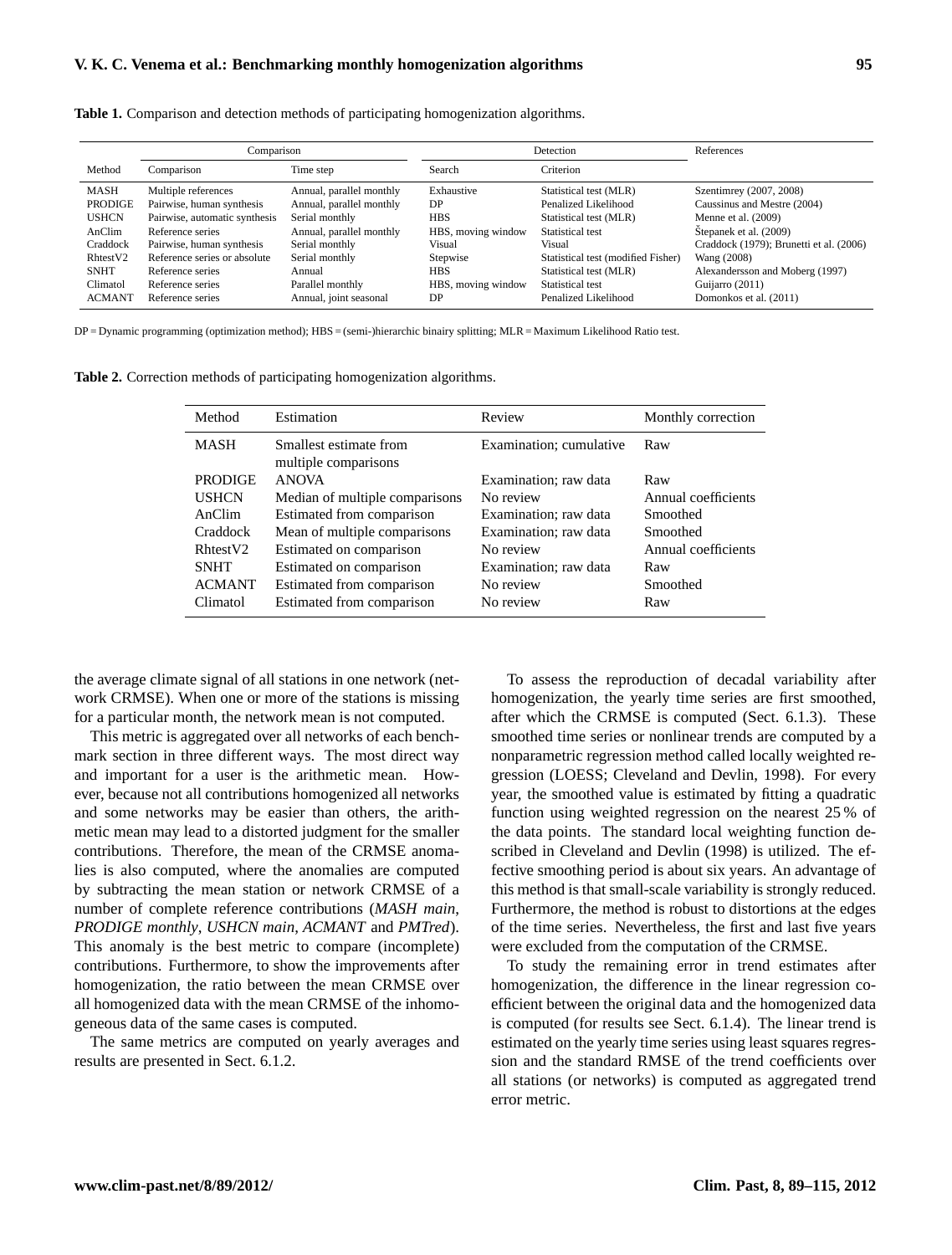| Contribution                 | Operator                   | Main purpose                    |
|------------------------------|----------------------------|---------------------------------|
| MASH main                    | Szentimrey & Lakatos       | Main submission                 |
| MASH Marinova, Kolokythas    | Marinova or Kolokythas     | Two first-time users            |
| MASH Basic, Light,           | Cheval                     | Experimental <sup>1</sup>       |
| Strict and No meta           |                            |                                 |
| PRODIGE main                 | Mestre, Rasol & Rustemeier | Main submission $2$             |
| <b>PRODIGE</b> monthly       | Idem                       | Monthly detection               |
| PRODIGE trendy               | Idem                       | Local trends corrected          |
| PRODIGE Acquaotta            | Acquaotta & Fratianni      | First-time users                |
| <b>USHCN</b> main            | Williams & Menne           | Produced USHCNv2 dataset        |
| USHCN 52x, cx8               | Idem                       | Alternatives for small networks |
| AnClim main                  | Stepanek                   | Main submission                 |
| <b>AnClim SNHT</b>           | Andresen                   | <b>SNHT</b> alternative         |
| <b>AnClim Bivariate</b>      | Likso                      | Bivariate test in AnClim        |
| iCraddock Vertacnik, Klancar | Vertacnik or Klancar       | Two first-time users            |
| PMTred rel                   | Viarre & Aguilar           | PMTred test of RhTestV2         |
| PMFred abs                   | Viarre & Aguilar           | PMFred test, absolute method    |
| C3SNHT                       | Aguilar                    | <b>SNHT</b> alternative         |
| <b>SNHT DWD</b>              | Müller-Westermeier         | <b>SNHT</b> alternative         |
| Climatol                     | Guijarro                   | Main submission                 |
| ACMANT                       | Domonkos                   | Main submission                 |

**Table 3.** Names of contributions, contributors, and the main purpose of the contributions.

<sup>1</sup> Experimental version that performs the four rules to combine yearly and monthly data separately, in stead of the standard consecutive way. <sup>2</sup> Detection: yearly; Correction: temperature monthly, precipitation yearly.

Since some methods do not fill data gaps, or do not handle outliers, data corresponding to missing data or outliers are not taken into account in the above computations. Thus while there is an influence of the outliers on the results of the homogenization algorithm, the outliers do not influence the error metrics themselves.

In Sect. 6.1.5 the accuracy of break detection will be investigated. An algorithm, which ranks high on detection, but is less good with respect to CRMSE or trends, may need to work on its correction methods. Thus even if in many (iterative) algorithms detection and correction cannot be fully separated, such a comparison does give qualitatively important information for the developer.

A comparison of detection scores among the contributions is impaired by the use of different methodologies. Most contributions aim at estimating the exact date a break physically happened, while others (*PRODIGE main, C3SNHT*) associate the break with the beginning or the ending of a year. Alternatively, all *MASH* contributions report the breaks in the monthly time series, but do not synthesize these breaks to one date; one true break may thus lead to up to 12 detected breaks. To mitigate this difference the data was analyzed at yearly resolution, i.e. every year containing a break is considered as break point, in both the tested contribution and the original time series. Nevertheless, the *MASH* contributions should be compared to the other contributions with care.

Four cases can be distinguished: true positives (hits, a), false positives (false alarms,  $b$ ), false negatives (misses,  $c$ ) and true negatives (no breaks present, nor predicted,  $d$ ). Periods with missing data or with a local trend are ignored in this computation. Using this notation, the most basic skill scores using are the probability of detection, POD, and the probability of false detection, POFD, defined as:

$$
POD = \frac{a}{a+c} \tag{1}
$$

$$
POFD = \frac{b}{b+d} \tag{2}
$$

The Peirce Skill Score (or true skill score) is defined as POD minus POFD. In addition, the standard Heidke Skill Score (HSS) can be computed as:

$$
HSS_{std} = \frac{p - r_{std}}{1 - r_{std}}
$$
 (3)

where

$$
r_{\text{std}} = \frac{a+c}{n} \frac{a+b}{n} + \frac{b+d}{n} \frac{c+d}{n} \tag{4}
$$

 $p=(a+d)/n$  and  $n = a+b+c+d$ . The reference  $r_{std}$  in Eq. (3) intends to correct for randomly correct results: for a random prediction the HSS is on average zero. The reference used within the standard HSS is equal to the proportion of random agreement for a given number of predicted breaks. It is independent from the fact whether this number of predicted breaks is actually realistic, i.e. whether it is comparable to the number of true breaks.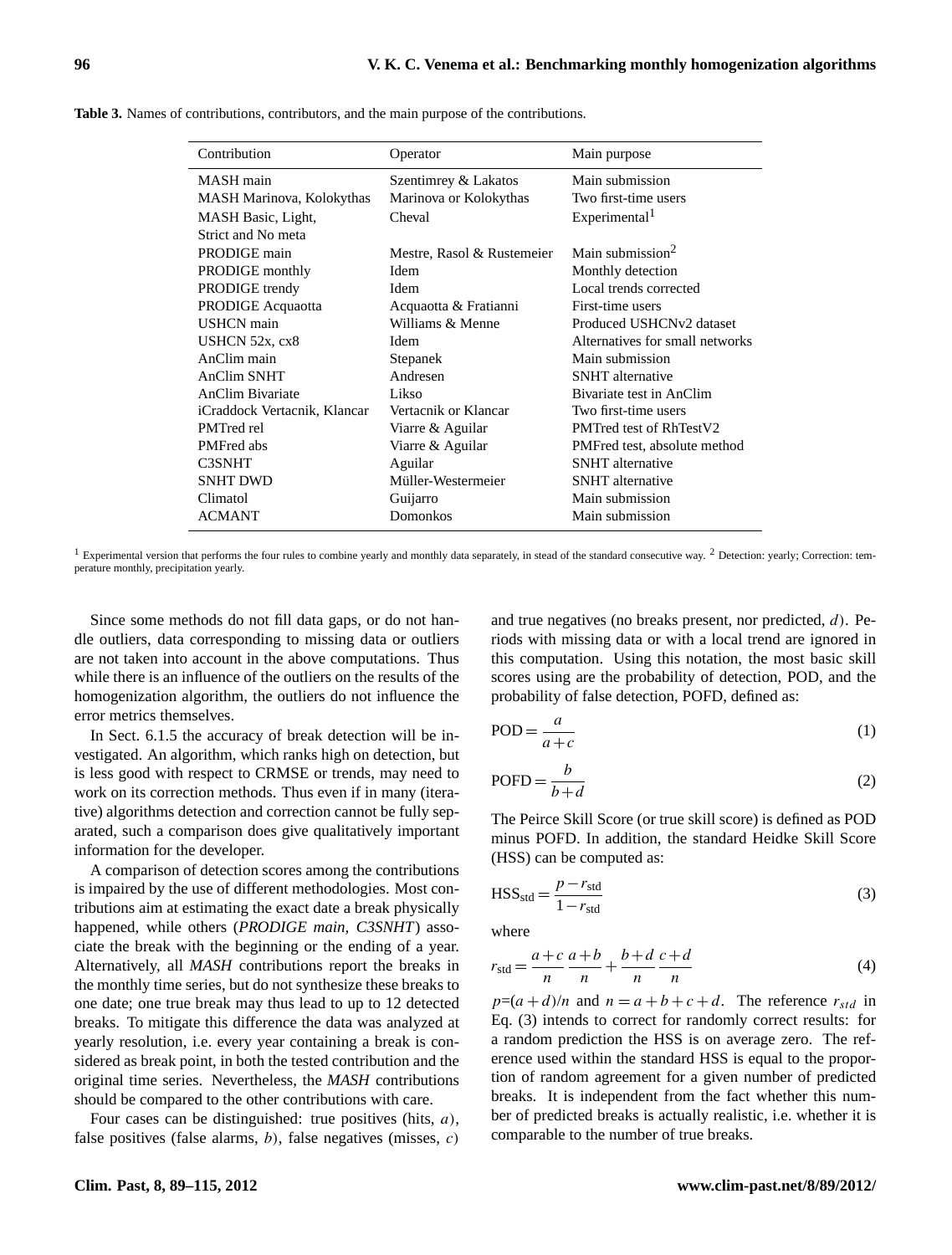

**Fig. 1.** Scatterplot of the centered RMSE before and after homogenization for selected contributions. The squares display the errors of the stations; the dots show the errors of the network mean (regional climate) time series. Points on the bisect indicate no change, above the bisect the data is made more inhomogeneous, while below the bisect homogenization improved the homogeneity of the data.

considered where the  $r_{std}$  of Eq. (3) is substituted by  $r_{spc}$  is less challenging and because there is more interest in the As an alternative Heidke special skill score,  $HSS_{\text{spc}}$ , is given by:

$$
r_{\rm spc} = \frac{a+c}{n} f + \frac{b+d}{n} (1-f)
$$
 (5)

the proportion of predicted positives and  $(1-f)$  the frequency<br>for the predicted negatives. The special HSS becomes zero tected inhomogeneities of the artificial dataset with those of for the server handel of the data be predicted and it due than with  $f$ , the mean frequency of true breaks as reference for the proportion of predicted positives and  $(1-f)$  the frequency if the correct number of breaks is predicted and if this numnegatives, in essence this skill score mainly punishes false alarms stronger.

# **6 Results**

This section starts with an analysis of the quality of the homogenized data for all blind contributions in Sect. 6.1. This analysis is largely mainly based on the surrogate data because these networks were homogenized most by the participants and are more realistic than synthetic. Furthermore, the focus is more on temperature than on precipitation because more contributions were submitted for this climatic element.

The latter may be because homogenization of temperature is less challenging and because there is more interest in the homogeneity of temperature records.

3 contributions. The squares display the errors of the stations; the dots show the errors of the Section 6.2 discusses some interesting contributions sub- $\frac{n}{t}$  network mean (requency of true breaks as reference for mark dataset is studied by comparing results obtained for  $\frac{n}{t}$ mitted after the deadline, when the break locations and magmark dataset is studied by comparing results obtained for surrogate and synthetic data, as well as by comparing the detected inhomogeneities of the artificial dataset with those of the real raw data section of the benchmark. This information is needed for the interpretation of the results in the discussion in Sect. 7.

# **6.1 Results for blind contributions**

This section assesses the homogenized data based on a range of different error metrics. The analysis follows the temporal scale of the data: Sect. 6.1.1 discusses errors on monthly scales, Sect. 6.1.2 on yearly scales, Sect. 6.1.3 on decadal scales and Sect. 6.1.4 treats the errors in secular trends after homogenization. Finally in Sect. 6.1.5, contingency scores are computed to investigate the accuracy of the detection of break inhomogeneities.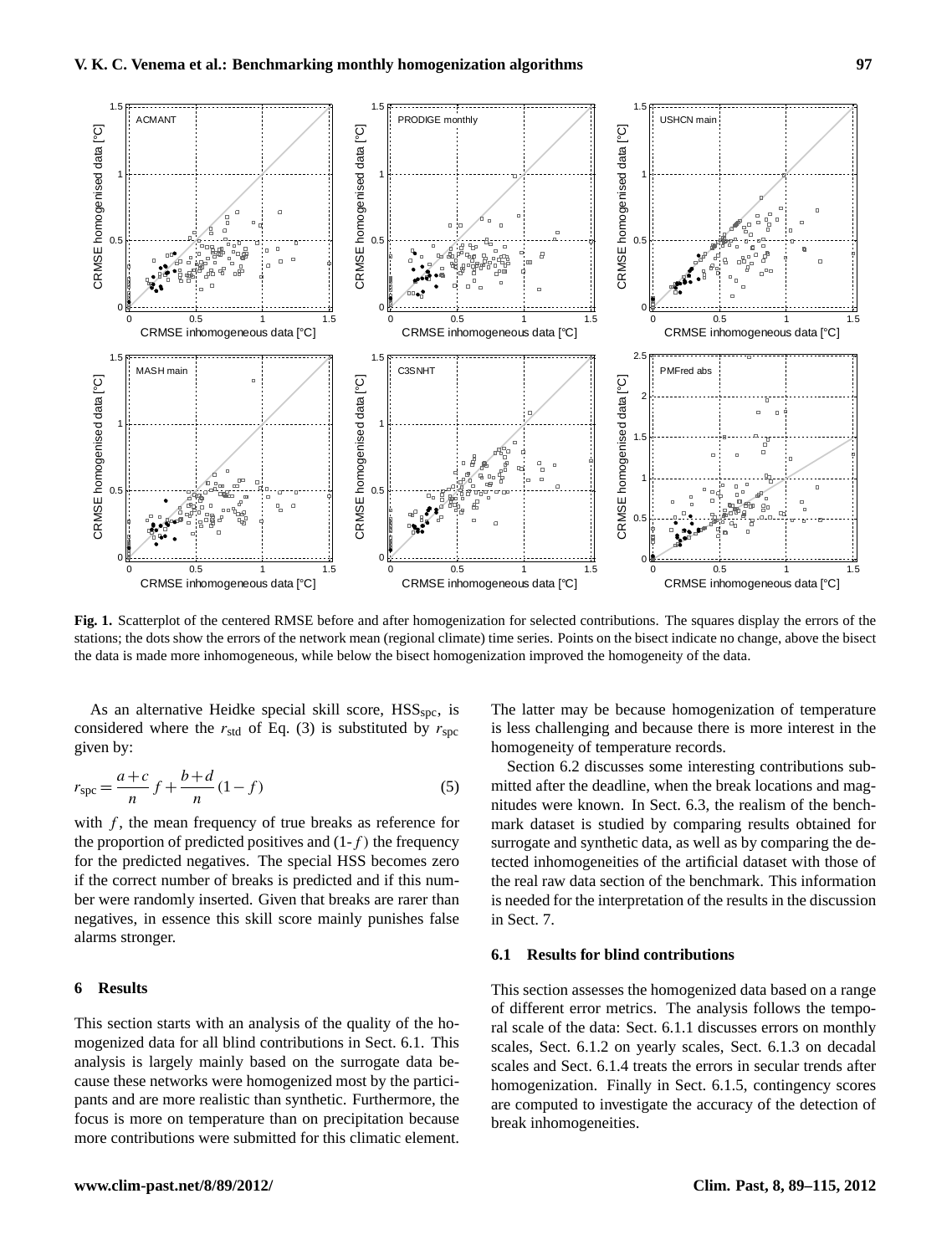

Figure 2. Boxplot of the contributions of the complete contributions, for temperature (top) and precipitation (bottom). For comparison the error metric for the inhomogeneous data is plotted at is the top. The outliers are not displayed for legibility. The cross depicts the mean CRMSE, the vertical bar denotes the median; the sign box spans the interquartile range (the range of the 25 to the 75 per-<br>formally spanned the range of the 25 to the 75 percentile); the whiskers span the range of the data, but maximally span in 1.5 times the interquartile range. Good homogenization algorithms **Fig. 2.** Boxplot of the centered RMSE of the complete contribushould have low CRMSE values and little spread.

## **6.1.1 Errors on monthly scale**

Figure 1 shows scatterplots of the centered RMSE before and after homogenization for monthly surrogate temperature data by six comprehensive contributions. Good results can be achieved either by improving the homogeneity on average or by never increasing the inhomogeneity of any station. *PRODIGE* seems to follow the former route, *USHCN* the latter, with the others making a compromise. The *USHCN* contribution is unique in that it has almost no stations with a higher error after homogenization, the contribution also has many values exactly on the bisect (no changes performed) and it made only small changes to the network without any inserted breaks (values on the ordinate). It should be noted that the same plots for yearly mean temperature show many fewer data points above the bisect for all contributions. The exception is absolute homogenization (*PMFred abs*), which typically decreases the homogeneity of the data for both 6.1.1 Errors on monthly scale<br>
Fig. 2 shows boxplots for the complete blind contributions<br>
Figure 1 shows scatterplots of the centered RMSE before<br>
butions for both temperature and precipitation. The boxplots<br>
and after h



**Fig. 3.** Boxplot of the decadal CRMSE of the complete contributions, for temperature (top) and precipitation (bottom). For compartop. The abscissa is the same as the one of Fig. 2 to emphasis the  $\frac{1}{2}$ e smaller errors and larger improvement over the inhomogeneous data for the decadal data. The conventions of the boxplots are explained ison the error metric for the inhomogeneous data is plotted at the in Fig. 2.

Fig. 2 shows boxplots for the complete blind contributions For a more quantitative analysis of the monthly CRMSE, and Table 4 lists aggregated error metrics for all blind contributions for both temperature and precipitation. The boxplots show that the best contributions, with respect to the mean CRMSE of the temperature station data, are *PRODIGE*, *AC-MANT*, *MASH main* and *USHCN 52x*; the CRMSE anomalies in the table reveal that the incomplete *iCraddock Vertacnik* contribution is actually the most accurate one for temperature. Five temperature contributions made the data more inhomogeneous, i.e. had an improvement quotient over the inhomogeneous data above one.

If all station series in a network are averaged to one network series representing the regional climate, the errors tend to become much smaller and results can be very different; see the last four columns in Table 4. For the network CRMSE the *USHCN 52x* performs best, followed by the best versions of *iCraddock*, *MASH* and *PRODIGE*. Interestingly, *ACMANT*, one of the best for the station CRMSE, performs much less well for the network CRMSE. Six contributions made the network average data more inhomogeneous.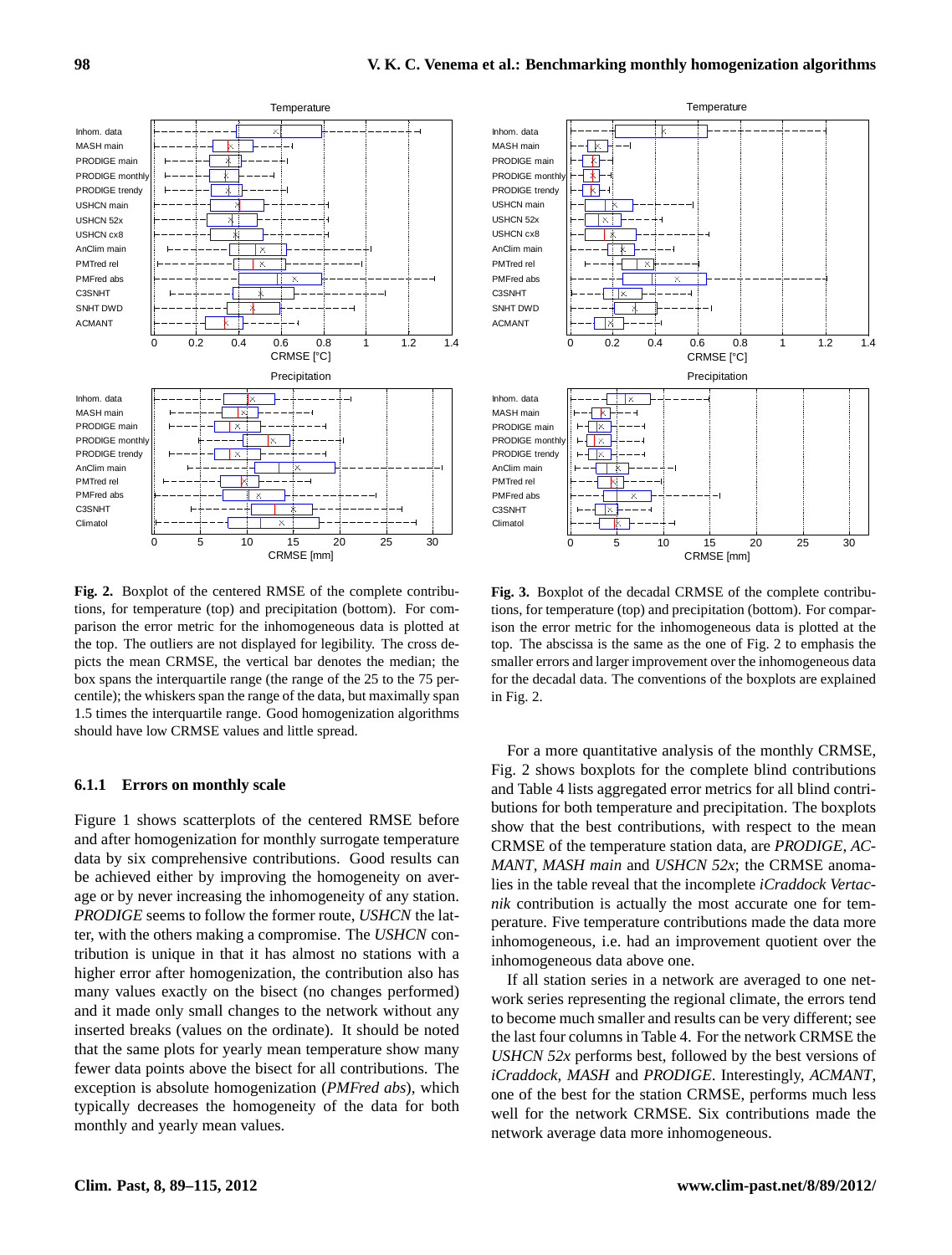**Table 4.** The centered RMSE of monthly data for all blind contributions.

|                         |                     | Station            |                             |                    |                | Network      |                         |       |
|-------------------------|---------------------|--------------------|-----------------------------|--------------------|----------------|--------------|-------------------------|-------|
| Temperature             | Number <sup>1</sup> | CRMSE <sup>2</sup> | <b>CRMSE</b><br>anomaly $3$ | Impr. <sup>4</sup> | Number         | <b>CRMSE</b> | <b>CRMSE</b><br>anomaly | Impr. |
| Inhomogeneous data      | 111                 | 0.57               | 0.18                        | 1.00               | 15             | 0.23         | 0.01                    | 1.00  |
| <b>MASH</b> main        | 111                 | 0.36               | $-0.03$                     | 0.63               | 15             | 0.22         | 0.00                    | 0.94  |
| <b>MASH Marinova</b>    | 23                  | 0.26               | $-0.04$                     | 0.70               | 3              | 0.17         | 0.00                    | 1.00  |
| <b>MASH Kolokythas</b>  | 44                  | 0.62               | 0.21                        | 1.09               | 8              | 0.45         | 0.22                    | 1.75  |
| <b>MASH Basic</b>       | 20                  | 0.35               | $-0.02$                     | 0.54               | $\overline{c}$ | 0.20         | 0.01                    | 0.81  |
| <b>MASH</b> Light       | 20                  | 0.35               | $-0.02$                     | 0.54               | $\overline{c}$ | 0.20         | 0.02                    | 0.83  |
| <b>MASH Strict</b>      | 15                  | 0.31               | $-0.02$                     | 0.46               | $\mathbf{1}$   | 0.13         | 0.01                    | 0.66  |
| <b>MASH</b> No meta     | 20                  | 0.35               | $-0.01$                     | 0.55               | $\overline{c}$ | 0.20         | 0.02                    | 0.83  |
| PRODIGE main            | 111                 | 0.35               | $-0.04$                     | 0.61               | 15             | 0.23         | 0.01                    | 0.98  |
| PRODIGE monthly         | 111                 | 0.34               | $-0.05$                     | 0.59               | 15             | 0.22         | 0.01                    | 0.96  |
| PRODIGE trendy          | 111                 | 0.35               | $-0.04$                     | 0.61               | 15             | 0.23         | 0.01                    | 0.99  |
| PRODIGE Acquaotta       | 40                  | 0.48               | 0.09                        | 0.79               | 6              | 0.40         | 0.17                    | 1.50  |
| <b>USHCN</b> main       | 111                 | 0.39               | 0.00                        | 0.69               | 15             | 0.20         | $-0.01$                 | 0.88  |
| <b>USHCN 52x</b>        | 111                 | 0.36               | $-0.03$                     | 0.63               | 15             | 0.19         | $-0.02$                 | 0.84  |
| <b>USHCN</b> cx8        | 111                 | 0.39               | $-0.01$                     | 0.67               | 15             | 0.20         | $-0.02$                 | 0.86  |
| AnClim main             | 111                 | 0.51               | 0.12                        | 0.89               | 15             | 0.29         | 0.07                    | 1.26  |
| <b>AnClim SNHT</b>      | 5                   | 0.64               | 0.15                        | 1.15               | 1              | 0.34         | 0.09                    | 1.20  |
| <b>AnClim Bivariate</b> | 35                  | 0.69               | 0.25                        | 1.14               | 5              | 0.28         | 0.05                    | 1.09  |
| iCraddock Vertacnik     | 55                  | 0.35               | $-0.06$                     | 0.57               | 7              | 0.20         | $-0.02$                 | 0.78  |
| iCraddock Klancar       | 5                   | 0.44               | $-0.04$                     | 0.79               | $\mathbf{1}$   | 0.23         | $-0.02$                 | 0.81  |
| PMTred rel              | 111                 | 0.51               | 0.12                        | 0.89               | 15             | 0.22         | $0.00\,$                | 0.95  |
| PMFred abs              | 111                 | 0.66               | 0.27                        | 1.15               | 15             | 0.32         | 0.10                    | 1.36  |
| C3SNHT                  | 111                 | 0.50               | 0.11                        | 0.88               | 15             | 0.26         | 0.04                    | 1.12  |
| <b>SNHT DWD</b>         | 111                 | 0.46               | 0.07                        | 0.81               | 15             | 0.23         | 0.01                    | 1.00  |
| Climatol                | 110                 | 0.69               | 0.30                        | 1.20               | 14             | 0.39         | 0.17                    | 1.71  |
| <b>ACMANT</b>           | 111                 | 0.34               | $-0.05$                     | 0.59               | 15             | 0.22         | 0.00                    | 0.95  |
| Precipitation           |                     |                    |                             |                    |                |              |                         |       |
| Inhomogeneous data      | 111                 | 10.6               | 1.1                         | 1.00               | 15             | 4.3          | $-0.4$                  | 1.00  |
| <b>MASH</b> main        | 111                 | 9.7                | 0.2                         | 0.91               | 15             | 4.9          | 0.2                     | 1.13  |
| <b>MASH Marinova</b>    | 14                  | 8.5                | 0.1                         | 0.84               | $\mathbf{2}$   | 3.8          | 0.3                     | 1.03  |
| PRODIGE main            | 111                 | 9.0                | $-0.5$                      | 0.85               | 15             | 5.0          | 0.3                     | 1.16  |
| PRODIGE monthly         | 111                 | 12.8               | 3.3                         | 1.20               | 15             | 7.0          | 2.3                     | 1.63  |
| PRODIGE trendy          | 111                 | 9.0                | $-0.5$                      | 0.85               | 15             | 5.0          | 0.3                     | 1.16  |
| AnClim main             | 111                 | 15.4               | 5.9                         | 1.45               | 15             | 6.2          | 1.4                     | 1.43  |
| PMTred rel              | 111                 | 9.7                | 0.3                         | 0.92               | 15             | 4.3          | $-0.4$                  | 0.99  |
| PMFred abs              | 111                 | 11.3               | 1.8                         | 1.06               | 15             | 4.9          | 0.2                     | 1.15  |
| C3SNHT                  | 111                 | 15.0               | 5.5                         | 1.41               | 15             | 6.7          | 2.0                     | 1.56  |
| <b>SNHT DWD</b>         | 102                 | 10.9               | 1.4                         | 1.03               | 14             | 4.6          | $-0.2$                  | 1.06  |
| Climatol                | 111                 | 13.7               | 4.3                         | 1.30               | 15             | 7.6          | 2.9                     | 1.76  |

<sup>1</sup> The number of homogenized stations or networks. <sup>2</sup> The mean CRMSE over all homogenized networks in  $^{\circ}$ C or mm.<sup>3</sup> The mean anomaly of the CRMSE; anomalies are computed by subtracting the CRMSE of a number of compl inhomogeneous networks.

For precipitation many fewer contributions were submitted. The best contribution regarding the monthly CRMSE anomaly of the station data is *PRODIGE main*, where monthly values are adjusted using a coefficient estimated on annual values. In contrast *PRODIGE monthly* made the data more inhomogeneous. The partial contribution *MASH Marinova* achieved the smallest CRMSE, but the larger mean CRMSE *anomaly* suggests that relatively easy networks were homogenized and that the contribution is actually second best. Over half of the contributions did not improve the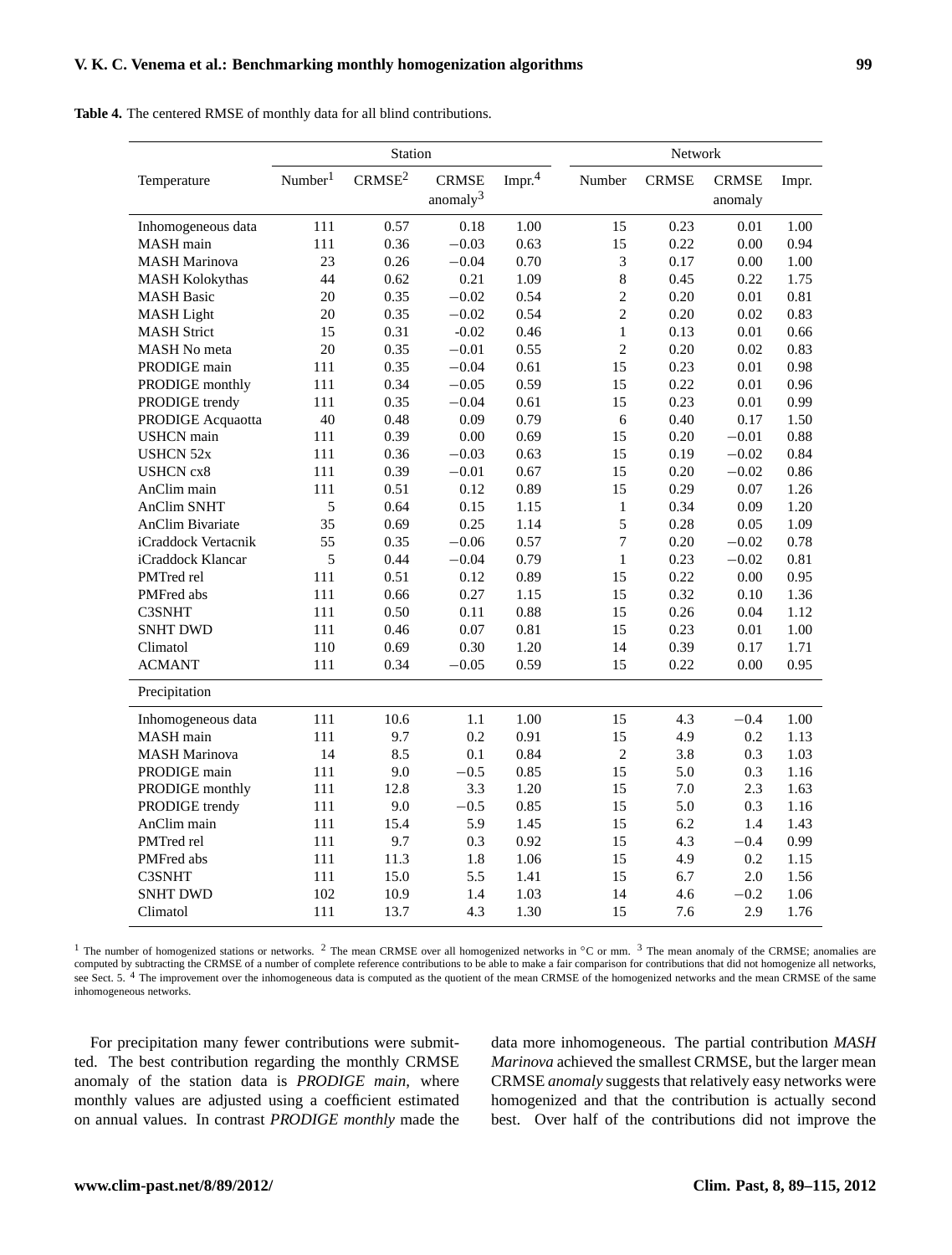CRMSE of the station data and none of the algorithms improved the network CRMSE meaningfully.

## **6.1.2 Errors on yearly scale**

The errors in the inhomogeneous yearly data are smaller than in the monthly data; see Table 5. The monthly station temperature error of the inhomogeneous monthly data is  $0.57 \degree C$ , whereas at yearly scale the error is reduced to 0.47 °C. Notably, the reduction in error for the homogenized temperature data is typically much stronger; the average reduction factor over all contributions for monthly data is 77 %, whereas for yearly data it is 53 %. With some exceptions, the contributions with an improvement factor for monthly data of around 1.0, perform similarly for yearly data, whereas the better contributions for monthly data achieve an even better improvement factor for yearly data. For instance, where the best contributions improve the homogeneity of the monthly station data by about a factor 0.6, the improvement ratio of these contributions of the yearly data is around 0.3. As mentioned above, scatterplots of the CRMSE show that at yearly scales most contributions improve nearly all stations and networks individually.

For precipitation the yearly station-based results are 1 more encouraging than the monthly results: only absolute homogenization increases the yearly CRMSE significantly. For the yearly CRMSE of precipitation *MASH main* is the most accurate algorithm. Network average precipitation data is not clearly improved by homogenization.

# **6.1.3 Errors on decadal scale**

The errors in the inhomogeneous decadal data are again smaller than in the yearly data; see Table 6. Still, the intercomparison between the contributions are very similar for the CRMSE of yearly and decadal station data. The explained variance of a linear fit of the CRMSE at these two scales is 98 % (97 %) for temperature (precipitation). Therefore, only boxplots for the decadal CRMSE are shown in Fig. 3. Compared to the monthly data, the range of the results is larger because the errors of the best contributions decrease much more than for contributions that did not perform as well. At this scale *ACMANT* performs less well than the other contributions that were good with respect to the monthly CRMSE.

For the network mean signal there is a strong difference between yearly and decadal data as shown in Tables 5 and 6. The most evident difference is the typically much smaller error. In contrast to the yearly network CRMSE of precipitation, the decadal CRMSE is improved by homogenization. For the network mean precipitation there is almost no correlation between the yearly and decadal values. While in both cases *MASH main* is one of the best and absolute homogenization increases the inhomogeneity of the data, the ranking of most other contributions changes considerably.



nte monthly, yearly and decadal CRMSE of the station data for tem- $\text{d} \mathbf{y}$ , perature (top) and precipitation (bottom). The stripped vertical line the  $\frac{at 1925}{at 1925}$  indicates the end of the period in which not all stations have started observations. The two stripped vertical lines at 1940 ata and 1945 indicate the period of the Second World War with much missing data. **Fig. 4.** The average temporal behavior over all contributions of the at 1925 indicates the end of the period in which not all stations

# **6.1.4 Temporal behavior**

64 For most contributions the CRMSE is lower near 2000 than in 1900. For example, the monthly station CRMSE of temperature (precipitation) is around  $0.2 \degree$ C (100 mm) in 2000 and around 0.5 ◦C (250 mm) in 1900 averaged over all contributions; see Fig. 4. A clear feature of this figure is, furthermore, the u-shape of especially the yearly and decadal data. This is a natural consequence of using the centered time series to compute the errors in case of systematic deviations such as differences in slope.

The period with missing data during the WWII seems to be important. This is where the error often starts to grow more rapidly or even jumps higher. Another important period is the first quarter of the century where many stations do not yet have data. Therefore, the CRMSE of selected contributions are shown in Table 7 for the first and second quarter, as well as for the last half a century. The table shows that the error of the homogenized data in the first quarter is always higher or equal compared to the other two periods. For some contributions the errors in the second quarter are higher than for the last half of the century; this points to problems with the missing data in the middle of the time series after the Second World War. An exceptional contribution is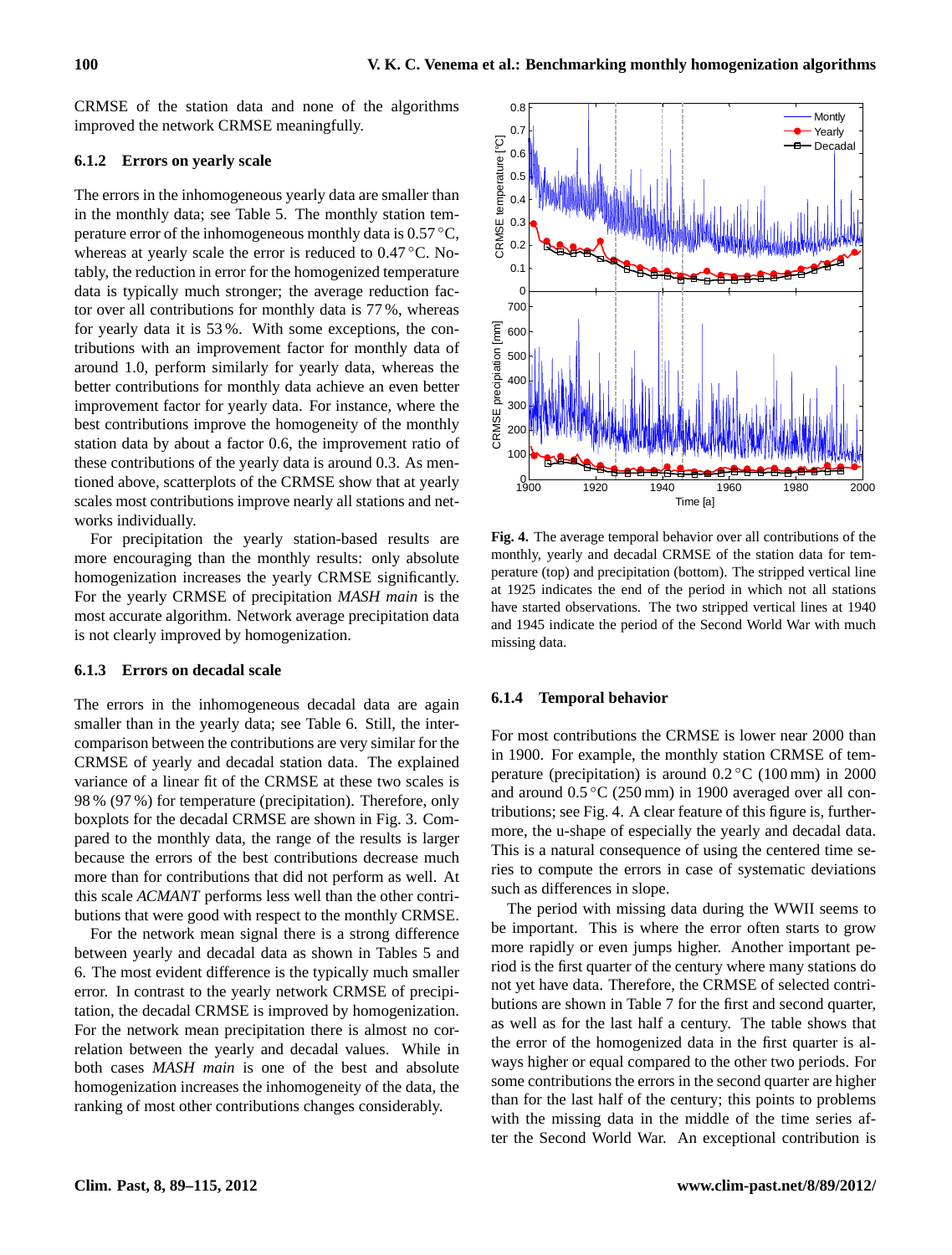**Table 5.** The centered RMSE of yearly data for all blind contributions.

|                         |                     | <b>Station</b>     |                             |                   |                | Network      |                         |       |
|-------------------------|---------------------|--------------------|-----------------------------|-------------------|----------------|--------------|-------------------------|-------|
| Temperature             | Number <sup>1</sup> | CRMSE <sup>2</sup> | <b>CRMSE</b><br>anomaly $3$ | Impr <sup>4</sup> | Number         | <b>CRMSE</b> | <b>CRMSE</b><br>anomaly | Impr. |
| Inhomogeneous data      | 111                 | 0.47               | 0.24                        | 1.00              | 15             | 0.20         | 0.04                    | 1.00  |
| MASH main               | 111                 | 0.16               | $-0.07$                     | 0.35              | 15             | 0.13         | $-0.02$                 | 0.67  |
| <b>MASH Marinova</b>    | 23                  | 0.12               | $-0.06$                     | 0.40              | 3              | 0.10         | $-0.03$                 | 0.62  |
| <b>MASH Kolokythas</b>  | 44                  | 0.28               | 0.02                        | 0.60              | 8              | 0.19         | 0.02                    | 0.86  |
| <b>MASH Basic</b>       | 20                  | 0.18               | $-0.06$                     | 0.31              | $\overline{c}$ | 0.13         | $-0.03$                 | 0.59  |
| <b>MASH</b> Light       | 20                  | 0.18               | $-0.06$                     | 0.32              | $\overline{c}$ | 0.13         | $-0.03$                 | 0.59  |
| <b>MASH Strict</b>      | 15                  | 0.17               | $-0.02$                     | 0.29              | $\,1$          | 0.11         | $-0.01$                 | 0.59  |
| <b>MASH</b> No meta     | 20                  | 0.20               | $-0.03$                     | 0.36              | $\overline{c}$ | 0.15         | $-0.02$                 | 0.64  |
| PRODIGE main            | 111                 | 0.16               | $-0.07$                     | 0.34              | 15             | 0.13         | $-0.02$                 | 0.69  |
| PRODIGE monthly         | 111                 | 0.15               | $-0.08$                     | 0.32              | 15             | 0.13         | $-0.02$                 | 0.68  |
| PRODIGE trendy          | 111                 | 0.16               | $-0.08$                     | 0.34              | 15             | 0.14         | $-0.02$                 | 0.69  |
| PRODIGE Acquaotta       | 40                  | 0.19               | $-0.06$                     | 0.37              | 6              | 0.19         | 0.02                    | 0.83  |
| <b>USHCN</b> main       | 111                 | 0.25               | 0.01                        | 0.52              | 15             | 0.17         | 0.01                    | 0.86  |
| <b>USHCN 52x</b>        | 111                 | 0.20               | $-0.03$                     | 0.43              | 15             | 0.16         | 0.00                    | 0.80  |
| <b>USHCN</b> cx8        | 111                 | 0.24               | 0.00                        | 0.50              | 15             | 0.16         | 0.01                    | 0.84  |
| AnClim main             | 111                 | 0.33               | 0.10                        | 0.71              | 15             | 0.23         | 0.08                    | 1.19  |
| <b>AnClim SNHT</b>      | 5                   | 0.52               | 0.15                        | 1.02              | $\mathbf{1}$   | 0.31         | 0.09                    | 1.16  |
| <b>AnClim Bivariate</b> | 35                  | 0.45               | 0.19                        | 0.93              | 5              | 0.20         | 0.04                    | 0.95  |
| iCraddock Vertacnik     | 55                  | 0.15               | $-0.10$                     | 0.29              | 7              | 0.13         | $-0.03$                 | 0.59  |
| iCraddock Klancar       | 5                   | 0.17               | $-0.19$                     | 0.34              | $\mathbf{1}$   | 0.10         | $-0.11$                 | 0.39  |
| PMTred rel              | 111                 | 0.40               | 0.16                        | 0.84              | 15             | 0.18         | 0.02                    | 0.92  |
| PMFred abs              | 111                 | 0.56               | 0.33                        | 1.19              | 15             | 0.29         | 0.13                    | 1.48  |
| C3SNHT                  | 111                 | 0.29               | 0.05                        | 0.61              | 15             | 0.18         | 0.02                    | 0.91  |
| <b>SNHT DWD</b>         | 111                 | 0.36               | 0.12                        | 0.75              | 15             | 0.19         | 0.04                    | 1.00  |
| Climatol                | 110                 | 0.28               | 0.05                        | 0.60              | 14             | 0.18         | 0.03                    | 0.95  |
| <b>ACMANT</b>           | 111                 | 0.21               | $-0.02$                     | 0.45              | 15             | 0.17         | 0.01                    | 0.85  |
| Precipitation           |                     |                    |                             |                   |                |              |                         |       |
| Inhomogeneous data      | 111                 | 7.3                | 2.4                         | 1.00              | 15             | 3.1          | 0.0                     | 1.00  |
| MASH main               | 111                 | 4.5                | $-0.4$                      | 0.62              | 15             | 2.9          | $-0.1$                  | 0.95  |
| <b>MASH Marinova</b>    | 14                  | 3.6                | $-0.4$                      | 0.56              | $\overline{c}$ | 1.6          | $-0.2$                  | 0.69  |
| PRODIGE main            | 111                 | 4.7                | $-0.3$                      | 0.63              | 15             | 3.3          | 0.2                     | 1.07  |
| PRODIGE monthly         | 111                 | 4.7                | $-0.3$                      | 0.64              | 15             | 3.4          | 0.4                     | 1.11  |
| PRODIGE trendy          | 111                 | 4.7                | $-0.3$                      | 0.63              | 15             | 3.3          | 0.2                     | 1.07  |
| AnClim main             | 111                 | 6.5                | 1.5                         | 0.88              | 15             | 3.8          | 0.7                     | 1.23  |
| PMTred rel              | 111                 | 5.7                | 0.8                         | 0.78              | 15             | 3.0          | $-0.1$                  | 0.97  |
| PMFred abs              | 111                 | 7.9                | 2.9                         | 1.08              | 15             | 3.7          | 0.6                     | 1.21  |
| <b>C3SNHT</b>           | 111                 | 5.8                | 0.8                         | 0.79              | 15             | 3.0          | $-0.1$                  | 0.98  |
| <b>SNHT DWD</b>         | 102                 | 6.7                | 1.6                         | 0.90              | 14             | 3.1          | 0.0                     | 1.01  |
| Climatol                | 111                 | 6.3                | 1.3                         | 0.86              | 15             | 3.4          | 0.4                     | 1.12  |

For footnotes see Table 4.

*Climatol*, which has the lowest monthly temperature errors around 1900, which grow slowly towards 2000; not shown.

# **6.1.5 Linear trends**

More accurate trend estimation is a primary motivation to homogenize climate data. Figure 5 shows scatterplots of the station trends before and after homogenization for six selected contributions. Vertical lines start at the trend in the inhomogeneous data and end with a symbol at the trend estimate for the homogenized data. The figure illustrates the improvement of the temperature trend estimates and indicates that trend improvement was smaller for precipitation. Because all stations in one network have the same symbol, the figure also shows that all stations within one network tend to have a bias in the same direction, whereas for the networks overall there is no bias. *Climatol* is an exception in that it greatly decreases the magnitude of any trend in temperature.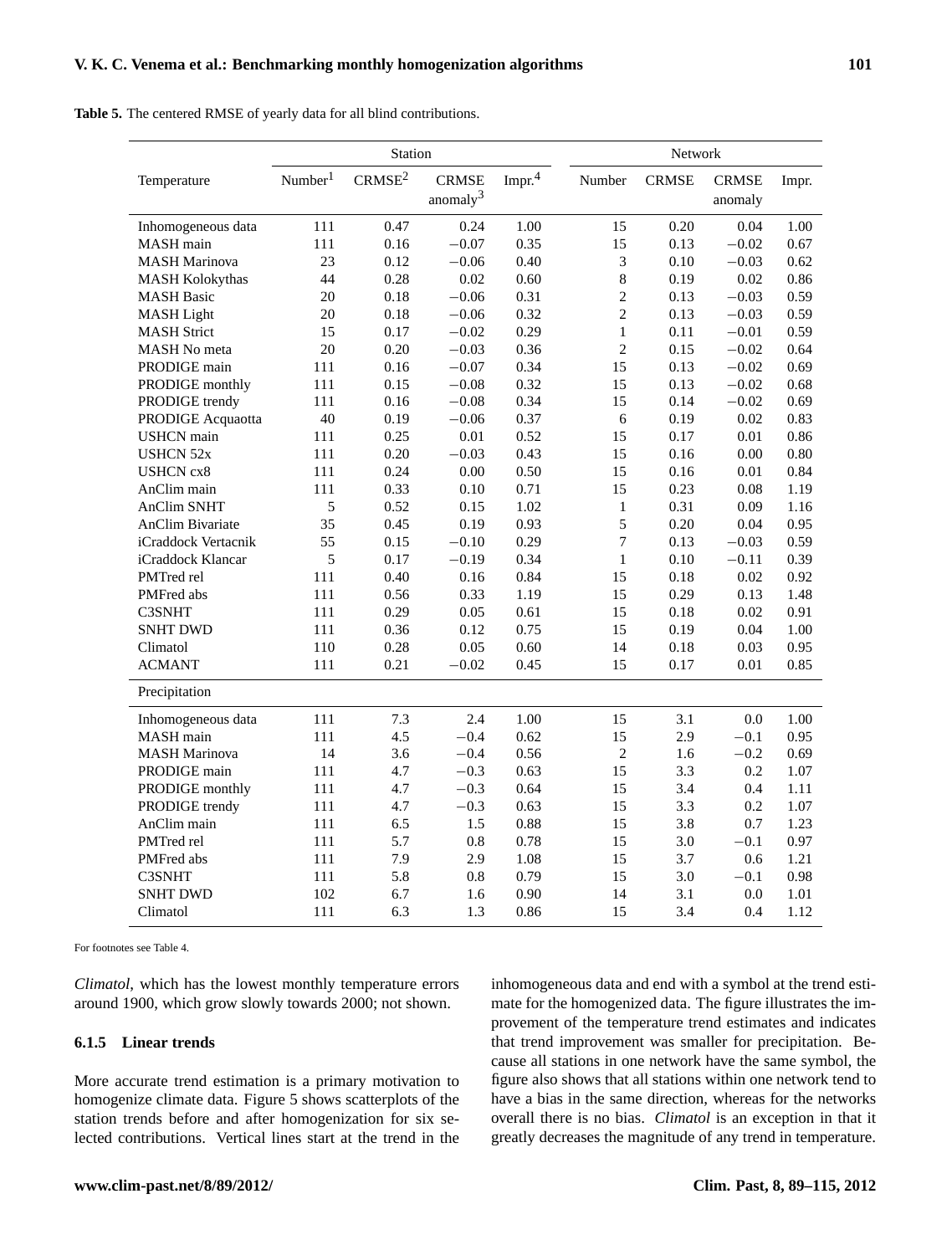| <b>Table 6.</b> The centered RMSE of decadal data for all blind contributions. |
|--------------------------------------------------------------------------------|
|--------------------------------------------------------------------------------|

|                          |                     | Station            |                                      |                    |                | Network      |                         |       |
|--------------------------|---------------------|--------------------|--------------------------------------|--------------------|----------------|--------------|-------------------------|-------|
| Temperature              | Number <sup>1</sup> | $\mathrm{CRMSE}^2$ | <b>CRMSE</b><br>anomaly <sup>3</sup> | Impr. <sup>4</sup> | Number         | <b>CRMSE</b> | <b>CRMSE</b><br>anomaly | Impr. |
| Inhomogeneous data       | 111                 | 0.44               | 0.24                                 | 1.00               | 15             | 0.18         | 0.06                    | 1.00  |
| <b>MASH</b> main         | 111                 | 0.13               | $-0.07$                              | 0.29               | 15             | 0.09         | $-0.03$                 | 0.47  |
| <b>MASH Marinova</b>     | 23                  | 0.09               | $-0.06$                              | 0.33               | 3              | 0.08         | $-0.01$                 | 0.53  |
| <b>MASH Kolokythas</b>   | 44                  | 0.23               | 0.01                                 | 0.53               | $\,$ 8 $\,$    | 0.13         | $-0.00$                 | 0.64  |
| <b>MASH Basic</b>        | 20                  | 0.15               | $-0.04$                              | 0.29               | $\overline{2}$ | 0.12         | $-0.00$                 | 0.54  |
| MASH Light               | 20                  | 0.15               | $-0.04$                              | 0.29               | $\overline{c}$ | 0.12         | $-0.00$                 | 0.55  |
| <b>MASH Strict</b>       | 15                  | 0.15               | $-0.01$                              | 0.28               | $\mathbf{1}$   | 0.10         | 0.03                    | 0.54  |
| <b>MASH</b> No meta      | 20                  | 0.17               | $-0.02$                              | 0.33               | $\overline{2}$ | 0.13         | 0.01                    | 0.60  |
| PRODIGE main             | 111                 | 0.11               | $-0.09$                              | 0.25               | 15             | 0.06         | $-0.06$                 | 0.35  |
| PRODIGE monthly          | 111                 | 0.11               | $-0.09$                              | 0.24               | 15             | 0.07         | $-0.05$                 | 0.35  |
| PRODIGE trendy           | 111                 | 0.11               | $-0.09$                              | 0.24               | 15             | 0.06         | $-0.06$                 | 0.35  |
| <b>PRODIGE</b> Acquaotta | 40                  | 0.14               | $-0.08$                              | 0.28               | 6              | 0.14         | 0.01                    | 0.65  |
| <b>USHCN</b> main        | 111                 | 0.21               | $0.01\,$                             | 0.48               | 15             | 0.13         | 0.01                    | 0.69  |
| USHCN 52x                | 111                 | 0.16               | $-0.04$                              | 0.37               | 15             | 0.10         | $-0.02$                 | 0.55  |
| <b>USHCN</b> cx8         | 111                 | 0.20               | $-0.00$                              | 0.45               | 15             | 0.12         | 0.00                    | 0.66  |
| AnClim main              | 111                 | 0.25               | 0.05                                 | 0.56               | 15             | 0.18         | 0.06                    | 1.00  |
| <b>AnClim SNHT</b>       | 5                   | 0.44               | 0.14                                 | 1.01               | $\mathbf{1}$   | 0.28         | 0.12                    | 1.13  |
| <b>AnClim Bivariate</b>  | 35                  | 0.40               | 0.18                                 | 0.88               | 5              | 0.15         | 0.01                    | 0.72  |
| iCraddock Vertacnik      | 55                  | 0.11               | $-0.11$                              | 0.22               | 7              | 0.06         | $-0.07$                 | 0.28  |
| iCraddock Klancar        | 5                   | 0.11               | $-0.18$                              | 0.26               | $\,1\,$        | 0.08         | $-0.09$                 | 0.31  |
| PMTred rel               | 111                 | 0.36               | 0.16                                 | 0.82               | 15             | 0.16         | 0.04                    | 0.90  |
| PMFred abs               | 111                 | 0.50               | 0.30                                 | 1.15               | 15             | 0.27         | 0.15                    | 1.48  |
| <b>C3SNHT</b>            | 111                 | 0.25               | 0.05                                 | 0.57               | 15             | 0.16         | 0.04                    | 0.90  |
| <b>SNHT DWD</b>          | 111                 | 0.30               | 0.10                                 | 0.69               | 15             | 0.18         | 0.06                    | 0.97  |
| Climatol                 | 110                 | 0.22               | 0.02                                 | 0.51               | 14             | 0.16         | 0.04                    | 0.85  |
| <b>ACMANT</b>            | 111                 | 0.19               | $-0.01$                              | 0.43               | 15             | 0.16         | 0.04                    | 0.86  |
| Precipitation            |                     |                    |                                      |                    |                |              |                         |       |
| Inhomogeneous data       | 111                 | 6.5                | 2.7                                  | 1.00               | 15             | 2.8          | 0.4                     | 1.00  |
| <b>MASH</b> main         | 111                 | 3.5                | $-0.3$                               | 0.54               | 15             | 2.3          | $-0.2$                  | 0.81  |
| <b>MASH Marinova</b>     | 14                  | 2.7                | $-0.1$                               | 0.51               | $\overline{c}$ | 1.4          | 0.1                     | 0.69  |
| PRODIGE main             | 111                 | 3.3                | $-0.5$                               | 0.51               | 15             | 2.4          | $-0.1$                  | 0.84  |
| PRODIGE monthly          | 111                 | 3.3                | $-0.5$                               | 0.50               | 15             | 2.5          | 0.0                     | 0.87  |
| PRODIGE trendy           | 111                 | 3.3                | $-0.5$                               | 0.51               | 15             | 2.4          | $-0.1$                  | 0.84  |
| AnClim main              | 111                 | 5.2                | 1.3                                  | 0.79               | 15             | 2.7          | 0.2                     | 0.95  |
| PMTred rel               | 111                 | 4.6                | 0.8                                  | 0.71               | 15             | 2.7          | 0.2                     | 0.95  |
| PMFred abs               | 111                 | 6.8                | 3.0                                  | 1.04               | 15             | 3.4          | 1.0                     | 1.21  |
| <b>C3SNHT</b>            | 111                 | 4.2                | 0.4                                  | 0.65               | 15             | 2.6          | 0.2                     | 0.93  |
| <b>SNHT DWD</b>          | 102                 | 5.7                | 1.8                                  | 0.87               | 14             | 2.9          | 0.3                     | 0.99  |
| Climatol                 | 111                 | 5.1                | 1.3                                  | 0.79               | 15             | 2.6          | 0.1                     | 0.91  |

For footnotes see Table 4.

Figure 6 gives an overview of the differences between the trends in the homogenized station data and the original data for all complete contributions; the smaller the spread, the better the contribution. *MASH main* performs best for precipitation. For this selection *PRODIGE monthly* performs best for temperature.

Table 8 summarizes all contributions and metrics for both station and network trends. Overall, the incomplete

*iCraddock* and *MASH Marinova* contributions performed even better for temperature station trends. With respect to the trends in station or network precipitation trends *MASH Marinova* is the most accurate contribution.

The correlation between the scores for the station-based and the network-based trends is again modest. A considerable number of contributions do not decrease the uncertainty of the trends of the network. For network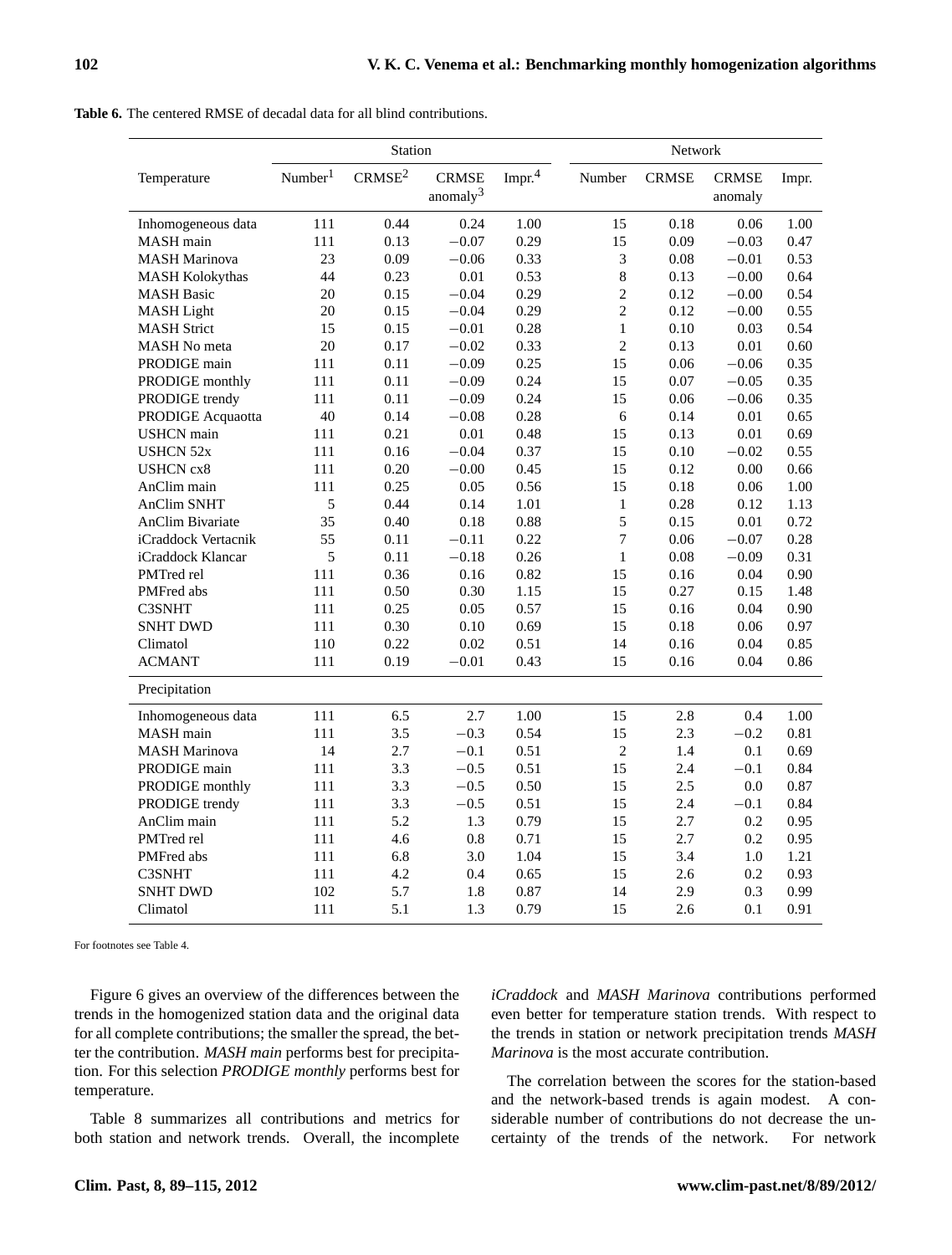**Table 7.** The centered RMSE of monthly, yearly and decadal station data for selected contributions for three periods. The first period contains much missing data, the second ends with WWII, the last fifty years contain high quality data.

|                      |          | Monthly  |          |          | Yearly   |          |          | Decadal  |         |
|----------------------|----------|----------|----------|----------|----------|----------|----------|----------|---------|
| Temperature          | $1900 -$ | $1925 -$ | $1950 -$ | $1900 -$ | $1925 -$ | $1950 -$ | $1900 -$ | $1925 -$ | $1950-$ |
|                      | 1925     | 1950     | 2000     | 1925     | 1950     | 2000     | 1925     | 1950     | 2000    |
| Inhomogeneous data   | 0.62     | 0.62     | 0.49     | 0.47     | 0.48     | 0.42     | 0.44     | 0.44     | 0.39    |
| <b>MASH</b> main     | 0.47     | 0.39     | 0.30     | 0.19     | 0.15     | 0.14     | 0.16     | 0.12     | 0.11    |
| PRODIGE main         | 0.41     | 0.37     | 0.28     | 0.17     | 0.13     | 0.15     | 0.13     | 0.09     | 0.10    |
| PRODIGE monthly      | 0.41     | 0.36     | 0.28     | 0.16     | 0.12     | 0.14     | 0.12     | 0.09     | 0.10    |
| PRODIGE trendy       | 0.42     | 0.37     | 0.28     | 0.16     | 0.13     | 0.15     | 0.12     | 0.09     | 0.10    |
| <b>USHCN</b> main    | 0.45     | 0.41     | 0.33     | 0.26     | 0.21     | 0.23     | 0.23     | 0.19     | 0.18    |
| <b>USHCN 52x</b>     | 0.41     | 0.38     | 0.30     | 0.20     | 0.16     | 0.20     | 0.17     | 0.15     | 0.15    |
| <b>USHCN</b> cx8     | 0.44     | 0.41     | 0.32     | 0.25     | 0.20     | 0.22     | 0.23     | 0.18     | 0.18    |
| AnClim main          | 0.63     | 0.54     | 0.44     | 0.34     | 0.32     | 0.31     | 0.28     | 0.25     | 0.22    |
| iCraddock Vertacnik* | 0.44     | 0.37     | 0.29     | 0.16     | 0.11     | 0.14     | 0.11     | 0.08     | 0.10    |
| PMTred rel           | 0.73     | 0.50     | 0.39     | 0.58     | 0.34     | 0.31     | 0.53     | 0.31     | 0.29    |
| PMFred abs           | 0.81     | 0.62     | 0.60     | 0.68     | 0.47     | 0.54     | 0.64     | 0.44     | 0.46    |
| <b>C3SNHT</b>        | 0.58     | 0.56     | 0.42     | 0.31     | 0.29     | 0.26     | 0.27     | 0.25     | 0.22    |
| <b>SNHT DWD</b>      | 0.54     | 0.48     | 0.40     | 0.38     | 0.34     | 0.32     | 0.35     | 0.30     | 0.26    |
| <b>ACMANT</b>        | 0.43     | 0.34     | 0.28     | 0.29     | 0.18     | 0.18     | 0.26     | 0.16     | 0.16    |
| Precipitation        |          |          |          |          |          |          |          |          |         |
| Inhomogeneous data   | 12.1     | 10.0     | 9.6      | 8.2      | 6.6      | 6.7      | 7.2      | 5.7      | 6.0     |
| <b>MASH</b> main     | 12.0     | 9.9      | 8.4      | 5.2      | 4.0      | 4.2      | 4.0      | 3.1      | 3.3     |
| PRODIGE main         | 10.1     | 8.3      | 8.6      | 4.9      | 3.7      | 4.6      | 3.5      | 2.6      | 3.2     |
| PRODIGE monthly      | 15.8     | 13.2     | 11.1     | 5.0      | 4.0      | 4.6      | 3.6      | 2.8      | 3.1     |
| PRODIGE trendy       | 10.1     | 8.3      | 8.6      | 4.9      | 3.7      | 4.6      | 3.5      | 2.6      | 3.2     |
| AnClim main          | 20.5     | 16.9     | 11.8     | 7.6      | 6.0      | 5.7      | 6.2      | 4.3      | 4.7     |
| PMTred rel           | 11.9     | 9.0      | 8.8      | 7.6      | 4.8      | 5.1      | 6.2      | 3.8      | 4.1     |
| PMFred abs           | 13.9     | 9.9      | 10.4     | 10.1     | 6.2      | 7.4      | 8.9      | 5.2      | 6.4     |
| <b>C3SNHT</b>        | 17.3     | 16.3     | 13.1     | 7.3      | 5.7      | 4.9      | 4.9      | 4.0      | 3.8     |
| Climatol             | 12.8     | 12.0     | 14.2     | 7.1      | 5.5      | 5.9      | 5.9      | 4.4      | 4.7     |

<sup>∗</sup> This contribution homogenized 55 stations, all other contributions are complete (contain 111 stations). If this contribution had been complete, its errors would have been slightly smaller

averaged precipitation only three contributions improve the trends: *MASH Marinova*, *C3SNHT* and *AnClim main.* Absolute homogenization (*PMFred*) increases the uncertainty of the trends in the raw data by about a factor two for all four metrics in Table 8.

## **6.1.6 Detection scores**

A scatterplot with the probability of detection, POD, against the probability of false detection, POFD, for all complete contributions is presented in Fig. 7. As the Peirce Skill Score, PSS, is defined as POD minus POFD, the isolines of PSS can be indicated by slant lines in Fig. 7. Table 9 shows all contributions and more detection skill scores. Because these skill scores are computed on all networks simultaneously, anomalies could not be computed as before. Therefore comparisons with incomplete contributions have to be made with care.

The scatterplot shows that *MASH* is an outlier with respect to both detection scores. Because *MASH* reports breaks for multiple monthly time series, it naturally has more breaks than the other algorithms, which combine monthly results to one date per break. The scores are computed on the yearly scale to reduce this problem. However, because of the noise in the detected date, the larger number of detected monthly breaks for MASH still leads to an artificially larger number of annual breaks and thus false alarms. Thus intercomparisons of *MASH* with the other contributions remain difficult, especially for the POD and POFD. For both temperature and precipitation *MASH main* performs best according to the Peirce skill score, while it has the lowest Heidke special score.

Most remarkable is that most other algorithms have a probability of false detection well below the target 5 % level. *C3SNHT PMTred rel* and *AnClim main* are close to this target level. The *USHCN* contributions have the lowest POFD. With respect to the POD and the Heidke skill scores the incomplete *iCraddock* contributions stand out and the three *USHCN* contributions perform very well. *ACMANT*,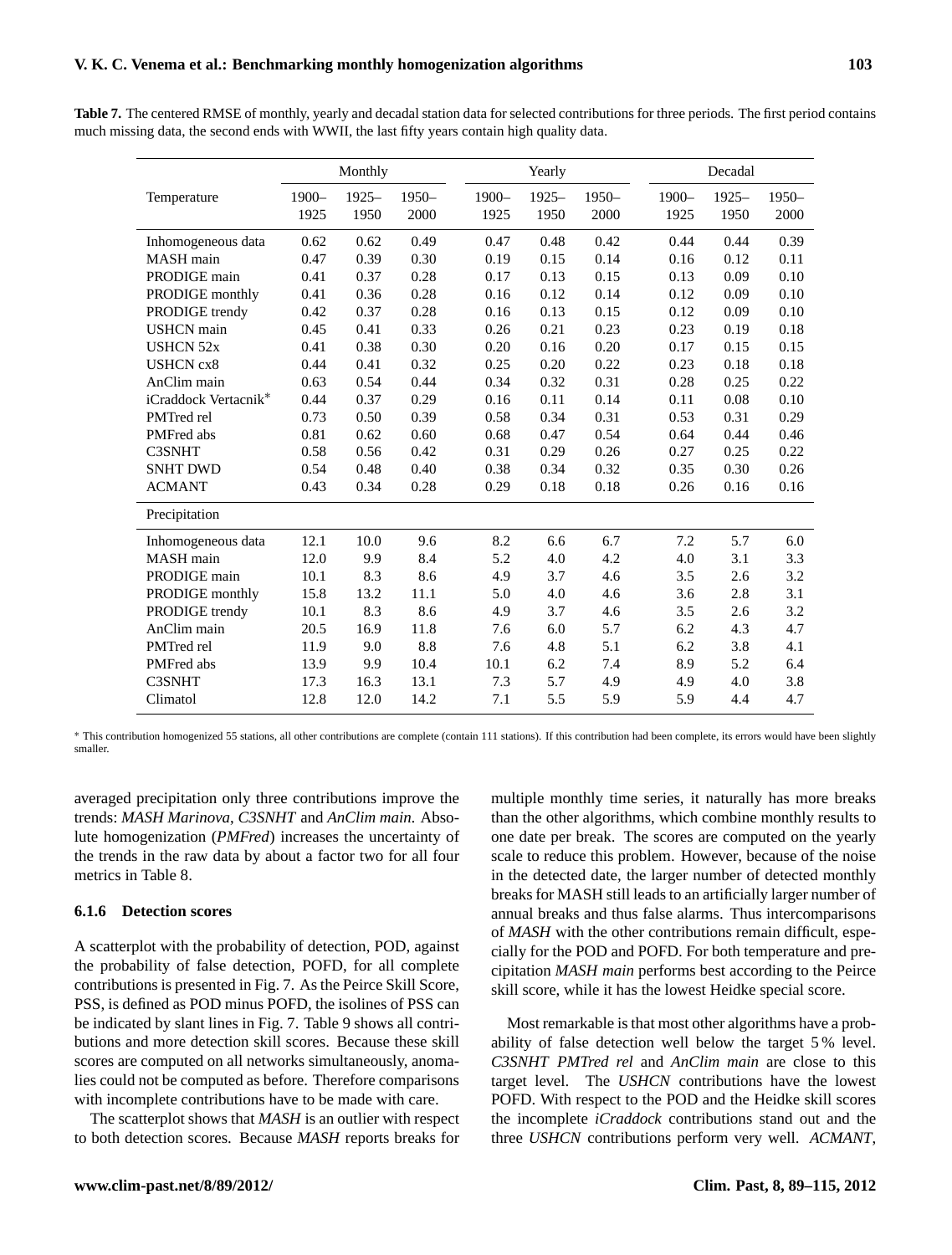

**Fig. 5.** Trends in the original data versus the trends in the inhomogeneous or homogenized data. The top row shows trends for selected temperature contributions, the bottom row for precipitation. The open symbols denote the trends of homogenized stations, the closed black symbols the trend of the homogenized regional network averaged trend; every network has its own symbol, which shows that station trend errors are correlated. The vertical grey lines run from the trend in the inhomogeneous data to the trend in the homogenized data.

PMTred rel, and Climatol perform well, especially in con-<br>predicted breaks. This is presumptive due to a combination the top row shows trends for the top row in the bottom row for a large uncertainty in the means needed to find a oreak and<br>precipitation contribution with respect to the Heidke spe-<br>the smaller number of stations in the be *PMFred abs* are characterized by relatively low skill scores, problem. *PMFred abs* shows a reasonably constant POFD between the various probability of detection and skill scores shows a strong decline in POFD from 8% in 1925 to 1% in *PMTred rel*, and *Climatol* perform well, especially in contrast to the previous error metrics; *Climatol* is even the best cial score. All *SNHT* and *AnClim* contributions as well as mostly due to low probabilities of detection. The correlations is modest, even between the two Heidke scores.

Figure 8 shows the temporal behavior of the number of  $\overline{62}$  Let contributions nue and predicted breaks (top paner), as wen as the FOD<br>and the POFD (bottom) averaged over all complete surrogate This section describes contributions submitte true and predicted breaks (top panel), as well as the POD temperature contributions. In the middle of the period, between about 1925 and 1975, a high correlation between true and predicted data is found in the top panel. However, there is a surplus of predicted breaks of 1 to 2 percentage points in this period.

The POD and POFD are reduced markedly at the edges of the time series, especially in the beginning of the century. The reason for this is a decrease in the total number of of a large uncertainty in the means needed to find a break and the smaller number of stations in the beginning. *PMFred abs* and *PMTred rel* are designed to compensate for the former problem. *PMFred abs* shows a reasonably constant POFD around the 2 percent level. On the other hand, *PMTred rel* shows a strong decline in POFD from 8 % in 1925 to 1 % in 1900, likely in response to the missing data.

# **6.2 Late contributions**

This section describes contributions submitted after the deadline at which the truth was revealed to the participants. Some of these contributions aim to mend problems discovered by the results for the blind contributions. While the results found for these late contributions are interesting, their performance should be interpreted with care as these updated contributions are by definition benefiting from knowing the truth.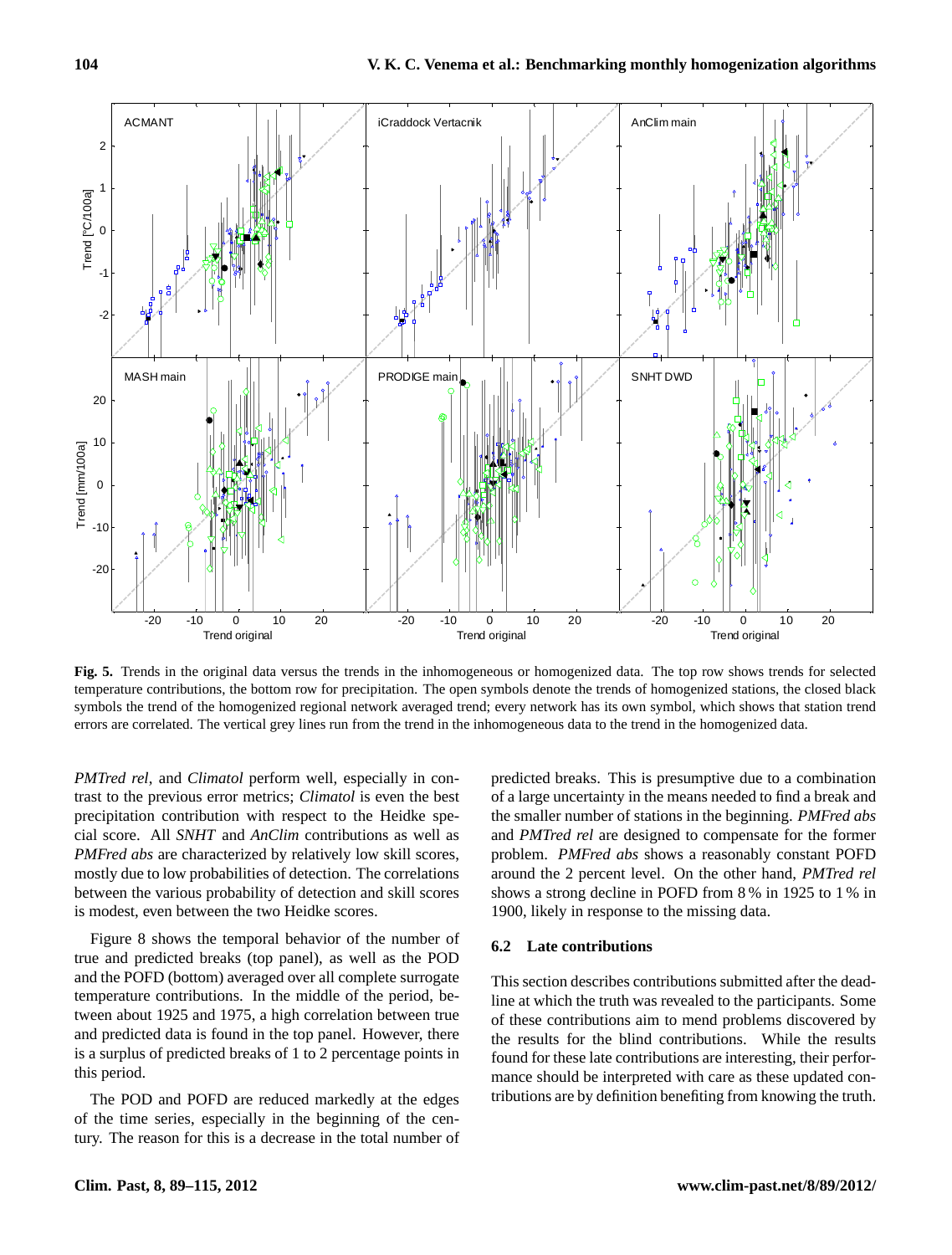|                         |                     | Station           |             |                   |                | Network     |             |       |
|-------------------------|---------------------|-------------------|-------------|-------------------|----------------|-------------|-------------|-------|
| Temperature             | Number <sup>1</sup> | RMSE <sup>2</sup> | <b>RMSE</b> | Impr <sup>4</sup> | Number         | <b>RMSE</b> | <b>RMSE</b> | Impr. |
|                         |                     |                   | anomaly $3$ |                   |                |             | anomaly     |       |
| Inhomogeneous data      | 111                 | 1.19              | 0.57        | 1.00              | 15             | 0.53        | 0.08        | 1.00  |
| <b>MASH</b> main        | 111                 | 0.35              | $-0.27$     | 0.29              | 15             | 0.33        | $-0.12$     | 0.63  |
| <b>MASH Marinova</b>    | 23                  | 0.26              | $-0.36$     | 0.22              | 3              | 0.24        | $-0.22$     | 0.45  |
| <b>MASH Kolokythas</b>  | 44                  | 0.57              | $-0.05$     | 0.48              | $\,8\,$        | 0.39        | $-0.06$     | 0.74  |
| <b>MASH Basic</b>       | 20                  | 0.31              | $-0.30$     | 0.26              | $\overline{2}$ | 0.22        | $-0.24$     | 0.41  |
| <b>MASH</b> Light       | 20                  | 0.31              | $-0.30$     | 0.26              | $\overline{c}$ | 0.20        | $-0.25$     | 0.39  |
| <b>MASH</b> Strict      | 15                  | 0.37              | $-0.25$     | 0.31              | $\,1$          | 0.12        | $-0.33$     | 0.23  |
| <b>MASH</b> No meta     | 20                  | 0.40              | $-0.22$     | 0.33              | $\overline{2}$ | 0.23        | $-0.22$     | 0.44  |
| PRODIGE main            | 111                 | 0.33              | $-0.29$     | 0.28              | 15             | 0.26        | $-0.19$     | 0.50  |
| <b>PRODIGE</b> monthly  | 111                 | 0.32              | $-0.30$     | 0.27              | 15             | 0.27        | $-0.18$     | 0.52  |
| PRODIGE trendy          | 111                 | 0.32              | $-0.29$     | 0.27              | 15             | 0.25        | $-0.20$     | 0.48  |
| PRODIGE Acquaotta       | 40                  | 0.42              | $-0.20$     | 0.35              | 6              | 0.54        | 0.09        | 1.03  |
| <b>USHCN</b> main       | 111                 | 0.69              | 0.07        | 0.58              | 15             | 0.48        | 0.03        | 0.92  |
| <b>USHCN 52x</b>        | 111                 | 0.61              | $-0.01$     | 0.51              | 15             | 0.46        | 0.01        | 0.88  |
| USHCN cx8               | 111                 | 0.64              | 0.02        | 0.54              | 15             | 0.43        | $-0.02$     | 0.82  |
| AnClim main             | 111                 | 0.77              | 0.15        | 0.65              | 15             | 0.70        | 0.25        | 1.32  |
| <b>AnClim SNHT</b>      | 5                   | 0.98              | 0.36        | 0.83              | $\mathbf{1}$   | 1.09        | 0.63        | 2.06  |
| <b>AnClim Bivariate</b> | 35                  | 1.13              | 0.51        | 0.95              | 5              | 0.38        | $-0.07$     | 0.73  |
| iCraddock Vertacnik     | 55                  | 0.30              | $-0.32$     | 0.25              | $\overline{7}$ | 0.24        | $-0.22$     | 0.45  |
| iCraddock Klancar       | 5                   | 0.10              | $-0.52$     | 0.08              | $\,1$          | 0.22        | $-0.23$     | 0.42  |
| PMTred rel              | 111                 | 1.09              | 0.47        | 0.92              | 15             | 0.52        | 0.07        | 0.99  |
| PMFred abs              | 111                 | 2.52              | 1.90        | 2.12              | 15             | 1.15        | 0.69        | 2.17  |
| <b>C3SNHT</b>           | 111                 | 0.66              | 0.04        | 0.56              | 15             | 0.57        | 0.12        | 1.08  |
| <b>SNHT DWD</b>         | 111                 | 0.73              | 0.11        | 0.61              | 15             | 0.52        | 0.07        | 0.99  |
| Climatol                | 110                 | 0.72              | 0.10        | 0.61              | 14             | 0.69        | 0.24        | 1.31  |
| <b>ACMANT</b>           | 111                 | 0.63              | 0.01        | 0.53              | 15             | 0.66        | 0.20        | 1.24  |
| Precipitation           |                     |                   |             |                   |                |             |             |       |
| Inhomogeneous data      | 111                 | 15.0              | 6.2         | 1.00              | 15             | 7.4         | $-1.2$      | 1.00  |
| <b>MASH</b> main        | 111                 | 7.5               | $-1.3$      | 0.50              | 15             | 7.7         | $-0.9$      | 1.04  |
| <b>MASH Marinova</b>    | 14                  | 7.1               | $-1.7$      | 0.47              | $\overline{c}$ | 5.8         | $-2.8$      | 0.78  |
| PRODIGE main            | 111                 | 8.8               | 0.0         | 0.59              | 15             | 10.0        | 1.4         | 1.36  |
| PRODIGE monthly         | 111                 | 9.3               | 0.5         | 0.62              | 15             | 10.3        | 1.7         | 1.39  |
| PRODIGE trendy          | 111                 | 8.8               | 0.0         | 0.59              | 15             | 10.0        | 1.4         | 1.36  |
| AnClim main             | 111                 | 16.0              | 7.2         | 1.07              | 15             | 7.3         | $-1.3$      | 0.99  |
| PMTred rel              | 111                 | 10.1              | 1.3         | 0.67              | 15             | 8.1         | $-0.5$      | 1.10  |
| PMFred abs              | 111                 | 27.8              | 19.0        | 1.86              | 15             | 17.4        | 8.8         | 2.36  |
| <b>C3SNHT</b>           | 111                 | 9.2               | 0.4         | 0.61              | 15             | 7.1         | $-1.4$      | 0.97  |
| <b>SNHT DWD</b>         | 102                 | 12.9              | 4.2         | 0.86              | 14             | 8.5         | $-0.1$      | 1.15  |
| Climatol                | 111                 | 12.3              | 3.6         | 0.82              | 15             | 8.0         | $-0.6$      | 1.08  |
|                         |                     |                   |             |                   |                |             |             |       |

<sup>1</sup> The number of homogenized stations or networks. <sup>2</sup> The mean RMSE over all homogenized networks in  $\degree$ C/100 yr or mm/100 yr. <sup>3</sup> The mean anomaly of the RMSE; anomalies are computed by subtracting the RMSE of a number of complete reference contributions to be able to make a fair comparison for contributions that did not homogenize all networks, see Sect. 5. <sup>4</sup> The improvement over the inhomogeneous data is computed as the quotient of the mean RMSE of the homogenized networks and the mean RMSE of the same inhomogeneous networks.

# **6.2.1 ACMANT late**

*ACMANT late* has been generated with an improved version of ACMANT (Domonkos, 2011b). The main changes of *AC-MANT late* compared to *ACMANT* are as follows. Using station B as one of the references for station A and later station

A as one of the references for station B can lead to biased results. Therefore, a pre-homogenization for large breaks is applied in which this is forbidden. Furthermore, *ACMANT late* applies the decomposition model of PRODIGE for the final adjustment.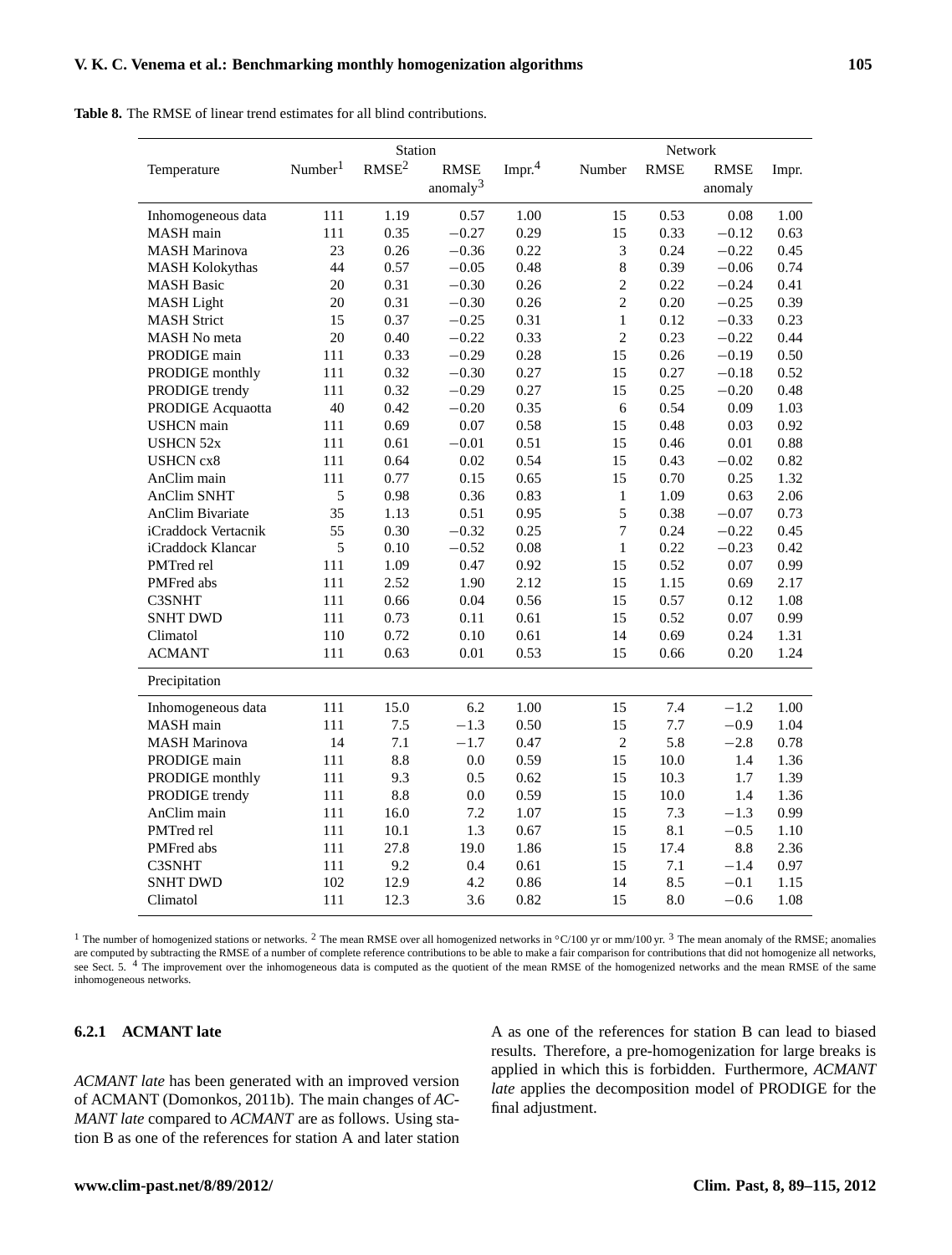|  | Table 9. A number of skill scores to compare the ability to detect breaks. The acronyms are utilized in Fig. 7. |  |
|--|-----------------------------------------------------------------------------------------------------------------|--|
|--|-----------------------------------------------------------------------------------------------------------------|--|

| Temperature             | Acronym        | Number | POD  | <b>POFD</b> | Peirce | Heidke   | Heidke  |
|-------------------------|----------------|--------|------|-------------|--------|----------|---------|
|                         |                |        |      |             |        | Standard | Special |
| MASH main               | M1             | 111    | 0.63 | 0.09        | 0.53   | 0.31     | $-0.20$ |
| <b>MASH Marinova</b>    | M <sub>2</sub> | 23     | 0.71 | 0.08        | 0.63   | 0.33     | $-0.12$ |
| <b>MASH Kolokythas</b>  | M <sub>3</sub> | 44     | 0.43 | 0.07        | 0.36   | 0.27     | 0.00    |
| <b>MASH Basic</b>       | M4             | 20     | 0.77 | 0.18        | 0.59   | 0.26     | $-0.83$ |
| <b>MASH</b> Light       | M5             | 20     | 0.77 | 0.19        | 0.58   | 0.24     | $-0.99$ |
| <b>MASH Strict</b>      | M6             | 15     | 0.82 | 0.20        | 0.62   | 0.25     | $-1.06$ |
| <b>MASH</b> No meta     | M7             | 20     | 0.81 | 0.26        | 0.55   | 0.19     | $-1.59$ |
| PRODIGE main            | P1             | 111    | 0.35 | 0.02        | 0.33   | 0.35     | 0.41    |
| PRODIGE monthly         | P <sub>2</sub> | 111    | 0.39 | 0.02        | 0.37   | 0.40     | 0.44    |
| PRODIGE trendy          | P <sub>3</sub> | 111    | 0.35 | 0.02        | 0.32   | 0.35     | 0.41    |
| PRODIGE Acquaotta       | P <sub>4</sub> | 40     | 0.34 | 0.04        | 0.31   | 0.30     | 0.28    |
| <b>USHCN</b> main       | U1             | 111    | 0.34 | 0.00        | 0.33   | 0.46     | 0.61    |
| <b>USHCN 52x</b>        | U <sub>2</sub> | 111    | 0.40 | 0.01        | 0.39   | 0.51     | 0.62    |
| <b>USHCN</b> cx8        | U <sub>3</sub> | 111    | 0.35 | 0.01        | 0.35   | 0.47     | 0.61    |
| AnClim main             | A1             | 111    | 0.18 | 0.03        | 0.15   | 0.16     | 0.20    |
| <b>AnClim SNHT</b>      | A2             | 5      | 0.14 | 0.04        | 0.10   | 0.12     | 0.12    |
| <b>AnClim Bivariate</b> | A <sub>3</sub> | 35     | 0.44 | 0.12        | 0.32   | 0.17     | $-0.56$ |
| iCraddock Vertacnik     | C <sub>1</sub> | 55     | 0.60 | 0.03        | 0.57   | 0.54     | 0.49    |
| iCraddock Klancar       | C <sub>2</sub> | 5      | 0.61 | $0.01\,$    | 0.60   | 0.68     | 0.68    |
| PMTred rel              | PT             | 111    | 0.41 | 0.04        | 0.37   | 0.34     | 0.27    |
| PMFred abs              | PF             | 111    | 0.21 | 0.01        | 0.20   | 0.27     | 0.46    |
| <b>C3SNHT</b>           | C <sub>3</sub> | 111    | 0.23 | 0.05        | 0.18   | 0.16     | 0.04    |
| <b>SNHT DWD</b>         | SN             | 111    | 0.12 | 0.01        | 0.11   | 0.15     | 0.40    |
| Climatol                | CL             | 111    | 0.38 | 0.01        | 0.37   | 0.45     | 0.55    |
| <b>ACMANT</b>           | AC             | 111    | 0.50 | 0.03        | 0.47   | 0.44     | 0.41    |
| Precipitation           |                |        |      |             |        |          |         |
| MASH main               | M1             | 111    | 0.26 | 0.04        | 0.22   | 0.21     | 0.19    |
| <b>MASH Marinova</b>    | M <sub>2</sub> | 14     | 0.23 | 0.03        | 0.20   | 0.22     | 0.27    |
| PRODIGE main            | P <sub>1</sub> | 111    | 0.19 | 0.03        | 0.16   | 0.19     | 0.29    |
| PRODIGE monthly         | P <sub>2</sub> | 111    | 0.20 | 0.03        | 0.17   | 0.19     | 0.27    |
| PRODIGE trendy          | P <sub>3</sub> | 111    | 0.19 | 0.03        | 0.16   | 0.19     | 0.29    |
| AnClim main             | A <sub>1</sub> | 111    | 0.14 | 0.02        | 0.12   | 0.16     | 0.34    |
| PMTred rel              | PT             | 111    | 0.23 | 0.02        | 0.21   | 0.25     | 0.37    |
| PMFred abs              | PF             | 111    | 0.08 | 0.01        | 0.08   | 0.13     | 0.46    |
| <b>C3SNHT</b>           | C <sub>3</sub> | 111    | 0.19 | 0.05        | 0.15   | 0.14     | 0.11    |
| <b>SNHT DWD</b>         | SN             | 102    | 0.04 | 0.00        | 0.04   | 0.06     | 0.47    |
| Climatol                | CL             | 111    | 0.12 | 0.00        | 0.11   | 0.18     | 0.50    |

*ACMANT late* would have been the most accurate contribution with respect to the CRMSE of the station  $(0.27 \degree C)$ and network average  $(0.13 \degree C)$  data, as well as the station  $(0.23 \degree C/100 \text{ yr})$  and network average linear trends  $(0.19 \degree C/100 \text{ yr})$ . Especially, the performance up to 1930 has improved considerably. However, *ACMANT late* is optimized based on the benchmark data itself. It is thus not clear how much of this performance would be realized in an application to a real dataset.

# **6.2.2 Craddock late**

After the deadline a contribution by Michele Brunetti, who is an experienced Craddock user, was solicited. This contribution, *Craddock late*, with four networks is about as accurate as the blind *Craddock* contributions. For instance, the monthly CRMSE of the stations is 0.34 ◦C and of the network average data is 0.16 ◦C. The linear trend estimate shows an error of  $0.26 \degree C/100$  yr (station) or  $0.21 \degree C/100$  yr (network).

Notable is that the CRMSE is almost constant as a function of time. *Craddock late* is consequently more accurate in the first half of the century, but less accurate than *iCraddock*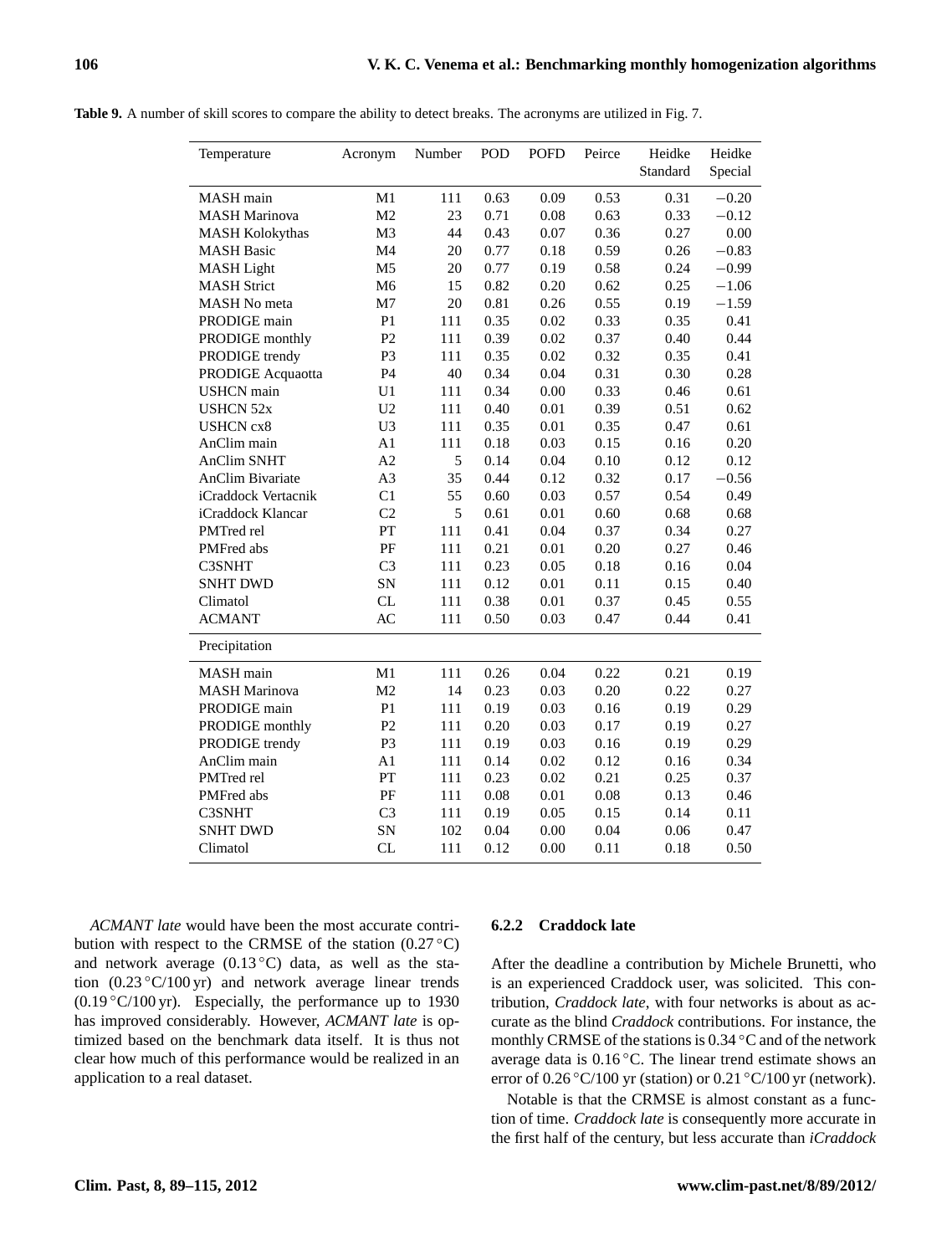

Fig. 6. Boxplot of the differences in the linear trends of the comthe surrogate precipitation section (bottom). Good homogenization  $\overline{\mathbf{b}}$ algorithms should have little spread. The outliers are not displayed for legibility. The cross depicts the mean RMSE, the vertical bar  $\frac{A}{A}$ denotes the median; the box spans the interquartile range (the range  $\sim$ <sup>51</sup> of the 25 to the 75 percentile); the whiskers span the range of the plete contributions, for the surrogate temperature section (top) and data, but maximally span 1.5 times the interquartile range.

*Vertacnik* or *Klanar* in the second half. This may be due to four strategies. Firstly, the most relevant pairs of stations are selected not only based on correlation, but for climatological similarity, e.g. exposure. Secondly, often only a part of the homogeneous subperiod is used for correction. Thirdly, also breaks that are not clearly evident are corrected. Finally, depending on the strength of the seasonal cycle of the break, the operator selects annual or monthly corrections.

## **6.2.3 Climatol2.1a**

Climatol's blind contribution showed good results for detection, but strongly reduced the trends. After the deadline a new *Climatol2.1a* contribution was submitted. The important changes are as follows. The main change is in the normalization of the series by the mean. As series are often incomplete, the means of the whole period are unknown, and therefore the normalization must be computed iteratively until getting stable values. The new stopping criterion for the iterations is stricter. Furthermore, the test of the squared relative mean difference was replaced by the SNHT test.

The late contribution shows a clear improvement over the blind contribution. With respect to all CRMSE metrics *Climatol2.1a* is the most accurate SNHT version; except for precipitation on decadal scales for which C3SNHT is more accurate. More importantly, *Climatol2.1a* no longer shows the reduction in the linear trends and the RMSE of the station temperature trends decreased from 0.72 ◦C/100 yr to  $0.55 \degree C/100$  yr, for the trends in the network means from 0.69 °C/100 yr to 0.55 °C/100 yr.

## **6.2.4 PRODIGE automatic**

This late contribution is similar to *PRODIGE main*, but the synthesis of the change points is performed automatically. It computes a weighted mean number of breaks per year, based on the cross-correlations between the stations. The decision to accept a break depends on thresholds, which were found by training on the first two precipitation networks.

For monthly precipitation, this automatic version is more accurate than *PRODIGE main*, whereas on larger averaging scales the error is larger. For linear trends in the precipitation, the RMSE of *PRODIGE automatic* for station (network) data is 9.9 mm/100 yr (12.52 mm/100 yr), respectively. Because this contribution was trained on a part of the benchmark dataset, these errors may not be representative.

# **6.2.5 RhTestV3**

Furthermore, half of the contributions corrected monthly and After the deadline 16 surrogate temperature contributions similar to *PMTred rel* and *PMFred abs* were produced, but with the detection and correction functions from the new software package RhTestV3. After the deadline the outliers were known. Consequently in half of these late contributions the outliers could be removed to study their influence. the other half yearly values; half did so correcting the mean values, half with quantile matching.

Comparing the contributions with and without outliers did not show a clear influence of outliers on the CRMSE at different averaging scales and periods, nor on the RMSE of the linear trends. All contributions corrected using quantile matching or absolute homogenization made the station data more inhomogeneous. All contributions made the network data more inhomogeneous. The results for the comparable late contributions are similar to the blind ones.

#### **6.3 Benchmark properties**

## **6.3.1 Surrogate versus synthetic**

To answer the question whether there are differences between the surrogate and the synthetic data, an additional large dataset with 200 networks for each data section was generated. This dataset was homogenized with a newer version of ACMANT; see also Sect. 6.2.1. The analysis of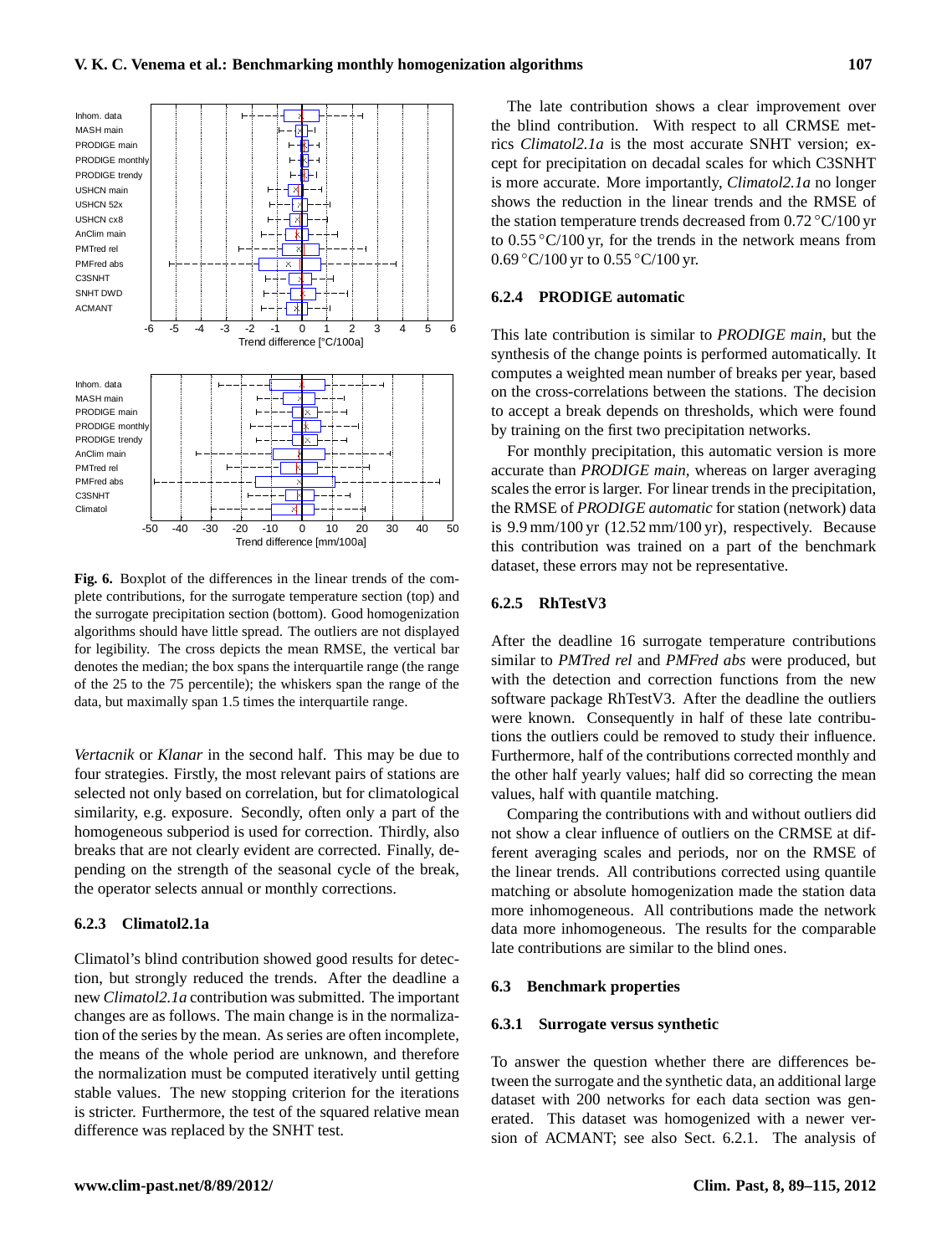

**Fig. 7.** Scatterplot of the probability of false detection against the probability of detection for the surrogate temperature dataset. The slant lines represent the Peirce (true) skill score. The crosses are the mean detection values of all complete surrogate temperature contributions. For the abbreviations see Table 9.

the homogenized data showed that the remaining error after homogenization, in terms of the monthly CRMSE, is 7 % smaller for the synthetic data. The standard deviation of the trend differences is 15 % smaller for the synthetic data compared to the surrogate data. All differences between surrogate and synthetic data are statistically highly significant. Thus synthetic data is easier to homogenize than the more realistic surrogate data.

## **6.3.2 Artificial inhomogeneities**

To investigate how realistic the inserted inhomogeneities are, the detected breaks in the artificial data (surrogate and synthetic) are compared to those of the real data section of the benchmark. Only *USHCN*, *Climatol*, *Acmant*, and *An-Clim main* have homogenized all real temperature networks. From the three *USHCN* contributions, *USHCN main* was selected to obtain independent data. *Climatol* was omitted as it showed problems with temperature trends. For precipitation, only *AnClim main* is available for analysis.

In the comparison below between the real and artificial networks of the properties of the detected breaks, also the power of detection should be taken into account and is analyzed first. The length of the record of the artificial data is set at 100 yr, whereas the real temperature (precipitation) data has a lower average record length of 87 yr (95 yr). The real temperature data has more missing data (on average about 20 yr) and it is more interspersed than in the artificial data, which on average has only 10 yr of missing data. The



**Fig. 8.** The temporal behavior of the true breaks and predicted breaks (in top panel) and the probability of (false) detection (bottom panel) based on the homogeneous surrogate temperature stations and all complete contributions.

precipitation in all data sections contains about 90 yr of data. The average cross-correlation of the best correlating temperature pairs is higher for the real data (94 %) than for the artificial data (90 %). For precipitation these cross-correlations are 86, 81, 72 percent for real, surrogate and synthetic data, respectively.

The average annual break size in all data sections is not statistically different from zero. The magnitude of the artificial temperature breaks is larger: the average standard deviation of the annual detected break size distribution is  $0.94\degree$ C in the artificial data, whereas in the real data it is only 0.72 ◦C. For comparison, the average magnitude of all inserted breaks was 0.8 ◦C. The artificial annual precipitation break sizes are larger than the real ones: the standard deviation of the detected real breaks is 9.5 mm (10 %), but of the artificial breaks 15 mm (19 %). For comparison: the size of the inserted breaks is 15 %. Partially the smaller mean break size may be due to the stronger spatial correlations in the real precipitation dataset, which allows for the detection of smaller breaks.

The frequency of the artificial temperature breaks is lower: average frequency of detected breaks is 4.0 % and 4.7 % in the artificial and real data, respectively. More breaks are detected in the artificial precipitation data: 2.3 %, against 1.0 % in the real data.

Taken together the statistical properties of the networks and the nature of the breaks discovered do not differ greatly among the three data sections. Thus the differences discussed below are probably due to real differences in the statistical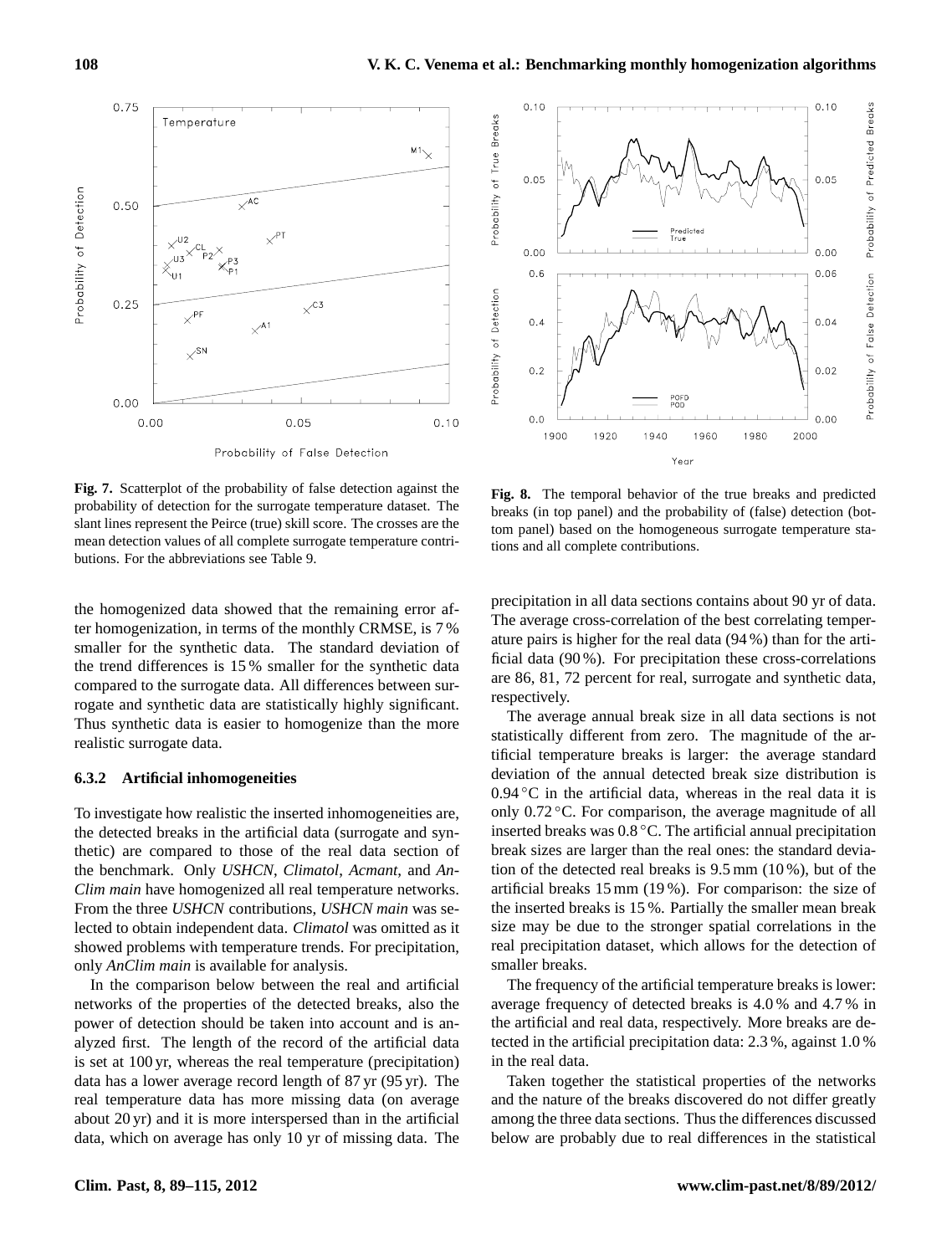properties of the inhomogeneities and not due to differences in the accuracy of homogenization.

If the perturbations applied at a break were independent, the perturbation time series would be a random walk. In the benchmark the perturbations are modeled as random noise, as a deviation from a baseline signal, which means that after a large break up (down) the probability of a break down (up) is increased. Defining a platform as a pair of breaks with opposite sign, this means that modeling the breaks as a random noise produces more than 50 % platform pairs. The percentage of platforms in the real temperature data section is 59 ( $n = 742$ ), in the surrogate data 64 ( $n = 1360$ ), and in the synthetic data 62 ( $n = 1267$ ). The artificial temperature data thus contains more platforms; the real data is more like a random walk. This percentage of platforms and the difference between real and artificial data become larger if only pairs of breaks with a minimum magnitude are considered. In the precipitation data, the percentage of platforms is also above 50 %, but the values for the real and artificial data are similar. The perturbations in precipitation may thus be modeled as random noise, but more data and algorithms would be needed for firm conclusions.

Another important parameter is the seasonal cycle of the inhomogeneities. First the monthly anomalies are computed by subtracting the yearly means. Consecutively, the homogenization perturbations are computed from these anomalies. The size of the seasonal cycle of a break is parameterized as the change in the standard deviation of these perturbations before and after a break. The distribution of the break sizes of this seasonal cycle has a standard deviation of 0.19 (0.23)  $\degree$ C in the real (artificial) data. The seasonal cycle of the breaks in the artificial data is thus larger than in the real data and the homogenization algorithms underestimate the size of the seasonal cycle of the breaks (the average seasonal cycle of the breaks inserted into the benchmark is 0.4 ◦C). *USHCN* does not introduce a seasonal cycle and was omitted. *ACMANT* found stronger seasonal cycles in the breaks than *AnClim main*, but the difference between real and artificial data is about the same. In the precipitation data, the seasonal cycle of the breaks is 12 % in the real data and 19 % in the artificial data.

## **6.3.3 Global biases and inhomogeneities**

If inhomogeneities have a tendency to be in one direction during a certain period, they may have an influence on the network average signal, even for large networks. This could, for instance, happen in case new technologies or measurement procedures are introduced; see introduction. This effect can be studied in the cross-correlations between stations of the homogenization adjustments implemented and can be best seen in smoothed data.

Therefore, the perturbations were computed by comparing the inhomogeneous with the homogenized data and smoothing these perturbations in the same way as for the computation for the decadal CRMSE (Sect. 5). Consecutively, the average cross-correlation between all pairs of stations in a network was computed, after which this correlation was averaged over all networks in one of the three data sections of the benchmark. The same contributions were analyzed as in Sect. 6.3.2.

For the real, surrogate and synthetic data the crosscorrelations are  $9.1, -4.3$  and  $3.5$  percent, respectively. Surprisingly, the cross-correlation for the surrogate data is negative. For the real and surrogate data these correlations are significant and they are also significantly different from each other. The values depend strongly on the homogenization method. Therefore only complete contributions have been used. However, when additionally including incomplete contributions the above inferences stay the same.

For precipitation, only *AnClim main* is available for analysis. The same inferences as for temperature may be made, but the difference between real and surrogate data is only significant at the  $p = 7\%$  level.

The raw datasets studied here are relatively recent. Records from the early instrumental records typically show artificial trends in all stations, because all stations made similar measurement errors (Böhm et al., 2001; Auer et al., 2005). The bias effect studied here may thus be stronger in older data.

# **7 Discussion**

The discussion is divided into two parts. The lessons learned about homogenization of climate records will be discussed in Sect. 7.1, while Sect. 7.2 will deal with the benchmarking itself.

# **7.1 homogenization**

Before discussing the performance of the algorithms it should be stated that the results for individual contributions should not be compared in too much detail for three reasons. First of all, the errors are non-Gaussian and dependent within one network. Especially in case of networks with multiple breaks that happen in multiple stations simultaneously, basically neutral changes in the algorithms can make the difference between solving a combinatorial problem or not. Therefore, the number of 15 networks is still quite limited and especially results for partial contributions should be interpreted with care. Secondly, there are uncertainties due to the limited realism of the benchmark data. While Sect. 6.3 showed that the average properties of the breaks in the temperature stations are reasonable in general, some deviations were found. The annual cycle of the breaks is somewhat exaggerated, which unfairly benefits the detection of breaks by *ACMANT*. Moreover, the perturbations due to inhomogeneities in the stations are more strongly cross-correlated in real data, which leads to larger perturbations in the network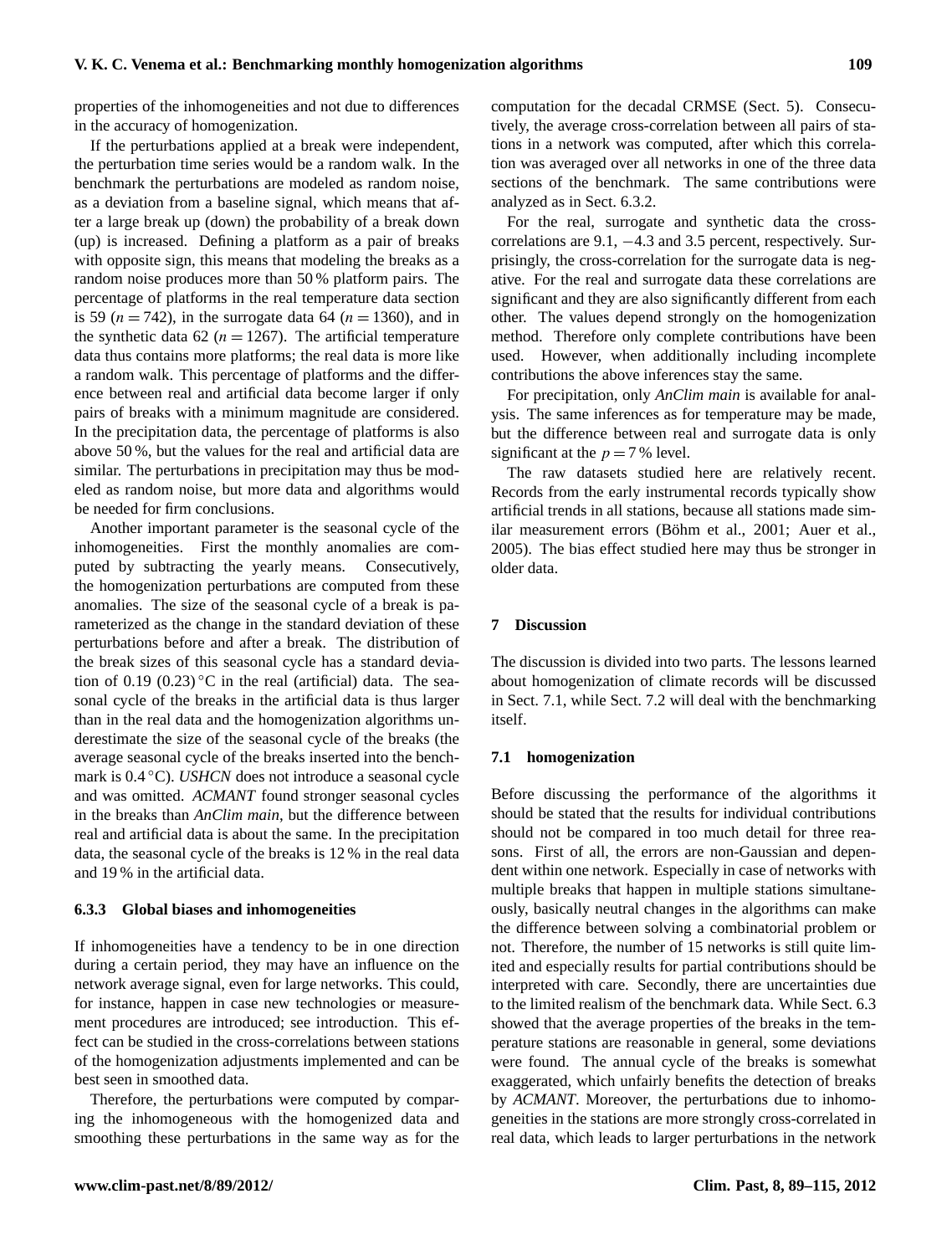mean signal. As a consequence, the errors in the network mean signals of the benchmark are small and harder to improve than in reality. See Sect. 7.2 for more details. Thirdly, results depend on the error metric analyzed, not only between the CRMSE of the time series, the RMSE of the linear trends and the detection scores, but also for the different averaging scale at which the CRMSE is computed and the period under consideration. Moreover, different treatments of the data particularly with respect to the missing data and the annual cycle, which are all reasonable, lead to differences in the errors found. In this context it should be noted that while many contributed to the analysis, the final pre-processing and analysis was performed by authors who did not submit homogenized data to avoid unfair biases.

The all-over best blind contributions are homogenized by *Craddock*, *MASH*, and *PRODIGE*. The blind *ACMANT* contribution had some problems with the network mean signal and trends, but the updated *ACMANT late* contribution suggests that ACMANT is currently the most accurate method available. *USHCN,* while less proficient than the four best ones, is nonetheless the best for the monthly network mean CRMSE and achieves its performance with a very low false alarm rate and without correcting the seasonal cycle.

All of these best methods have been designed to work with an inhomogeneous reference, either by using pairs or testing multiple reference time series for their suitability. Algorithms that circumvent the inhomogeneous-reference problem by first detecting the largest breaks are clearly less accurate. In praxis, the choice of a homogenization algorithm will also depend on the degree of automation desired or needed, which is related to the size of the network, and the access to expertise. Expertise and training is important; contributions using good algorithms by first time users often produced suboptimal results.

Some contributions result in data that is more inhomogeneous. In case of relative homogenization of temperature data, these cases could mostly be traced back to operating or programming errors. The latter are often related to the way iterations are performed. Algorithms using iterations have to be validated with extra care. Implicitly, this is connected to the advice "to always start homogenization from the beginning, assuming all series contain potential breaks and ignoring any previous homogeneity work undertaken for any of the series" (Auer et al., 2005).

Unfortunately only one contribution utilized absolute homogenization. This contribution produced much more inhomogeneous data, both for temperature as well as for precipitation. Absolute homogenization should thus be used with care and always accompanied by metadata. A more detailed study using multiple absolute homogenization methods (Reeves et al., 2007) would be worthwhile. The performance of absolute homogenization may have been reduced by the sometimes strong nonlinear global trends added to the data; see Sect. 3.

Precipitation data is expected to be more difficult to homogenize due to lower cross-correlations. The lower correlations should, however, only lead to less improvement of the data. The increases in inhomogeneity, found especially for the network average signals, are worrisome and warrant more research into the homogenization of precipitation. Given that the break detection score were positive, the problem probably lies in the noisy correction of precipitation data, especially for monthly correction. This is also suggested by the considerable difference for precipitation between *PRODIGE monthly*, which experimentally performed monthly corrections, and *PRODIGE main*, which applied more stable yearly corrections and was more accurate. Annual corrections are thus currently recommended for homogenization of typical precipitation networks.

The improvements achieved in CRMSE were much larger for yearly and decadal data than for monthly data. This is mainly related to the much smaller signal to noise ratio in the ratio time series due to the high spatial variability of precipitation, but may also be related to the fact that previous validation studies were limited to annual data. Monthly correction methods warrant more study. The correlations between the error metrics based on the time series themselves and break detection scores are modest (Sherwood et al., 2009), as well as for the detection scores amongst each other. The use of detection scores as sole performance criterion should thus be discouraged.

Most, but not all contributions, showed much larger errors in the beginning quarter or half of the century. Partially this is unavoidable due to the sparser density of the networks for the earlier periods. Consequently, detection of the changes is less precise, consequently also the corrections. These errors may also point to possibilities for developers of homogenization algorithms to improve the handling of missing data and of networks with few stations. Another reason may be that most algorithms perform no corrections for the more recent period and compute break sizes from one homogeneous subperiod to the next, which may lead to an accumulation of errors.

Some contributions applied algorithms that did not remove outliers themselves. The late surrogate temperature contributions applying the tests *PMTred* and *PMFred* did not show an influence of outliers on the results. Probably the results for the other temperature contributions without outlier removal are thus representative.

The contribution *PRODIGE trendy* that corrected local trends did not perform better than the versions that only corrected breaks, but trends were also only implemented in ten series. It should be studied whether improvements are more evident in those stations where local trends were present.

# **7.2 Benchmark**

The synthetic data is apparently easier to homogenize than surrogate data. Especially the about 15 % smaller error in the linear trend estimation is climatologically relevant when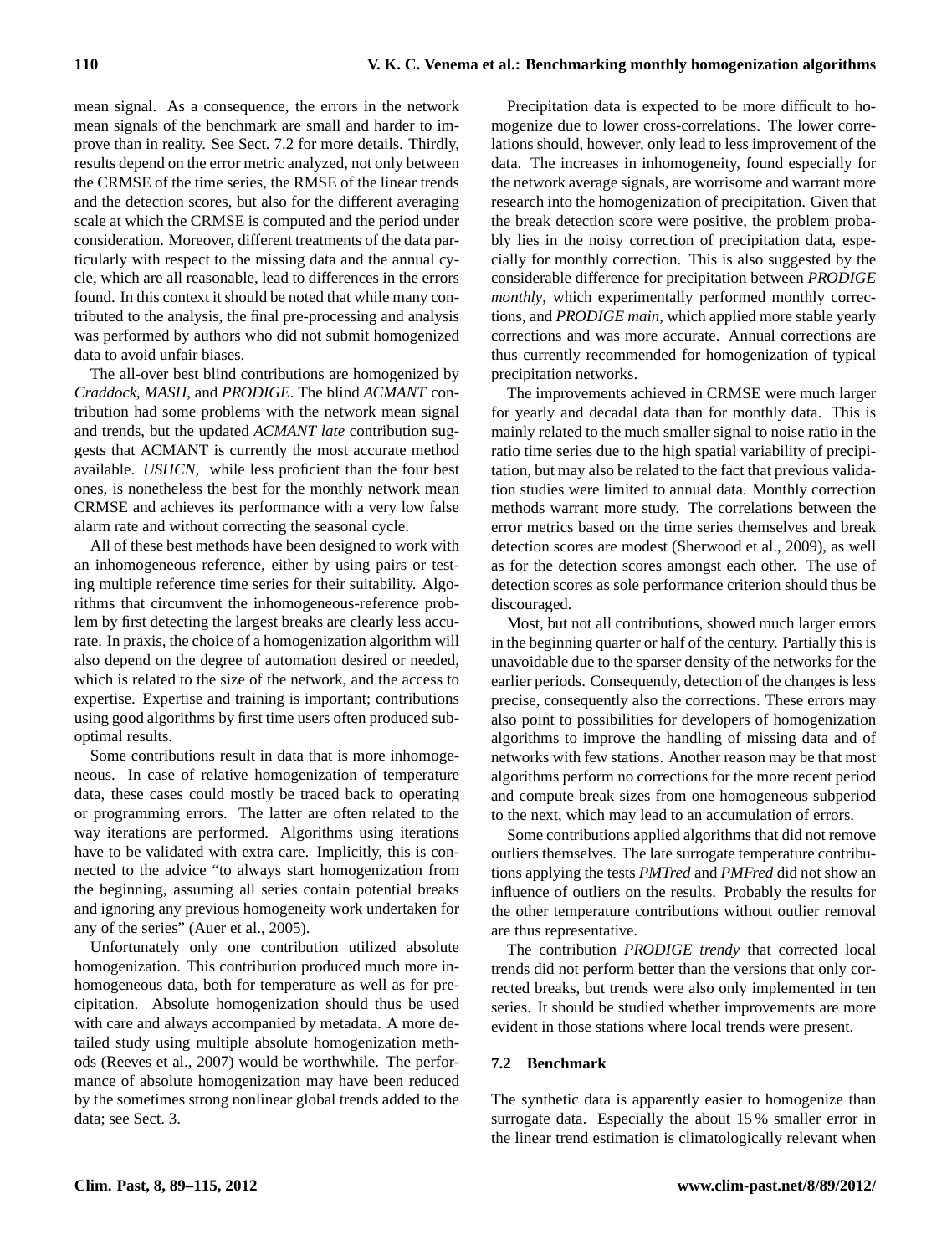interpreting results based on homogenized data. As many validation studies did take into account the lag-one autocorrelation, it would be interesting to study in more detail whether this aspect of the surrogate data made it harder to homogenize. Alternative explanations could be the variability on large temporal scales (the correlations for all lags), or maybe the non-Gaussian nature of the distributions.

In software engineering it has been observed that a benchmark can help a field of science to mature, both due to social as well as technical factors (Sim et al., 2003). Also in the COST Action, the definition of the properties of the benchmark and the joint work on the same dataset helped to bring scientists closer together. The benchmarking also led to technical improvements, ranging from finding bugs, to improved understanding, and to an upcoming open-source state-of-theart homogenization package.

Sim et al. (2003) state that benchmarking is more than providing a problem, but that it should also be announced in advance how the solutions will be judged. In this respect, the homogenization effort did not constitute a true benchmark. In case of homogenization, it is difficult, and may even be impossible, to boil down the results to one or two accuracy metrics. The contributions have been judged with respect to how well they reconstruct the temporal climatic variability, which is the most common reason to homogenize data. The data could also have been judged on how well the crosscorrelations are reproduced or even the absolute values of the measured elements. With such an aim, another benchmark should have been produced, one in which observations performed at different locations are not merged to one long record. With the current experience, it is possible to communicate how the contributions will be judged in more detail for a future benchmarking exercise.

It is planned to redo the exercise every few years to monitor improvements in homogenization. As typical for a benchmarking project, also this benchmark will likely evolve. Updates will be implemented to avoid tuning and based on lessons from this study, see Sect. 6.3. Correlations in the perturbation applied to stations are important to increase the perturbations in network average data to realistic values.

A few remaining outliers were found to have little influence on homogenization; a future dataset could do without outliers. The periods with much missing data clearly made homogenization more difficult; in future also inserting random missing data may thus be interesting and enhance the realism of the benchmark.

The best contributions and especially *ACMANT late* perform very well. A future benchmark dataset should thus be more challenging, for instance by reducing the density of the networks.

The participants were requested to focus on homogenizing the surrogate data section. In retrospect more emphasis on the importance of the real data section should have been given and the real and surrogate data should be based on similar datasets for better comparison. While the

surrogate data provides an estimate of the accuracy of the homogenization algorithms, the comparison of the results for the surrogate and the real data is needed to interpret the differences between the contributions. Furthermore, this comparison is important for the development of more realistic future benchmarks.

## **8 General conclusions and recommendations**

The main research impetus for the last two decades has been the development of homogenization algorithms that also function with an inhomogeneous reference time series. This effort has paid off. There is a clear split in performance on the benchmark data between these direct algorithms and the ones, which evade the inhomogeneousreference problem using older concepts such as stepwise or semi-hierarchical splitting, as well as detection on moving windows. With mathematical argumentation, climatological reasoning and the benchmark metrics all pointing in the same direction, we thus strongly recommend the use of direct homogenization algorithms. Such participating algorithms are: ACMANT, Craddock, MASH, PRODIGE and USHCN. ACMANT, MASH and PRODIGE also tackle the multiple break-point problem directly, which is also important for their performance.

Almost all relative homogenization algorithms improved the homogeneity of the temperature data. The exceptions could mostly be explained by inexperienced users or be traced back to algorithms (or parts thereof) newly written for this exercise. The results illustrate that statistical absolute homogenization has the potential to make the data even more inhomogeneous. Some contributions created with the best algorithms were much less accurate than the contributions by the developers. This indicates that training of the operator is very important and that developers should invest more effort into making their software easy to use and give out relevant warnings.

We feel that this blind test of homogenization algorithms has benefited the homogenization community, see Sect. 7.2, and advocate to repeat the exercise in future. One follow-up is the surface temperature initiative, which is working on a global homogenized surface temperature dataset and has started a benchmarking initiative for its homogenization algorithms (Thorne et al., 2011). Due to its sheer size, such a benchmark would only be of interest to automatic homogenization algorithms. There may thus be room for additional initiatives studying other climate variables and utilizing smaller networks for comparison with manual methods.

Benchmarking is not only useful to study the performance of the homogenization algorithms. The definition of the properties of the benchmark, the work on the same dataset and the joint analysis of the results has strengthened the community. The benchmarking has also let to technical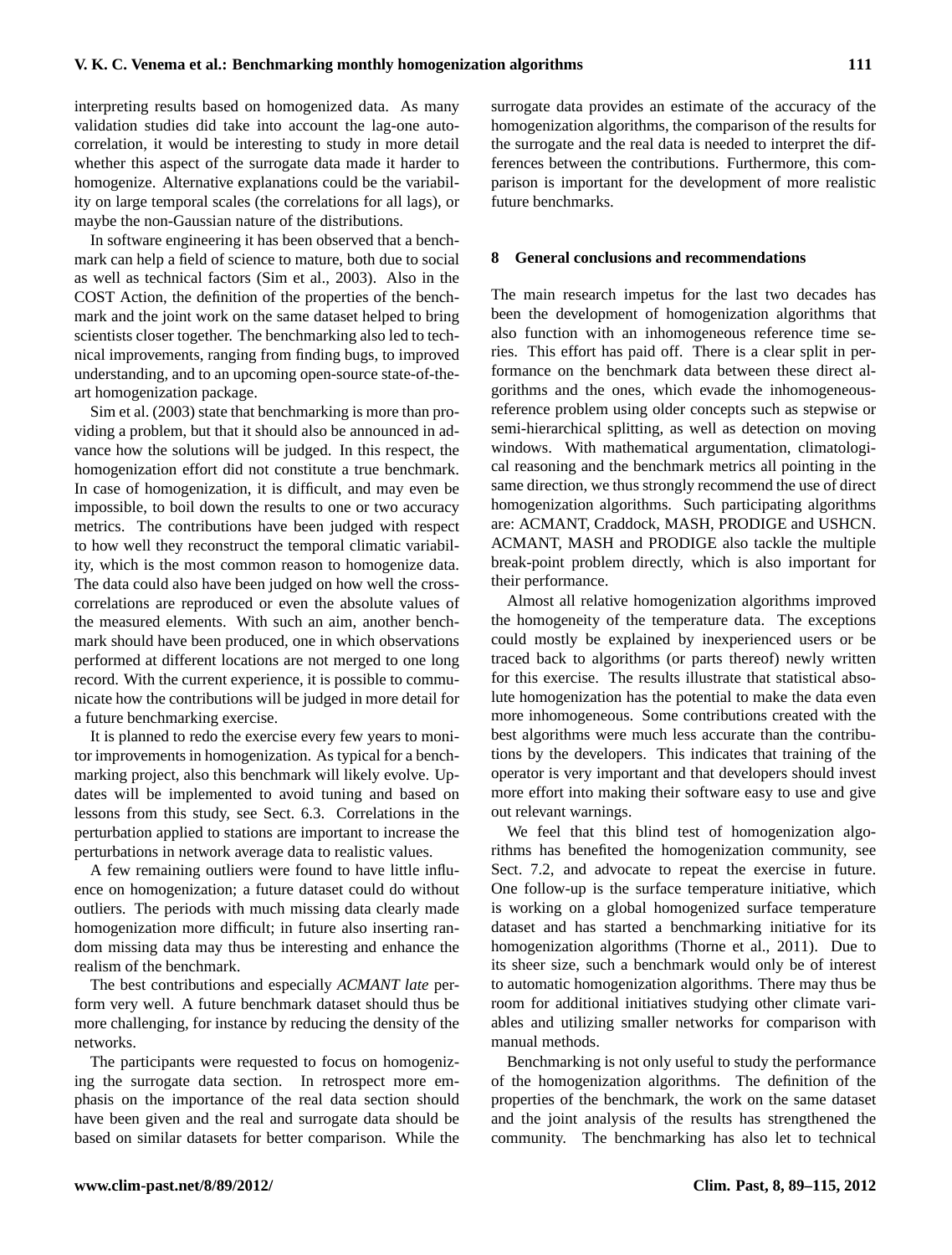improvements, ranging from finding bugs, to improved understanding, and to the recommendations for an upcoming open-source state-of-the-art homogenization package.

# **8.1 Recommendations**

Benchmarking officially requires agreeing on the error metrics in advance. For homogenization there is not one clearly preferred metric, however. With the current experience, it should be possible, though, to define the initial analysis in more detail for a future benchmark. The results showed only modest correlations between the break detection scores, which developers of homogenization methods tend to focus on, and the other error metrics, which are close to the needs of climatologists. It is thus recommended to use both types of error metrics in future validation studies.

In retrospect, too little emphasis was given to the homogenization of the real data section, which provides a validation of the statistical properties of the inserted inhomogeneities. For future benchmarking exercises, more studies on the statistical characteristics of inhomogeneities for various climate elements would be important. The size distribution of temperature inhomogeneities in Western countries is studied reasonably well, but for other regions and climatic variables more information would be valuable. Too little studied and quantified are cross-correlations of the breaks between stations, see Sect. 6.3.2. Especially periods in which breaks are biased in one direction lead to a much stronger perturbation of the regional climate signal (average over multiple stations), as the random breaks used in this study, and should be included in any future benchmark dataset.

Furthermore, the breaks in the benchmark are modeled as deviations from the baseline values, i.e. as random noise. An alternative way to model breaks would be relative to the previous values, i.e. as a random walk. The random noise model was found to be reasonable, but for the temperature records a mixed model with a small random-walk component may be even more realistic.

Irrespective of the above mentioned advantages of benchmarking and the reliability of the blind results, there are also disadvantages to benchmarking and alternative validation methodologies should also be used. An important disadvantage is that the blind test does not allow for the correction of problems discovered during the analysis. Consequently, not all methods could deliver their optimal performance. The interpretation is furthermore hampered by differences in experience and effort of the participants. Finally, because of its competitive character, it is paramount that the statistical properties of the data and the inhomogeneities are realistic. Otherwise it would be possible to tailor the algorithms to the benchmark and perform better on the benchmark than on real data. Therefore, benchmarking does not allow for systematic studies aimed at understanding the algorithms, for instance by systematically testing varieties of an algorithm, and for testing the limits of the methods with unrealistic easy or dif-

ficult data – the latter being the strength of standard intercomparison studies and mathematical analysis. Another valuable validation strategy is the testing of the methods on real data with good metadata. Given that every methodology has its own advantages and disadvantages, we expect that progress is best served by a diversity of methodologies. Benchmarking is important for its ability to obtain reliable accuracy metrics, due to the blind testing of the contributions and the realism of the data.

The use of metadata and reconstructions of past observation methodologies is preferred over statistical homogenization, especially to designate the dates of the breaks more precisely. To find additional not documented breaks, statistical homogenization should always be used as well. In future, more homogenization algorithms should implement the automatic use of metadata, so that a future benchmark can also include simulated metadata. National Meteorological Services should intensify their work on the digitization of metadata (Brunet and Jones, 2011) and the formulation of a standard machine-readable format for metadata.

The intelligent use of metadata is an advantage of manual methods over automatic ones, yet automatic methods may tempt people to rely less on metadata. Further advantages of manual methods are the climatological knowledge of the operator on how much variability is allowed in the difference time series, which accordingly allows for an intelligent selection of similar stations. Furthermore, humans are good at solving combinatorial problems, which explains the quality of the Craddock and PRODIGE contributions. Strengths of automatic methods are their objectivity and reproducibility. Furthermore, automatic methods can be easily applied to large datasets and thus also lend themselves better to validation and benchmarking, which aids their refinement. The study showed that currently automatic and semi-automatic algorithms (ACMANT, MASH, USHCN) can perform as well as manual ones.

A considerable difference in improvement of the data by homogenization was found between annual and monthly data. Furthermore, the break detection scores are only modestly related to the remaining centered root mean square error. Both findings suggest that more work on the correction algorithms could be fruitful. The benchmark dataset could be used to study the performance of various correction methods.

The results for precipitation were not as good as for temperature. This may well be due to the more difficult estimation of the correction factors. This is suggested by the positive performance for detection and the higher accuracy of the PRODIGE contribution with annual factors compared with the version with monthly factors. The operators also have more experience with temperature and the algorithms are better validated for temperature. It should also be noted that the properties of the benchmark data may have been less good for precipitation, as less is known about the statistical properties of breaks in precipitation and too little homogenized real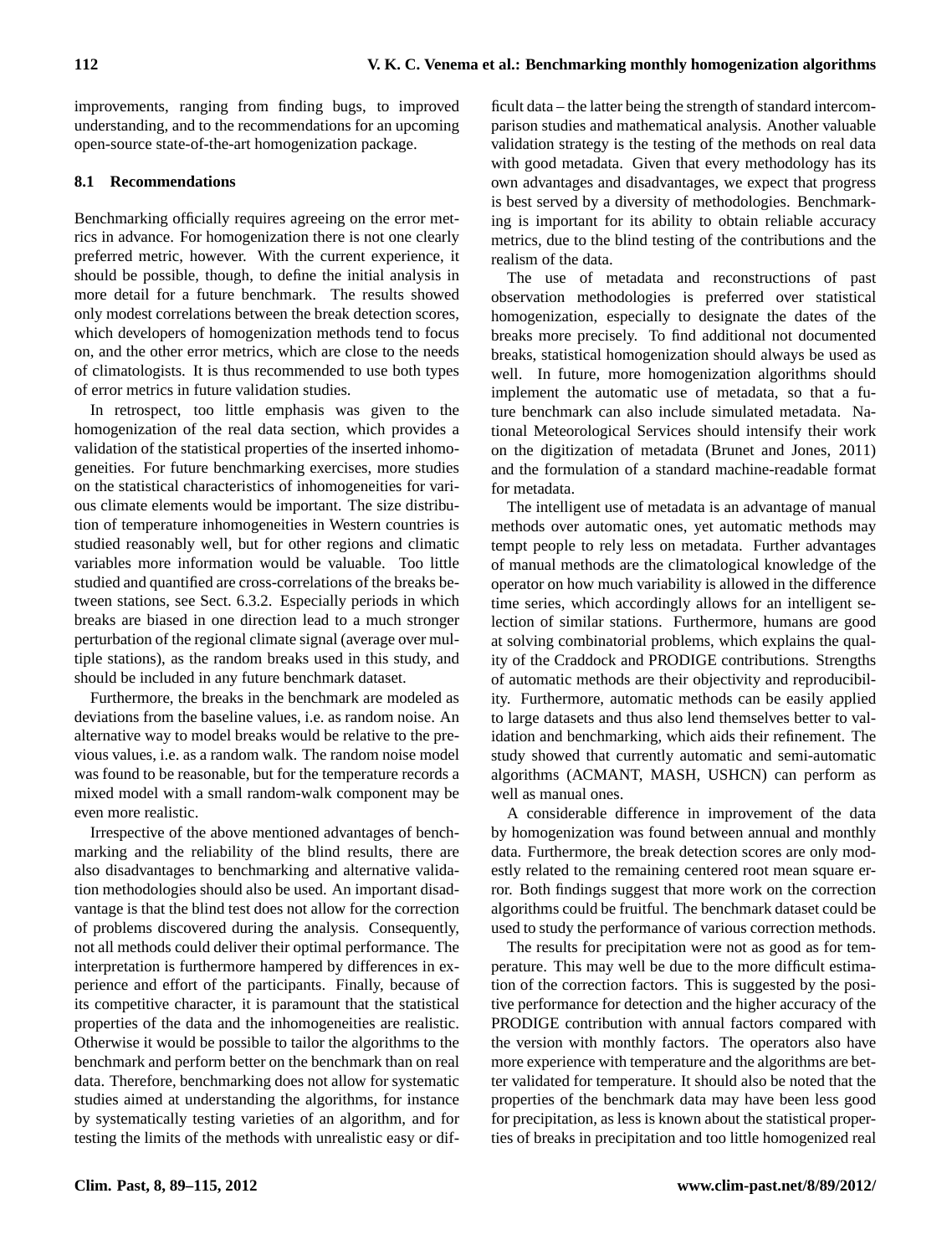data was available for a stringent validation of the benchmark. Given these results and the importance of precipitation for climate impact research, the homogenization of precipitation should be given priority. It may be worthwhile to generate a dedicated benchmark for precipitation.

Many evidently interesting questions are not yet answered and will hopefully be studied in subsequent articles. For instance, in networks without breaks, homogenization algorithms should change as little as possible; this can be studied in the network without inserted inhomogeneities. How well the gradual local trends are removed by homogenization would warrant a dedicated study, as well. This analysis was mainly based on statistical metrics of interest to many users of the homogenized data. With the benchmark dataset being available, any climatologist can now study the influence of remaining inhomogeneities on a specific analysis. Users may, for instance, be interested in the annual cycle, the crosscorrelations between stations, as well as secular trends for individual months, (interannual) variability, intermittence and long range dependence (Rust et al., 2008).

Based upon the results on the benchmark and theoretical consideration, the Action is currently working on providing a free software package with recommended homogenization tools, which will be published on the HOME homepage (HOME, 2011).

*Acknowledgements.* This study has been performed with support of the European Union, through the COST Action ES0601 – Advances in Homogenisation Methods of Climate Series: an Integrated Approach (HOME), as well as the project Large Scale Climate Changes and their Environmental Relevance funded by the North Rhine-Westphalia Academy of Science. The contribution of VV was supported by the surrogate cloud project (VE 366/3), the one of RL by the Daily Stew project (VE366/5), both sponsored by the German Science Foundation (DFG). The contribution of EA was sponsored by the "Cambios en la Frecuencia, Intensidad y Duración de eventos Extremos en la Península Ibérica", code number: CGL2007-65546-C03-02. This dataset would have been impossible without contributed climate records. Our thanks thus go to Meteo France, Ecole Nationale de la Meteorologie, Toulouse, France, the Zentralanstalt für Meteorologie und Geodynamik, Wien, Austria, the Center on Climate Change (C3), Tarragona, Spain, the Centre d'Estudis de la Neu i de la Muntanya d'Andorra, Andorra, the Royal Netherlands Meteorological Institute, De Bilt, The Netherlands, the National Institute of Meteorology and Hydrology – BAS, Sofia, Bulgaria, and the National Meteorological Administration, Bucharest, Romania. Furthermore, we would like to thank Lucie Vincent and Mário Pereira for their comments.

Edited by: P. Brohan

#### **References**

Aguilar, E., Auer, I., Brunet, M., Peterson, T. C., and Wieringa, J.: Guidelines on climate metadata and homogenization. World Meteorological Organization, WMO-TD No. 1186, WCDMP No. 53, Geneva, Switzerland, p. 55, 2003.

- Alexandersson, A.: A homogeneity test applied to precipitation data, J. Climatol., 6, 661–675, 1986.
- Alexandersson, H. and Moberg, A.: homogenization of Swedish temperature data.1, Homogeneity test for linear trends, Int. J. Climatol., 17, 25–34, 1997.
- Auer, I., Böhm, R., Jurkovic, A., Orlik, A., Potzmann, R., Schöner, W., Ungersböck, M., Brunetti, M., Nanni, T., Maugeri, M., Briffa, K., Jones, P., Efthymiadis, D., Mestre, O., Moisselin, J.- M., Begert, M., Brazdil, R., Bochnicek, O., Cegnar, T., Gajic-Capka, M., Zaninovic, K., Majstorovicp, Z., Szalai, S., Szentimrey, T., and Mercalli, L.: A new instrumental precipitation dataset for the Greater Alpine Region for the period 1800–2002, Int. J. Climatol., 25, 139–166, 2005.
- Auer, I., Böhm, R., Jurkovic, A., Lipa, W., Orlik, A., Potzmann, R., Schöner, W., Ungersböck, M., Matulla, C., Briffa, K., Jones, P., Efthymiadis, D., Brunetti, M., Nanni, T., Maugeri, M., Mercalli, L., Mestre, O., Moisselin, J.-M., Begert, M., Müller-Westermeier, G., Kveton, V., Bochnicek, O., Stastny, P., Lapin, M., Szalai, S., Szentimrey, T., Cegnar, T., Dolinar, M., Gajic-Capka, M., Zaninovic, K., Majstorovicp, Z., and Nieplovaq, E.: HISTALP – Historical Instrumental Climatological Surface Time Series of the Greater Alpine Region, Int. J. Climatol., 27, 17–46, [doi:10.1002/joc.1377,](http://dx.doi.org/10.1002/joc.1377) 2007.
- Beaulieu, C., Seidou, O., Ouarda, T. B. M. J., Zhang, X., Boulet, G., and Yagouti, A.: Intercomparison of homogenization techniques for precipitation data, Water Resour. Res., 44, W02425, [doi:10.1029/2006WR005615,](http://dx.doi.org/10.1029/2006WR005615) 2008.
- Begert, M., Schlegel, T., and Kirchhofer, W.: Homogeneous temperature and precipitation series of Switzerland from 1864 to 2000, Int. J. Climatol., 25, 65–80, 2005.
- Böhm, R., Auer, I., Brunetti, M., Maugeri, M., Nanni, T., and Schöner, W.: Regional temperature variability in the European Alps 1760–1998 from homogenized instrumental time series, Int. J. Climatol., 21, 1779–1801, 2001.
- Brunet, M. and Jones, P.: Data rescue initiatives: bringing historical climate data into the 21st century, Clim. Res., 47, 29–40, 2011.
- Brunet, M., Asin, J., Sigró, J., Banón, M., García, F., Aguilar, E., Esteban Palenzuela, J., Peterson, T. C., and Jones, P.: The minimization of the screen bias from ancient Western Mediterranean air temperature records: an exploratory statistical analysis, Int. J. Climatol., 31, 1879–1895, 2011.
- Brunetti, M., Maugeri, M., Monti, F., and Nanni, T.: Temperature and precipitation variability in Italy in the last two centuries from homogenized instrumental time series, Int. J. Climatol., 26, 345– 381, 2006.
- Buishand, T. A.: Some methods for testing the homogeneity of rainfall records, J. Hydrol., 58, 11–27, 1982.
- Caussinus, H. and Mestre, O.: Detection and correction of artificial shifts in climate series, Appl. Statist., 53, 405–425, 2004.
- Cleveland, W. S. and Devlin, S. J.: Locally weighted regression: An approach to regression analysis by local fitting, J. Am. Stat. Assoc., 83, 596–610, 1998.
- Conrad, V.: Homogenitätsbestimmung meteorologischer Beobachtungsreihen, Meteorol. Z., 42, 482–485, 1925.
- Conrad, V.: Methods in climatology, Havard University Press, p. 228, 1944.
- Conrad, V. and Pollak, C.: Methods in climatology, Harvard University Press, Cambridge, MA, p. 459, 1950.
- Craddock, J. M.: Methods of comparing annual rainfall records for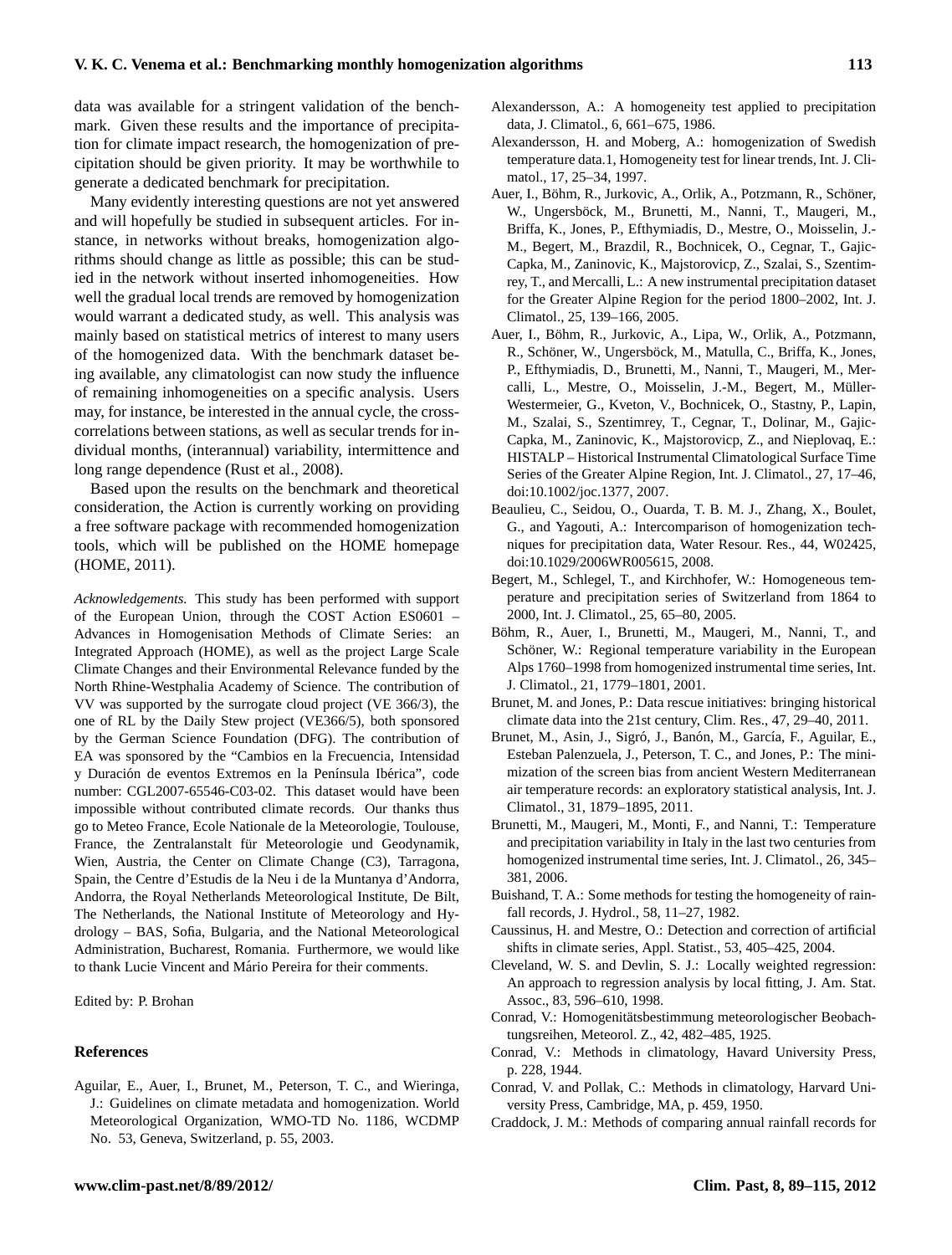climatic purposes, Weather, 34, 332–346, 1979.

- DeGaetano, A. T.: Attributes of several methods for detecting discontinuities in mean temperature series, J. Climate, 19, 838–853, 2006.
- Della-Marta, P. M., Collins, D., and Braganza, K.: Updating Australia's high quality annual temperature dataset, Austr. Meteor. Mag., 53, 277–292, 2004.
- Domonkos, P.: Testing of homogenisation methods: purposes, tools and problems of implementation. Proceedings of the  $5<sup>th</sup>$  Seminar and Quality Control in Climatological Databases, edited by: Lakatos, M., Szentimrey, T., Bihari, Z. and Szalai, S., WCDMP-No. 71, WMO/TD-NO. 1493, 126–145, 2008.
- Domonkos, P.: Efficiency evaluation for detecting inhomogeneities by objective homogenization methods, Theor. Appl. Climatol., 105, 455–467, [doi:10.1007/s00704-011-0399-7,](http://dx.doi.org/10.1007/s00704-011-0399-7) 2011a.
- Domonkos, P.: Adapted Caussinus-Mestre Algorithm for homogenising Networks of Temperature series (ACMANT), Int. J. Geosci., 2, 293–309, [doi:10.4236/ijg.2011.23032,](http://dx.doi.org/10.4236/ijg.2011.23032) 2011b.
- Domonkos, P. and Štepánek, P.: Statistical characteristics of detectable inhomogeneities in observed meteorological time series, Stud. Geophys. Geod., 53, 239–260, 2009.
- Domonkos, P., Poza, R., and Efthymiadis, D.: Newest developments of ACMANT, Adv. Sci. Res., 6, 7–11, [doi:10.5194/asr-](http://dx.doi.org/10.5194/asr-6-7-2011)[6-7-2011,](http://dx.doi.org/10.5194/asr-6-7-2011) 2011.
- Ducré-Robitaille, J.-F., Vincent, L. A., and Boulet, G.: Comparison of techniques for detection of discontinuities in temperature series, Int. J. Climatol., 23, 1087–1101, 2003.
- Easterling, D. R. and Peterson, T. C.: A new method for detecting undocumented discontinuities in climatological time series, Int. J. Climatol., 15, 369–377, 1995.
- Guijarro, J. A.: User's guide to climatol. An R contributed package for homogenization of climatological series, Report, State Meteorological Agency, Balearic Islands Office, Spain, available at: [http://webs.ono.com/climatol/climatol.html,](http://webs.ono.com/climatol/climatol.html) 2011.
- Gullett, D. W., Vincent, L., and Sajecki, P. J. F.: Testing for homogeneity in temperature time series at Canadian climate stations. CCC Report No. 90-4, Atmospheric Environment Service, Downsview, Ontario, p. 43, 1990.
- Hansen, J., Ruedy, R., Sato, M., Imhoff, M., Lawrence, W., Easterling, D. R., Peterson, T. C., and Karl, T. R.: A closer look at United States and global surface temperature change, J. Geophys. Res., 106, 23947–23963, 2001.
- Heidke, P.: Quantitative Begriffsbestimmung homogener Temperatur- und Niederschlagsreihen, Meteorol. Z., 40, 114–115, 1923.
- Helmert, F. R.: Die Ausgleichrechnung nach der Methode der kleinsten Quadrate, 2. Auflage, Teubner Verlag, 1907.
- HOME: Homepage of the COST Action ES0601 Advances in Homogenisation Methods of Climate Series: an Integrated Approach (HOME), available at: [http://www.homogenisation.org,](http://www.homogenisation.org) last access: 22 December 2011, 2011.
- HMS: Hungarian Meteorological Service. Proceedings of the First Seminar for homogenization of Surface Climatological Data, Budapest, Hungary, 6–12 October 1996, p. 44, 1996.
- IPCC: Climate Change 2007: The physical science basis. Contribution of Working Group I to the Fourth Assessment Report of the Intergovernmental Panel on Climate Change, edited by: Solomon, S., Qin, D., Manning, M., Chen, Z., Marquis, M., Averyt, K. B., Tignor, M., and Miller, H. L., Cambridge University

Press, Cambridge, United Kingdom, p. 996, 2007.

- Kohler, M. A.: Double-mass analysis for testing the consistency of records and for making adjustments, B. Am. Meteorol. Soc., 30, 188–189, 1949.
- Kreil, K.: Mehrjährige Beobachtungen in Wien vom Jahre 1775 bis 1850, Jahrbücher der k.k. Central-Anstalt für Meteorologie und Erdmagnetismus, I. Band – Jg. 1848 und 1849, 35–74, 1854a.
- Kreil, K.: Mehrjährige Beobachtungen in Mailand vom Jahre 1763 bis 1850, Jahrbücher der k.k. Central-Anstalt für Meteorologie und Erdmagnetismus, I. Band – Jg. 1848 und 1849, 75–114, 1854b.
- Menne, M. J. and Williams, C. N. Jr.: Detection of undocumented changepoints using multiple test statistics and composite reference series, J. Climate, 18, 4271–4286, 2005.
- Menne, M. J., Williams, C. N. Jr., and Vose, R. S.: The U.S. historical climatology network monthly temperature data, version 2, B. Am. Meteorol. Soc., 90, 993–1007, [doi:10.1175/2008BAMS2613.1,](http://dx.doi.org/10.1175/2008BAMS2613.1) 2009.
- Menne, M. J., Williams, C. N. Jr., and Palecki M. A.: On the reliability of the US surface temperature record, J. Geophys. Res. Atmos., 115, D11108, [doi:10.1029/2009JD013094,](http://dx.doi.org/10.1029/2009JD013094) 2010.
- Mestre, O.: Step-by-step procedures for choosing a model with change-points. In Proceedings of the second seminar for homogenisation of surface climatological data, Budapest, Hungary, WCDMP-No.41, WMO-TD No. 962, 15–26, 1999.
- OMSZ: Third Seminar for homogenization and Quality Control in climatological Databases, Budapest, available at: [http://omsz.](http://omsz.met.hu/omsz.php?almenu_id=omsz&pid=seminars&pri=16) met.hu/omsz.php?almenu [id=omsz&pid=seminars&pri=16,](http://omsz.met.hu/omsz.php?almenu_id=omsz&pid=seminars&pri=16) last access: 22 December 2011, 2001.
- Perreault, L., Bernier, J., Bobée, B., and Parent, E.: Bayesian change-point analysis in hydrometeorological time series, Part. 1. The Normal model revisited, J. Hydrol., 235, 221–241, 2000.
- Peterson, T. C.: Assessment of urban versus rural in situ surface temperatures in the contiguous United States: No difference found, J. Climate, 16, 2941–2959, 2003.
- Peterson, T. C., Easterling, D. R., Karl, T. R., Groisman, P., Nicholls, N., Plummer, N., Torok, S., Auer, I., Boehm, R., Gullett, D., Vincent, L., Heino, R., Tuomenvirta, H., Mestre, O., Szentimrey, T., Salingeri, J., Førland, E. J., Hanssen-Bauer, I., Alexandersson, H., Jones, P., and Parker, D.: Homogeneity adjustments of in situ atmospheric climate data: A review, Int. J. Climatol., 18, 1493–1517, 1998.
- Reeves, J., Chen, J., Wang, X. L., Lund, R., and Lu, Q.: A review and comparison of changepoint detection techniques for climate data, J. Appl. Meteorol. Climatol., 46, 900–915, 2007.
- Rust, H. W., Mestre, O., and Venema, V. K. C.: Less jumps, less memory: homogenized temperature records and long memory, J. Geophys. Res. Atmos., 113, D19110, [doi:10.1029/2008JD009919,](http://dx.doi.org/10.1029/2008JD009919) 2008.
- Schreiber, T. and Schmitz, A.: Improved surrogate data for nonlinearity tests, Phys. Rev. Lett., 77, 635–638, 1996.
- Sherwood, S. C., Titchner, H. A., Thorne, P. W., and McCarthy, M. P.: How do we tell which estimates of past climate change are correct?, Int. J. Climatol., 29, 1520–1523, 2009.
- Sim, S. E., Easterbrook, S., and Holt, R. C.: Using benchmarking to advance research: A challenge to software engineering. Proceedings of the 25th International Conference on Software Engineering ICSE '03, IEEE Computer Society Washington, DC, USA, ISBN: 0-7695-1877-X, 74-83, 2003.